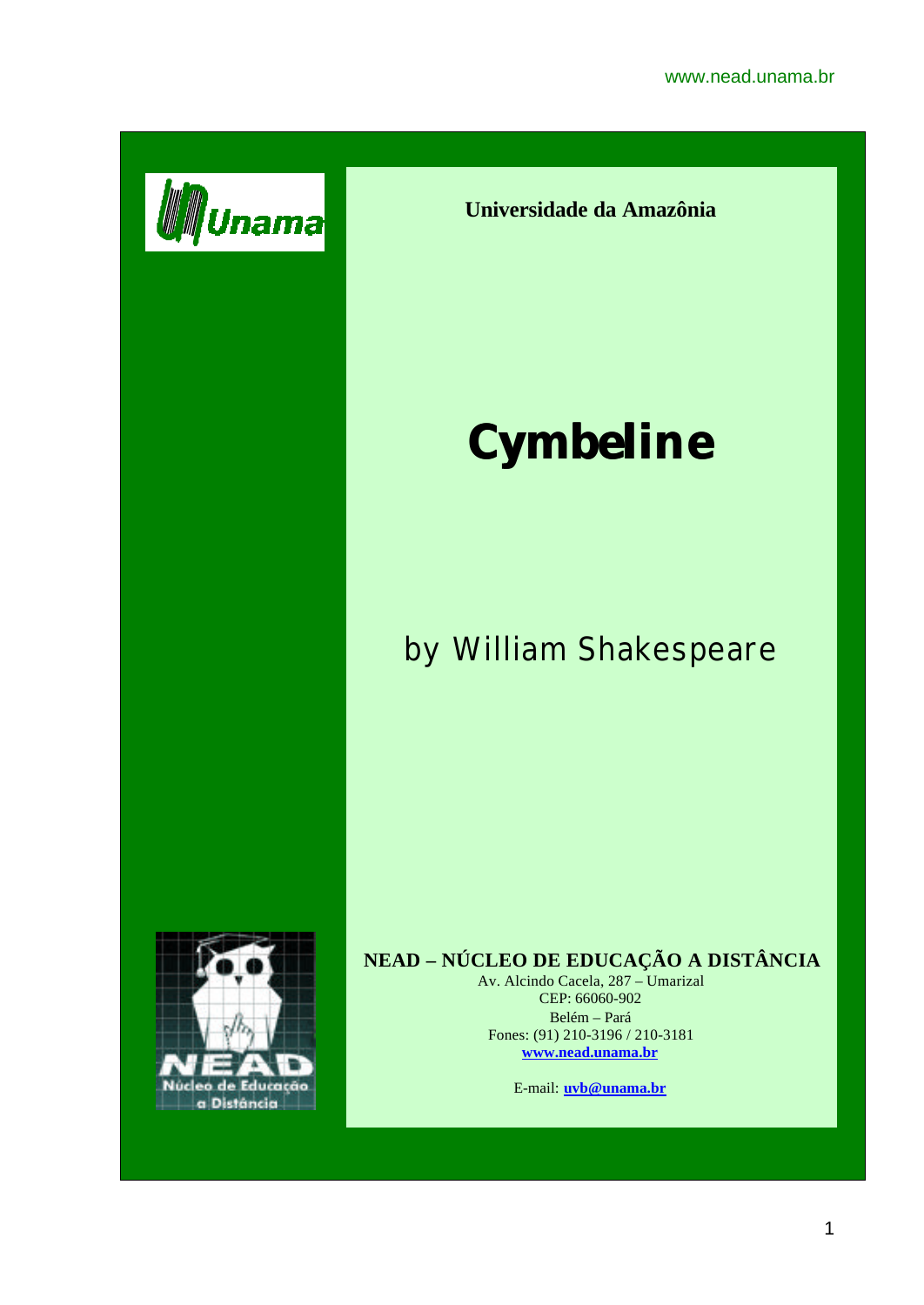# **Cymbeline**

by William Shakespeare **1609**

Dramatis Personae

 Cymbeline, King of Britain Cloten, son to the Queen by a former husband Posthumus Leonatus, a gentleman, husband to Imogen Belarius, a banished lord, disguised under the name of Morgan Guiderius and Arviragus, sons to Cymbeline, disguised under the names of Polydore and Cadwal, supposed sons to Belarius Philario, Italian, friend to Posthumus Iachimo, Italian, friend to Philario A French Gentleman, friend to Philario Caius Lucius, General of the Roman Forces A Roman Captain Two British Captains Pisanio, servant to Posthumus Cornelius, a physician Two LordS of Cymbeline's court Two Gentlemen of the same two Gaolers Queen, wife to Cymbeline Imogen, daughter to Cymbeline by a former queen Helen, a lady attending on Imogen

#### APPARITIONS

 Lords, Ladies, Roman Senators, Tribunes, a Soothsayer, a Dutch Gentleman, a Spanish Gentleman, Musicians, Officers, Captains, Soldiers, Messengers, and Attendants

SCENE: Britain; Italy

ACT I. SCENE I. Britain. The garden of Cymbeline's palace

**First Gentleman**.— You do not meet a man but frowns; our bloods no more obey the heavens than our courtiers Still seem as does the King's.

**Second Gentleman**.— But what's the matter?

**First Gentleman**.— His daughter, and the heir of's kingdom, whom he purpos'd to his wife's sole son a widow that late he married hath referr'd herself unto a poor but worthy gentleman. She's wedded; her husband banish'd; she imprison'd. All Is outward sorrow, though I think the King be touch'd at very heart.

**Second Gentleman.**— None but the King?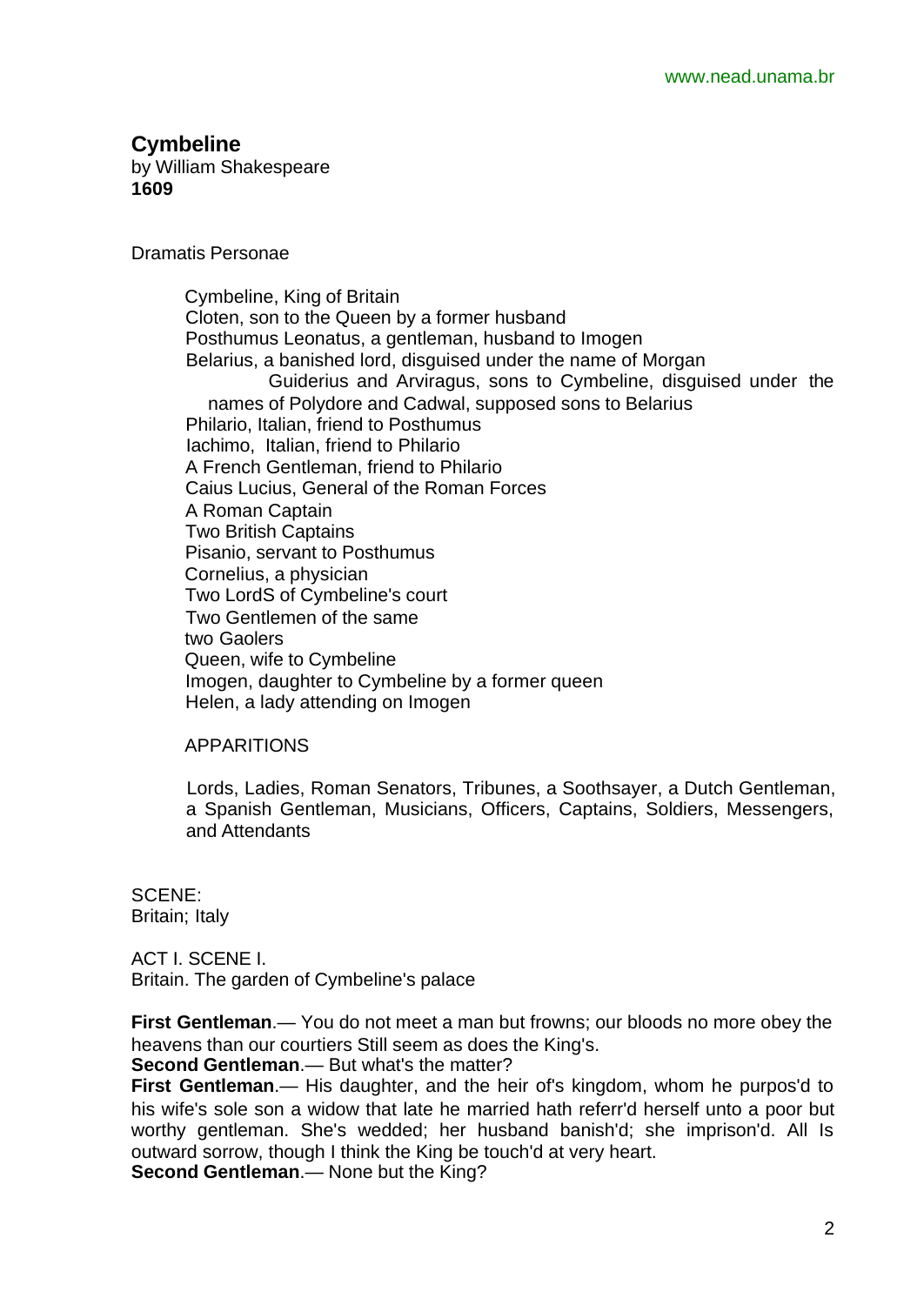**First Gentleman**.— He that hath lost her too. So is the Queen, that most desir'd the match. But not a courtier, although they wear their faces to the bent of the King's looks, hath a heart that is not Glad at the thing they scowl at.

**Second Gentleman**.— And why so?

**First Gentleman**.— He that hath miss'd the Princess is a thing too bad for bad report; and he that hath her I mean that married her, alack, good man! And therefore banish'd— is a creature such as, to seek through the regions of the earth for one his like, there would be something failing In him that should compare. I do not think so fair an outward and such stuff within endows a man but he.

**Second Gentleman**.— You speak him far.

**First Gentleman**.— I do extend him, sir, within himself; crush him together rather than unfold his measure duly.

**Second Gentleman**.— What's his name and birth?

**First Gentleman**.— I cannot delve him to the root; his father was call'd Sicilius, who did join his honour against the Romans with Cassibelan, but had his titles by Tenantius, whom he serv'd with glory and admir'd success, so gain'd the sur-addition Leonatus; and had, besides this gentleman in question, two other sons, who, in the wars o' th' time, died with their swords in hand; for which their father, then old and fond of issue, took such sorrow that he quit being; and his gentle lady, big of this gentleman, our theme, deceas'd as he was born. The King he takes the babe to his protection, calls him Posthumus Leonatus, Breeds him and makes him of his bedchamber, puts to him all the learnings that his time could make him the receiver of; which he took, as we do air, fast as 'twas minist'red, and in's spring became a harvest, liv'd in court which rare it is to do— most prais'd, most lov'd, a sample to the youngest; to th' more mature a glass that feated them; and to the graver a child that guided dotards. To his mistress, for whom he now is banish'd— her own price proclaims how she esteem'd him and his virtue; by her election may be truly read what kind of man he is.

**Second Gentleman**.— I honour him even out of your report. But pray you tell me, Is she sole child to th' King?

**First Gentleman**.— His only child. He had two sons— if this be worth your hearing, Mark it— the eldest of them at three years old, I' th' swathing clothes the other, from their nursery were stol'n; and to this hour no guess in knowledge which way they went.

**Second Gentleman**.— How long is this ago?

**First Gentleman**.— Some twenty years.

**Second Gentleman.**— That a king's children should be so convey'd, so slackly guarded, and the search so slow that could not trace them!

**First Gentleman**.— Howsoe'er 'tis strange, or that the negligence may well be laugh'd at, Yet is it true, sir.

**Second Gentleman**.— I do well believe you.

**First Gentleman.**— We must forbear; here comes the gentleman, the Queen, and Princess.

(Exeunt)

(Enter the Queen, Posthumus, and Imogen)

**Queen**.— No, be assur'd you shall not find me, daughter, after the slander of most stepmothers, Evil-ey'd unto you. You're my prisoner, but your gaoler shall deliver you the keys that lock up your restraint. For you, Posthumus, so soon as I can win th'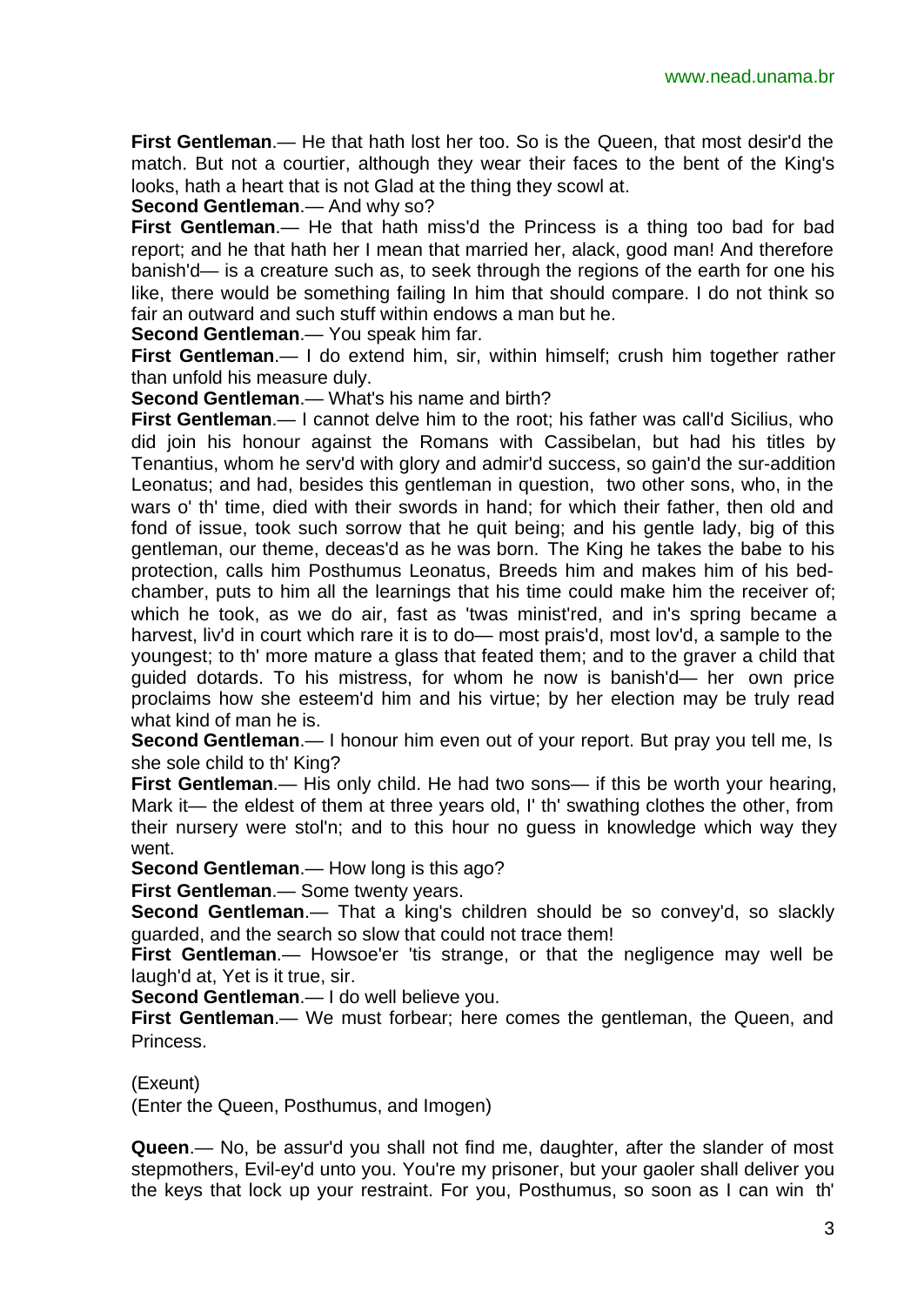offended King, I will be known your advocate. Marry, yet the fire of rage is in him, and 'twere good you lean'd unto his sentence with what patience your wisdom may inform you.

**Posthumus**.— Please your Highness, I will from hence to-day.

**Queen**.— You know the peril. I'll fetch a turn about the garden, pitying the pangs of barr'd affections, though the King Hath charg'd you should not speak together.

# (Exit)

**Imogen**.— O dissembling courtesy! How fine this tyrant can tickle where she wounds! My dearest husband, I something fear my father's wrath, but nothing always reserv'd my holy duty— what his rage can do on me. You must be gone; and I shall here abide the hourly shot of angry eyes, not comforted to live but that there is this jewel in the world that I may see again.

**Posthumus.**— My queen! my mistress! O lady, weep no more, lest I give cause to be suspected of more tenderness than doth become a man. I will remain the loyal'st husband that did e'er plight troth; my residence in Rome at one Philario's, who to my father was a friend, to me known but by letter; thither write, my queen, and with mine eyes I'll drink the words you send, though ink be made of gall.

# (Re-enter Queen)

**Queen**.— Be brief, I pray you. If the King come, I shall incur I know not how much of his displeasure. [Aside] Yet I'll move him to walk this way. I never do him wrong but he does buy my injuries, to be friends; pays dear for my offences.

# (Exit)

**Posthumus**.— Should we be taking leave as long a term as yet we have to live, the loathness to depart would grow. Adieu!

**Imogen**.— Nay, stay a little. Were you but riding forth to air yourself, such parting were too petty. Look here, love: this diamond was my mother's; take it, heart; but keep it till you woo another wife, when Imogen is dead.

**Posthumus**.— How, how? Another? You gentle gods, give me but this I have, and sear up my embracements from a next with bonds of death! Remain, remain thou here [Puts on the ring] while sense can keep it on. And, sweetest, fairest, as I my poor self did exchange for you, to your so infinite loss, so in our trifles I still win of you. For my sake wear this; It is a manacle of love; I'll place it upon this fairest prisoner. [Puts a bracelet on her arm]

**Imogen**.— O the gods! When shall we see again?

(Enter Cymbeline and Lords)

# **Posthumus**.— Alack, the King!

**Cymbeline**.— Thou basest thing, avoid; hence from my sight If after this command thou fraught the court with thy unworthiness, thou diest. Away! Thou'rt poison to my blood.

**Posthumus**.— The gods protect you, and bless the good remainders of the court! I am gone.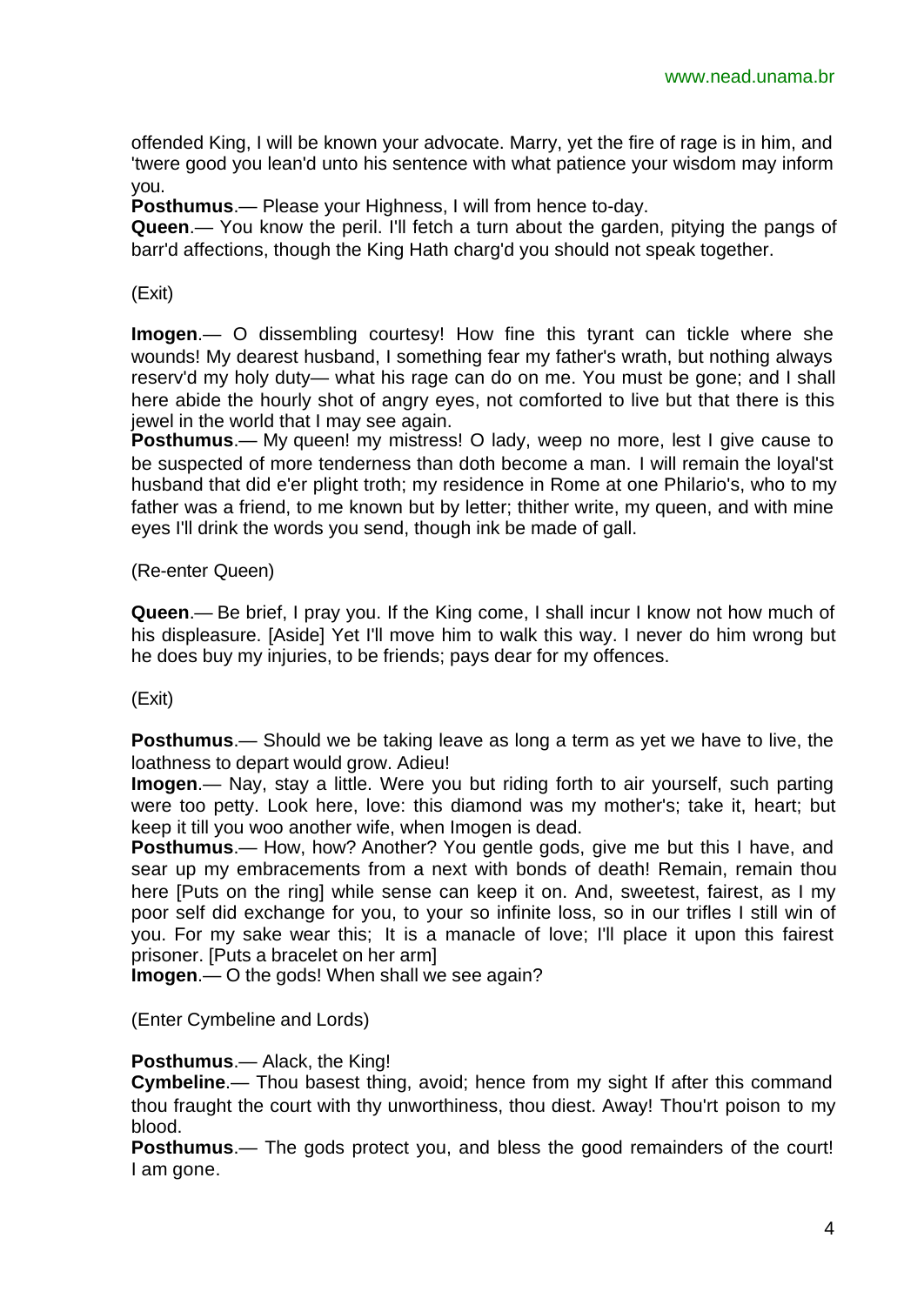(Exit)

**Imogen**.— There cannot be a pinch in death more sharp than this is.

**Cymbeline**.— O disloyal thing, that shouldst repair my youth, thou heap'st a year's age on me!

**Imogen**.— I beseech you, sir, Harm not yourself with your vexation. I am senseless of your wrath; a touch more rare subdues all pangs, all fears.

**Cymbeline**.— Past grace? obedience?

**Imogen**.— Past hope, and in despair; that way past grace.

**Cymbeline**.— That mightst have had the sole son of my queen!

**Imogen**.— O blessed that I might not! I chose an eagle, and did avoid a puttock.

**Cymbeline**.— Thou took'st a beggar, wouldst have made my throne a seat for baseness.

**Imogen**.— No; I rather added a lustre to it.

**Cymbeline**.— O thou vile one!

**Imogen**.— Sir, It is your fault that I have lov'd Posthumus. You bred him as my playfellow, and he is a man worth any woman; overbuys me Almost the sum he pays. **Cymbeline**.— What, art thou mad?

**Imogen**.— Almost, sir. Heaven restore me! Would I were a neat-herd's daughter, and my Leonatus our neighbour shepherd's son!

(Re-enter Queen)

**Cymbeline**.— Thou foolish thing! [To the Queen] They were again together. You have done not after our command. Away with her, and pen her up.

**Queen**.— Beseech your patience.— Peace, dear lady daughter, peace!— Sweet sovereign, leave us to ourselves, and make yourself some comfort out of your best advice.

**Cymbeline**.— Nay, let her languish a drop of blood a day and, being aged, die of this folly.

(Exit, with Lords) (Enter Pisanio)

**Queen**.— Fie! you must give way. Here is your servant. How now, sir! What news?

**Pisanio**.— My lord your son drew on my master.

**Queen**.— Ha! No harm, I trust, is done?

**Pisanio**.— There might have been, but that my master rather play'd than fought, and had no help of anger; they were parted by gentlemen at hand.

**Queen**.— I am very glad on't.

**Imogen**.— Your son's my father's friend; he takes his part to draw upon an exile! O brave sir! I would they were in Afric both together; myself by with a needle, that I might prick the goer-back. Why came you from your master?

**Pisanio**.— On his command. He would not suffer me to bring him to the haven; left these notes of what commands I should be subject to, when't pleas'd you to employ me.

**Queen**.— This hath been your faithful servant. I dare lay mine honour he will remain so.

**Pisanio**.— I humbly thank your Highness.

**Queen**. —Pray walk awhile.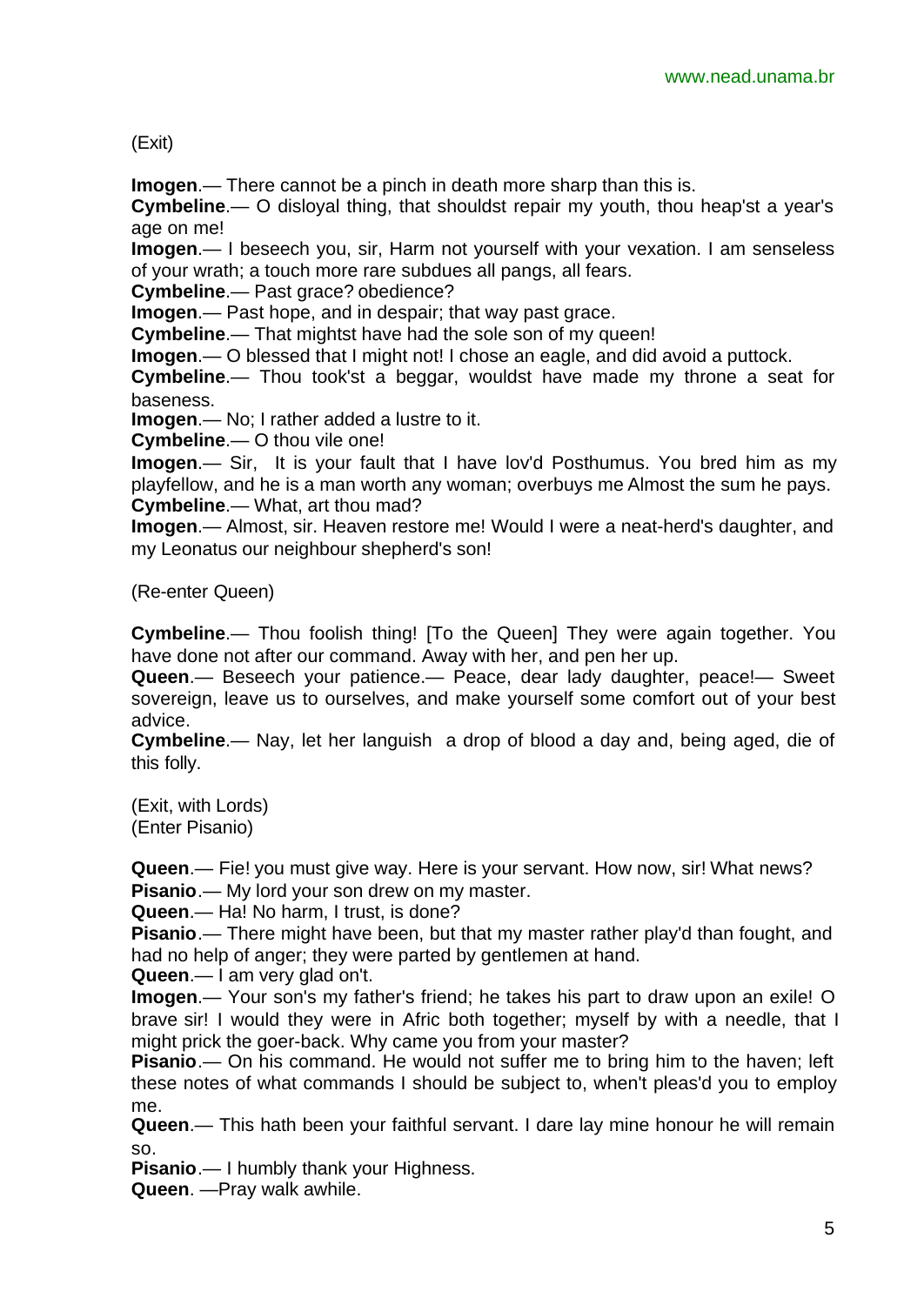**Imogen**.— About some half-hour hence, pray you speak with me. You shall at least go see my lord aboard. For this time leave me.

(Exeunt)

SCENE II. Britain. A public place

(Enter Cloten and two Lords)

**First Lord.**— Sir, I would advise you to shift a shirt; the violence of action hath made you reek as a sacrifice. Where air comes out, air comes in; there's none abroad so wholesome as that you vent.

**Cloten**.— If my shirt were bloody, then to shift it. Have I hurt him?

**Second Lord**. [Aside] — No, faith; not so much as his patience.

**First Lord.**— Hurt him! His body's a passable carcass if he be not hurt. It is a throughfare for steel if it be not hurt.

**Second Lord**. [Aside] — His steel was in debt; it went o' th' back side the town.

**Cloten**.— The villain would not stand me.

**Second Lord**. [Aside] — No; but he fled forward still, toward your face.

**First Lord.**— Stand you? You have land enough of your own; but he added to your having, gave you some ground.

**Second Lord**. [Aside] — As many inches as you have oceans. Puppies! **Cloten**.— I would they had not come between us.

**Second Lord.** [Aside] — So would I, till you had measur'd how long a fool you were upon the ground.

**Cloten**.— And that she should love this fellow, and refuse me!

**Second Lord**. [Aside] — If it be a sin to make a true election, she is damn'd.

**First Lord.**— Sir, as I told you always, her beauty and her brain go not together; she's a good sign, but I have seen small reflection of her wit.

**Second Lord.** [Aside] — She shines not upon fools, lest the reflection should hurt her.

**Cloten**.— Come, I'll to my chamber. Would there had been some hurt done!

**Second Lord**. [Aside] — I wish not so; unless it had been the fall of an ass, which is no great hurt.

**Cloten**.— You'll go with us?

**First Lord**.— I'll attend your lordship.

**Cloten**.— Nay, come, let's go together.

**Second Lord**.— Well, my lord.

(Exeunt)

SCENE III. Britain. Cymbeline's palace

(Enter Imogen and Pisanio)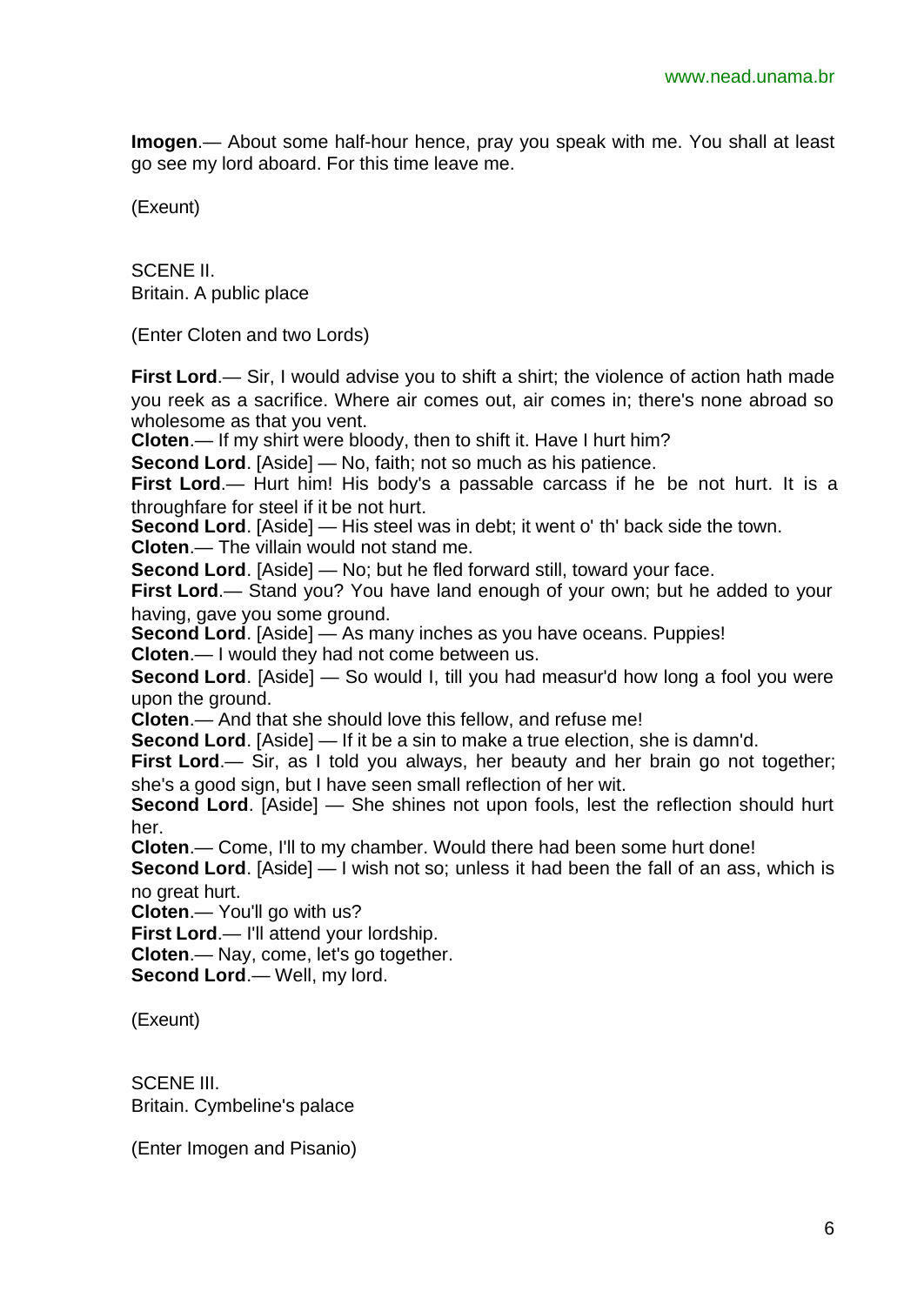**Imogen**.— I would thou grew'st unto the shores o' th' haven, and questioned'st every sail; if he should write, and I not have it, 'twere a paper lost, as offer'd mercy is. What was the last that he spake to thee?

**Pisanio.**— It was: his queen, his queen!

**Imogen**.— Then wav'd his handkerchief?

**Pisanio**.— And kiss'd it, madam.

**Imogen**.— Senseless linen, happier therein than I! And that was all?

**Pisanio**.— No, madam; for so long as he could make me with his eye, or care distinguish him from others, he did keep the deck, with glove, or hat, or handkerchief, Still waving, as the fits and stirs of's mind could best express how slow his soul sail'd on, how swift his ship.

**Imogen**.— Thou shouldst have made him as little as a crow, or less, ere left to aftereye him.

**Pisanio**.— Madam, so I did.

**Imogen**.— I would have broke mine eyestrings, crack'd them but to look upon him, till the diminution of space had pointed him sharp as my needle; Nay, followed him till he had melted from the smallness of a gnat to air, and then have turn'd mine eye and wept. But, good Pisanio, when shall we hear from him?

**Pisanio**.— Be assur'd, madam, with his next vantage.

**Imogen**.— I did not take my leave of him, but had most pretty things to say. Ere I could tell him how I would think on him at certain hours Such thoughts and such; or I could make him swear the shes of Italy should not betray Mine interest and his honour; or have charg'd him, at the sixth hour of morn, at noon, at midnight, T' encounter me with orisons, for then I am in heaven for him; or ere I could give him that parting kiss which I had set betwixt two charming words, comes in my father, and like the tyrannous breathing of the north shakes all our buds from growing.

(Enter a Lady)

**Lady**.— The Queen, madam, Desires your Highness' company.

**Imogen**.— Those things I bid you do, get them dispatch'd. I will attend the Queen. **Pisanio**.— Madam, I shall.

(Exeunt)

SCENE IV. Rome. Philario's house

(Enter Philario, Iachimo, a Frenchman, a Dutchman, and a Spaniard)

**Iachimo**.— Believe it, sir, I have seen him in Britain. He was then of a crescent note, expected to prove so worthy as since he hath been allowed the name of. But I could then have look'd on him without the help of admiration, though the catalogue of his endowments had been tabled by his side, and I to peruse him by items.

**Philario**.— You speak of him when he was less furnish'd than now he is with that which makes him both without and within.

**Frenchman**.— I have seen him in France; we had very many there could behold the sun with as firm eyes as he.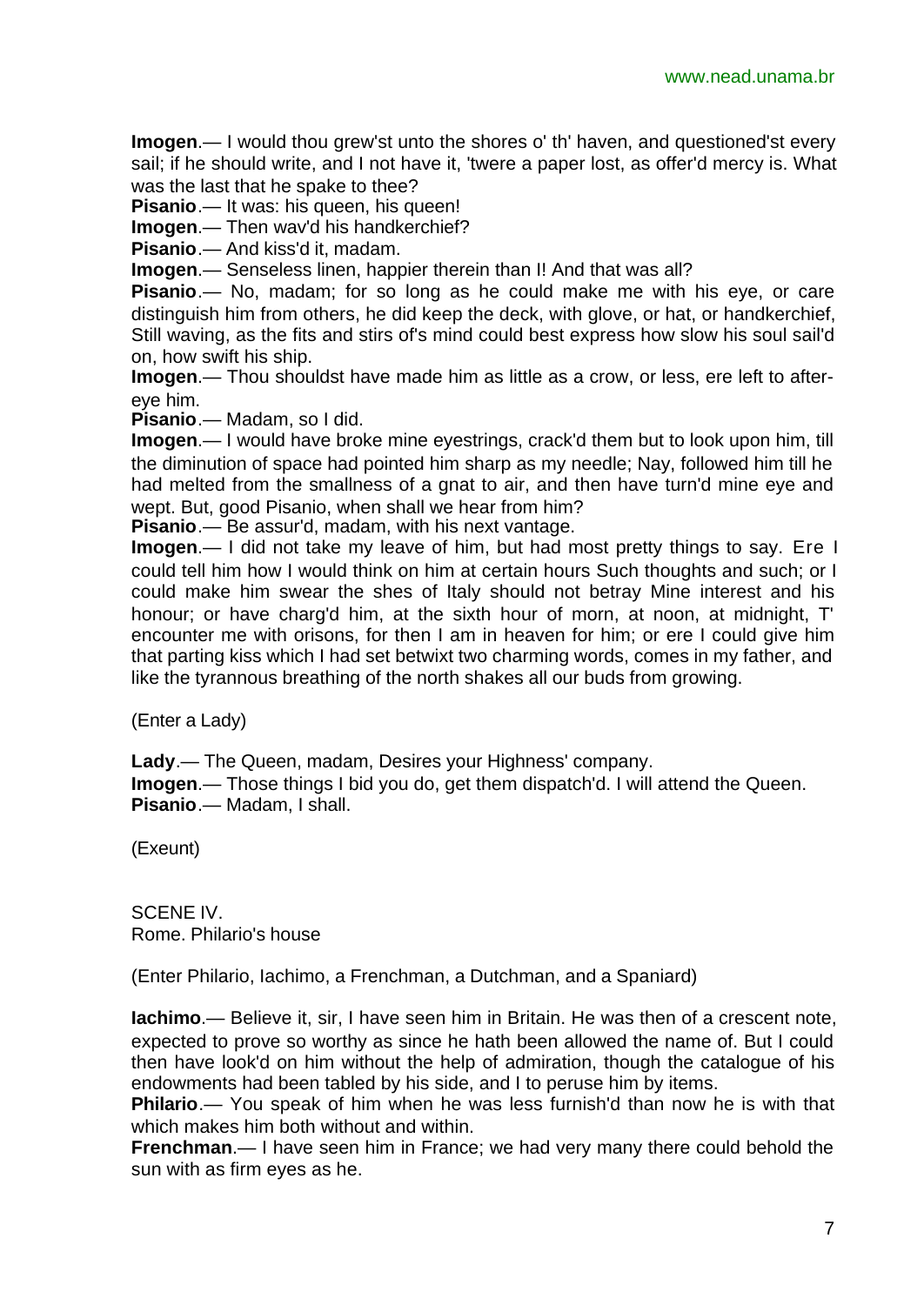**Iachimo**.— This matter of marrying his king's daughter, wherein he must be weighed rather by her value than his own, words him, I doubt not, a great deal from the matter. **Frenchman**.— And then his banishment.

**Iachimo**.— Ay, and the approbation of those that weep this lamentable divorce under her colours are wonderfully to extend him, be it but to fortify her judgment, which else an easy battery might lay flat, for taking a beggar, without less quality. But how comes it he is to sojourn with you? How creeps acquaintance?

**Philario.**— His father and I were soldiers together, to whom I have been often bound for no less than my life.

## (Enter Posthumus)

Here comes the Briton. Let him be so entertained amongst you as suits with gentlemen of your knowing to a stranger of his quality. I beseech you all be better known to this gentleman, whom I commend to you as a noble friend of mine. How worthy he is I will leave to appear hereafter, rather than story him in his own hearing.

**Frenchman**.— Sir, we have known together in Orleans.

**Posthumus**.— Since when I have been debtor to you for courtesies, which I will be ever to pay and yet pay still.

**Frenchman**.— Sir, you o'errate my poor kindness. I was glad I did atone my countryman and you; it had been pity you should have been put together with so mortal a purpose as then each bore, upon importance of so slight and trivial a nature.

**Posthumus**.— By your pardon, sir. I was then a young traveller; rather shunn'd to go even with what I heard than in my every action to be guided by others' experiences; but upon my mended judgment if I offend not to say it is mended my quarrel was not altogether slight.

**Frenchman.**— Faith, yes, to be put to the arbitrement of swords, and by such two that would by all likelihood have confounded one the other or have fall'n both.

**Iachimo**.— Can we, with manners, ask what was the difference?

**Frenchman**.— Safely, I think. 'Twas a contention in public, which may, without contradiction, suffer the report. It was much like an argument that fell out last night, where each of us fell in praise of our country mistresses; this gentleman at that time vouching and upon warrant of bloody affirmation his to be more fair, virtuous, wise, chaste, constant, qualified, and less attemptable, than any the rarest of our ladies in France.

**Iachimo**.— That lady is not now living, or this gentleman's opinion, by this, worn out. **Posthumus**.— She holds her virtue still, and I my mind.

**Iachimo**.— You must not so far prefer her fore ours of Italy.

**Posthumus**.— Being so far provok'd as I was in France, I would abate her nothing, though I profess myself her adorer, not her friend.

**Iachimo**.— As fair and as good— a kind of hand-in-hand comparison had been something too fair and too good for any lady in Britain. If she went before others I have seen as that diamond of yours outlustres many I have beheld, I could not but believe she excelled many; but I have not seen the most precious diamond that is, nor you the lady.

**Posthumus**.— I prais'd her as I rated her. So do I my stone.

**Iachimo**.— What do you esteem it at?

**Posthumus**.— More than the world enjoys.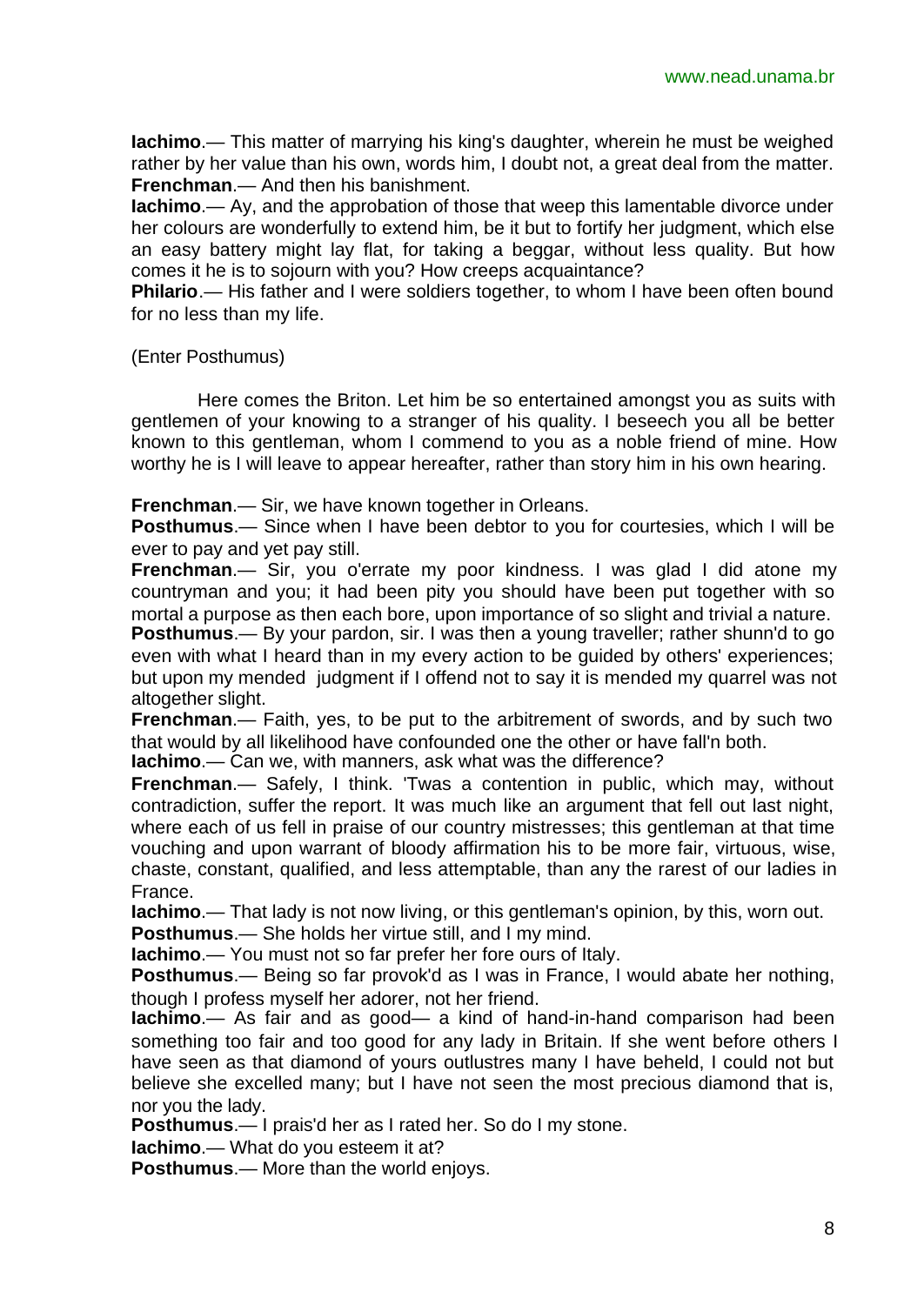**Iachimo**.— Either your unparagon'd mistress is dead, or she's outpriz'd by a trifle. **Posthumus.**— You are mistaken: the one may be sold or given, if there were wealth enough for the purchase or merit for the gift; the other is not a thing for sale, and only the gift of the gods.

**Iachimo**.— Which the gods have given you?

**Posthumus**.— Which by their graces I will keep.

**Iachimo**.— You may wear her in title yours; but you know strange fowl light upon neighbouring ponds. Your ring may be stol'n too. So your brace of unprizable estimations, the one is but frail and the other casual; a cunning thief, or a that-wayaccomplish'd courtier, would hazard the winning both of first and last.

**Posthumus.**— Your Italy contains none so accomplish'd a courtier to convince the honour of my mistress, if in the holding or loss of that you term her frail. I do nothing doubt you have store of thieves; notwithstanding, I fear not my ring.

**Philario**.— Let us leave here, gentlemen.

**Posthumus**.— Sir, with all my heart. This worthy signior, I thank him, makes no stranger of me; we are familiar at first.

**Iachimo**.— With five times so much conversation I should get ground of your fair mistress; make her go back even to the yielding, had I admittance and opportunity to friend.

**Posthumus**.— No, no.

**Iachimo**.— I dare thereupon pawn the moiety of my estate to your ring, which, in my opinion, o'ervalues it something. But I make my wager rather against your confidence than her reputation; and, to bar your offence herein too, I durst attempt it against any lady in the world.

**Posthumus**.— You are a great deal abus'd in too bold a persuasion, and I doubt not you sustain what y'are worthy of by your attempt.

**Iachimo**.— What's that?

**Posthumus**.— A repulse; though your attempt, as you call it, deserve more— a punishment too.

**Philario**.— Gentlemen, enough of this. It came in too suddenly; let it die as it was born, and I pray you be better acquainted.

**Iachimo**.— Would I had put my estate and my neighbour's on th' approbation of what I have spoke!

**Posthumus**.— What lady would you choose to assail?

**Iachimo**.— Yours, whom in constancy you think stands so safe. I will lay you ten thousand ducats to your ring that, commend me to the court where your lady is, with no more advantage than the opportunity of a second conference, and I will bring from thence that honour of hers which you imagine so reserv'd.

**Posthumus**.— I will wage against your gold, gold to it. My ring I hold dear as my finger; 'tis part of it.

**Iachimo**.— You are a friend, and therein the wiser. If you buy ladies' flesh at a million a dram, you cannot preserve it from tainting. But I see you have some religion in you, that you fear.

**Posthumus**.— This is but a custom in your tongue; you bear a graver purpose, I hope.

**Iachimo**.— I am the master of my speeches, and would undergo what's spoken, I swear.

**Posthumus**.— Will you? I Shall but lend my diamond till your return. Let there be covenants drawn between's. My mistress exceeds in goodness the hugeness of your unworthy thinking. I dare you to this match: here's my ring.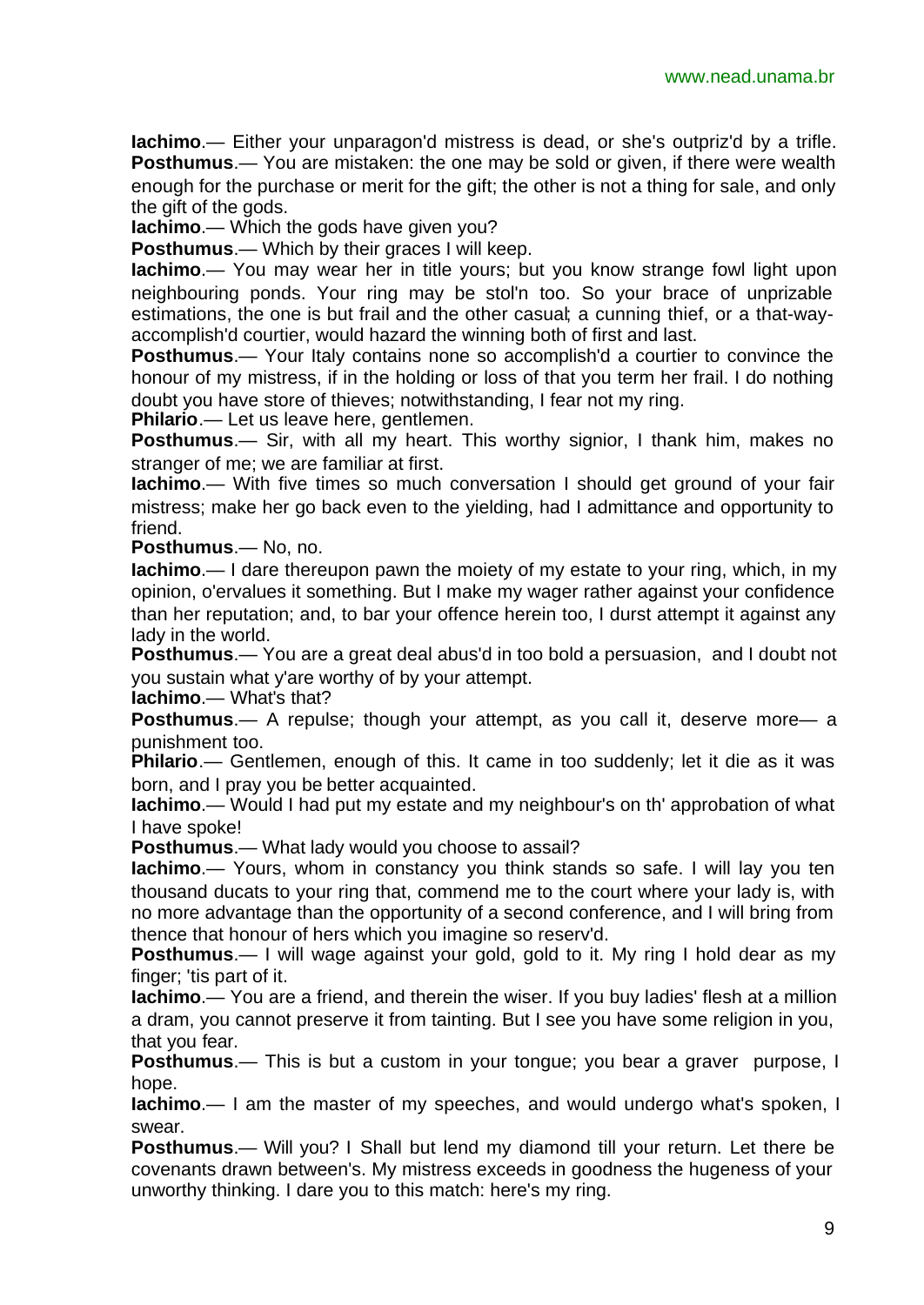**Philario**.— I will have it no lay.

**Iachimo**.— By the gods, it is one. If I bring you no sufficient testimony that I have enjoy'd the dearest bodily part of your mistress, my ten thousand ducats are yours; so is your diamond too. If I come off, and leave her in such honour as you have trust in, she your jewel, this your jewel, and my gold are yours provided I have your commendation for my more free entertainment.

**Posthumus**.— I embrace these conditions; let us have articles betwixt us. Only, thus far you shall answer: if you make your voyage upon her, and give me directly to understand you have prevail'd, I am no further your enemy— she is not worth our debate; if she remain unseduc'd, you not making it appear otherwise, for your ill opinion and th' assault you have made to her chastity you shall answer me with your sword.

**Iachimo**.— Your hand— a covenant! We will have these things set down by lawful counsel, and straight away for Britain, lest the bargain should catch cold and starve. I will fetch my gold and have our two wagers recorded.

**Posthumus**.— Agreed.

(Exeunt Posthumus and Iachimo)

**Frenchman**.— Will this hold, think you? **Philario**.— Signior Iachimo will not from it. Pray let us follow 'em.

(Exeunt)

SCENE V. Britain. Cymbeline's palace

(Enter Queen, Ladies, and Cornelius)

**Queen**.— Whiles yet the dew's on ground, gather those flowers; make haste; who has the note of them? **Lady**.— I, madam. **Queen**.— Dispatch.

(Exeunt Ladies)

Now, Master Doctor, have you brought those drugs?

**Cornelius**. Pleaseth your Highness, ay. Here they are, madam. [Presenting a box] But I beseech your Grace, without offence my conscience bids me ask wherefore you have commanded of me these most poisonous compounds which are the movers of a languishing death, but, though slow, deadly?

**Queen**.— I wonder, Doctor, thou ask'st me such a question. Have I not been thy pupil long? Hast thou not learn'd me how to make perfumes? Distil? Preserve? yea, so that our great king himself doth woo me oft for my confections? Having thus far proceeded unless thou think'st me devilish is't not meet that I did amplify my iudament in other conclusions? I will try the forces of these thy compounds on such creatures as we count not worth the hanging but none human to try the vigour of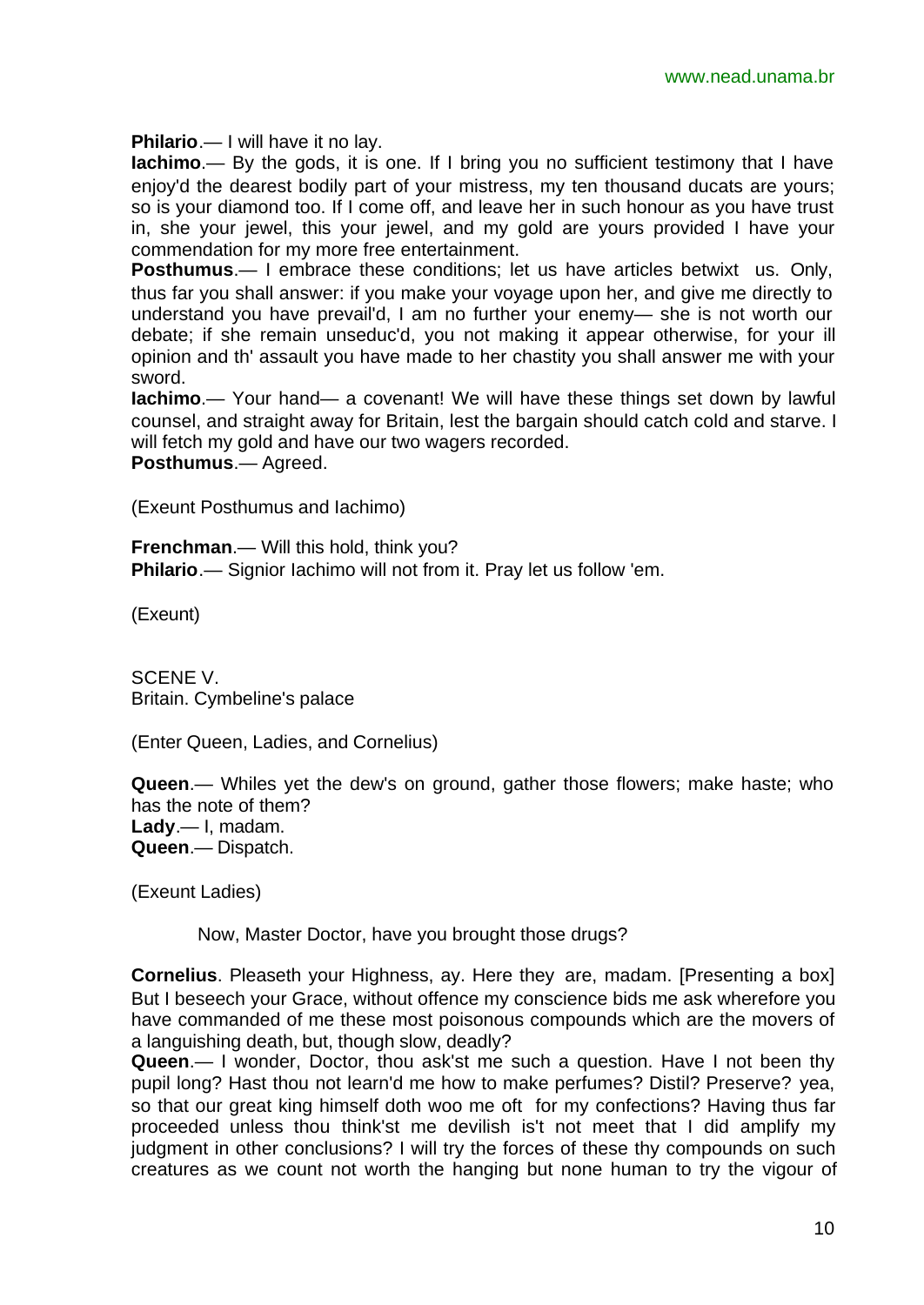them, and apply allayments to their act, and by them gather their several virtues and effects.

**Cornelius**.— Your Highness Shall from this practice but make hard your heart; Besides, the seeing these effects will be Both noisome and infectious. **Queen**.— O, content thee.

## (Enter Pisanio)

 [Aside] Here comes a flattering rascal; upon him will I first work. He's for his master, an enemy to my son.— How now, Pisanio! Doctor, your service for this time is ended; take your own way.

**Cornelius**. [Aside] — I do suspect you, madam; but you shall do no harm.

**Queen**. [To Pisanio] — Hark thee, a word.

**Cornelius**. [Aside] — I do not like her. She doth think she has Strange ling'ring poisons. I do know her spirit, and will not trust one of her malice with a drug of such damn'd nature. Those she has will stupefy and dull the sense awhile, which first perchance she'll prove on cats and dogs, then afterward up higher; but there is no danger in what show of death it makes, more than the locking up the spirits a time, to be more fresh, reviving. She is fool'd with a most false effect; and I the truer so to be false with her.

**Queen**.— No further service, Doctor, until I send for thee.

**Cornelius**.— I humbly take my leave.

(Exit)

**Queen**.— Weeps she still, say'st thou? Dost thou think in time she will not quench, and let instructions enter where folly now possesses? Do thou work. when thou shalt bring me word she loves my son, I'll tell thee on the instant thou art then as great as is thy master; greater, for his fortunes all lie speechless, and his name Is at last gasp. Return he cannot, nor continue where he is. To shift his being Is to exchange one misery with another, and every day that comes comes comes to a day's work in him. What shalt thou expect to be depender on a thing that leans, who cannot be new built, nor has no friends so much as but to prop him? [The Queen drops the box. Pisanio takes it up] Thou tak'st up thou know'st not what; but take it for thy labour. It is a thing I made, which hath the King five times redeem'd from death. I do not know what is more cordial. Nay, I prithee take it; It is an earnest of a further good that I mean to thee. Tell thy mistress how the case stands with her; do't as from thyself. Think what a chance thou changest on; but think thou hast thy mistress still; to boot, my son, who shall take notice of thee. I'll move the King to any shape of thy preferment, such as thou'lt desire; and then myself, I chiefly, that set thee on to this desert, am bound to load thy merit richly. Call my women. Think on my words.

# (Exit Pisanio)

A sly and constant knave, not to be shak'd; the agent for his master, and the remembrancer of her to hold the hand-fast to her lord. I have given him that which, if he take, shall quite unpeople her of leigers for her sweet; and which she after, except she bend her humour, shall be assur'd to taste of too.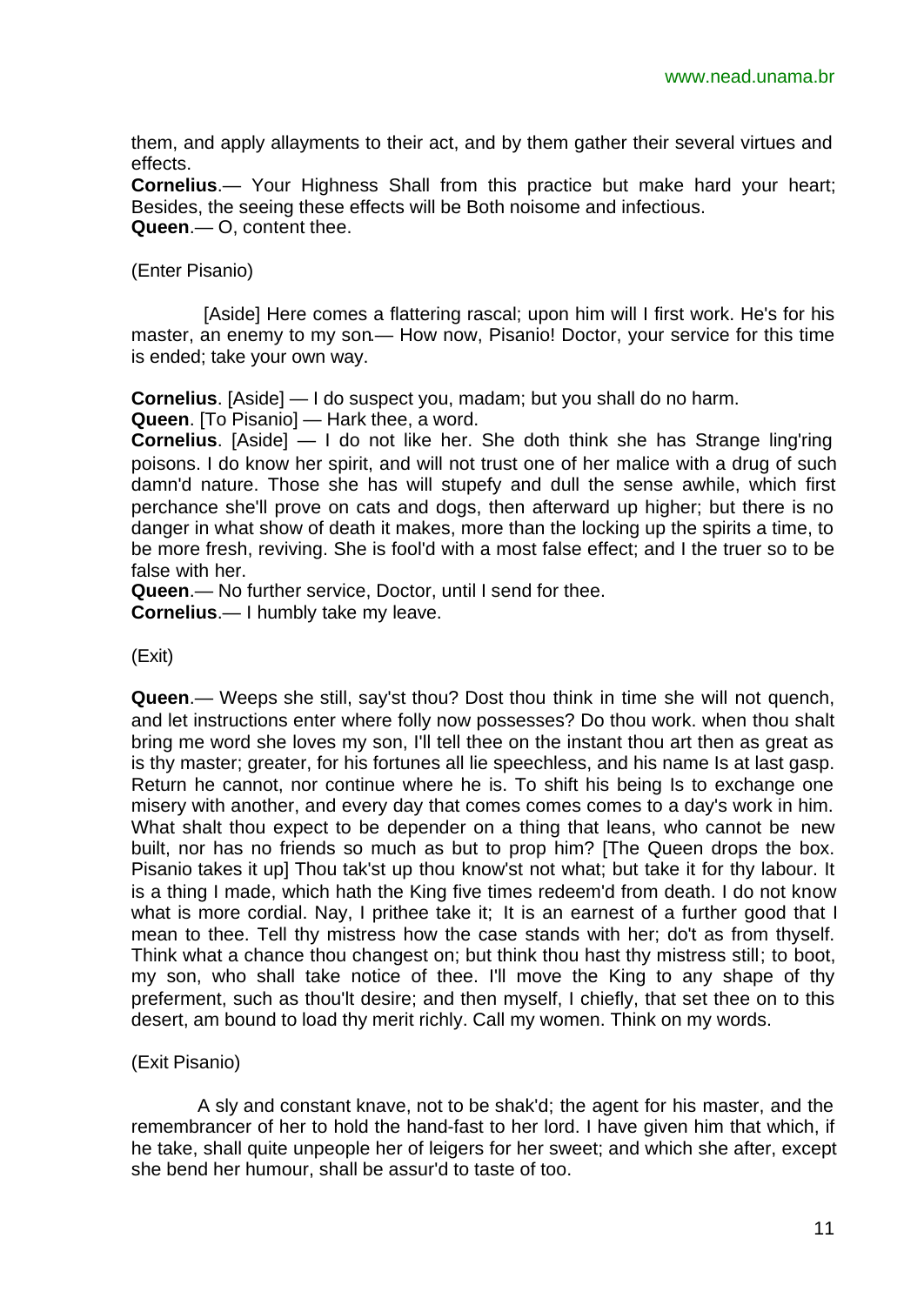(Re-enter Pisanio and Ladies)

So, so. Well done, well done. the violets, cowslips, and the primroses, bear to my closet. Fare thee well, Pisanio; think on my words.

(Exeunt Queen and Ladies)

**Pisanio**.— And shall do. But when to my good lord I prove untrue I'll choke myself there's all I'll do for you.

(Exit)

SCENE VI. Britain. The palace

(Enter Imogen alone)

**Imogen**.— A father cruel and a step-dame false; a foolish suitor to a wedded lady that hath her husband banish'd. O, that husband! My supreme crown of grief! and those repeated vexations of it! Had I been thief-stol'n, as my two brothers, happy! but most miserable Is the desire that's glorious. Blessed be those, how mean soe'er, that have their honest wills, which seasons comfort. Who may this be? Fie!

(Enter Pisanio and Iachimo)

**Pisanio**.— Madam, a noble gentleman of Rome comes from my lord with letters.

**Iachimo**.— Change you, madam? The worthy Leonatus is in safety, and greets your Highness dearly. [Presents a letter]

**Imogen**.— Thanks, good sir. You're kindly welcome.

**Iachimo**. [Aside] — All of her that is out of door most rich! If she be furnish'd with a mind so rare, she is alone th' Arabian bird, and I Have lost the wager. Boldness be my friend! Arm me, audacity, from head to foot! Or, like the Parthian, I shall flying fight; Rather, directly fly.

**Imogen**. [Reads] — 'He is one of the noblest note, to whose kindnesses I am most infinitely tied. Reflect upon him accordingly, as you value your trust. Leonatus.' So far I read aloud; but even the very middle of my heart Is warm'd by th' rest and takes it thankfully. You are as welcome, worthy sir, as I have words to bid you; and shall find it so In all that I can do.

**Iachimo**.— Thanks, fairest lady. What, are men mad? Hath nature given them eyes to see this vaulted arch and the rich crop of sea and land, which can distinguish 'twixt the fiery orbs above and the twinn'd stones upon the number'd beach, and can we not partition make with spectacles so precious 'Twixt fair and foul?

**Imogen**.— What makes your admiration?

**Iachimo**.— It cannot be i' th' eye, for apes and monkeys, 'Twixt two such shes, would chatter this way and contemn with mows the other; nor i' th' judgment, for idiots in this case of favour would be wisely definite; nor i' th' appetite; Sluttery, to such neat excellence oppos'd, should make desire vomit emptiness, not so allur'd to feed. **Imogen**.— What is the matter, trow?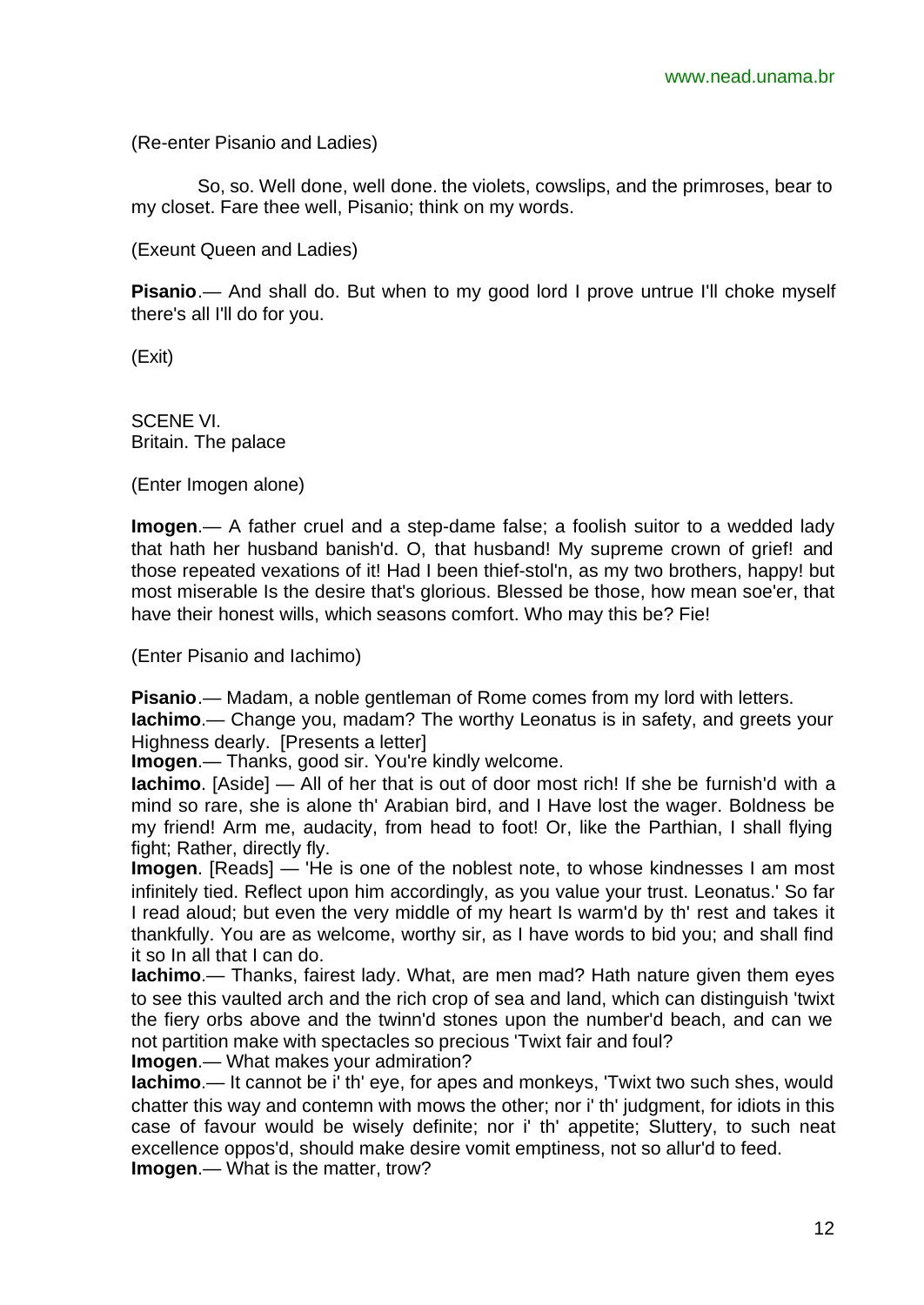**Iachimo**.— The cloyed will that satiate yet unsatisfied desire, that tub both fill'd and running— ravening first the lamb, longs after for the garbage.

**Imogen**.— What, dear sir, thus raps you? Are you well?

**Iachimo**.— Thanks, madam; well. Beseech you, sir, Desire my man's abode where I did leave him. He's strange and peevish.

**Pisanio.**— I was going, sir, to give him welcome.

(Exit)

**Imogen**.— Continues well my lord? His health beseech you?

**Iachimo**.— Well, madam.

**Imogen**.— Is he dispos'd to mirth? I hope he is.

**Iachimo**.— Exceeding pleasant; none a stranger there so merry and so gamesome. He is call'd the Britain reveller.

**Imogen**.— When he was here he did incline to sadness, and oft-times not knowing why.

**Iachimo**.— I never saw him sad. There is a Frenchman his companion, one an eminent monsieur that, it seems, much loves a Gallian girl at home. He furnaces the thick sighs from him; whiles the jolly Briton your lord, I mean laughs from's free lungs, cries 'O, can my sides hold, to think that man who knows by history, report, or his own proof, what woman is, yea, what she cannot choose but must be will's free hours languish for assured bondage?'

**Imogen**.— Will my lord say so?

**Iachimo**.— Ay, madam, with his eyes in flood with laughter. It is a recreation to be by and hear him mock the Frenchman. But heavens know some men are much to blame.

**Imogen**.— Not he, I hope.

**Iachimo**.— Not he; but yet heaven's bounty towards him might be us'd more thankfully. In himself, 'tis much; In you, which I account his, beyond all talents. Whilst I am bound to wonder, I am bound to pity too.

**Imogen**.— What do you pity, sir?

**Iachimo**.— Two creatures heartily.

**Imogen**.— Am I one, sir? You look on me: what wreck discern you in me deserves your pity?

**Iachimo**.— Lamentable! What, to hide me from the radiant sun and solace I' th' dungeon by a snuff?

**Imogen**.— I pray you, sir, Deliver with more openness your answers to my demands. Why do you pity me?

**Iachimo**.— That others do, I was about to say, enjoy your but It is an office of the gods to venge it, not mine to speak on't.

**Imogen**.— You do seem to know something of me, or what concerns me; pray you since doubting things go ill often hurts more than to be sure they do; for certainties Either are past remedies, or, timely knowing, the remedy then born— discover to me what both you spur and stop.

**Iachimo**.— Had I this cheek to bathe my lips upon; this hand, whose touch, whose every touch, would force the feeler's soul To th' oath of loyalty; this object, which takes prisoner the wild motion of mine eye, Fixing it only here; should I, damn'd then, slaver with lips as common as the stairs that mount the Capitol; join gripes with hands made hard with hourly falsehood falsehood as with labour; then by-peeping in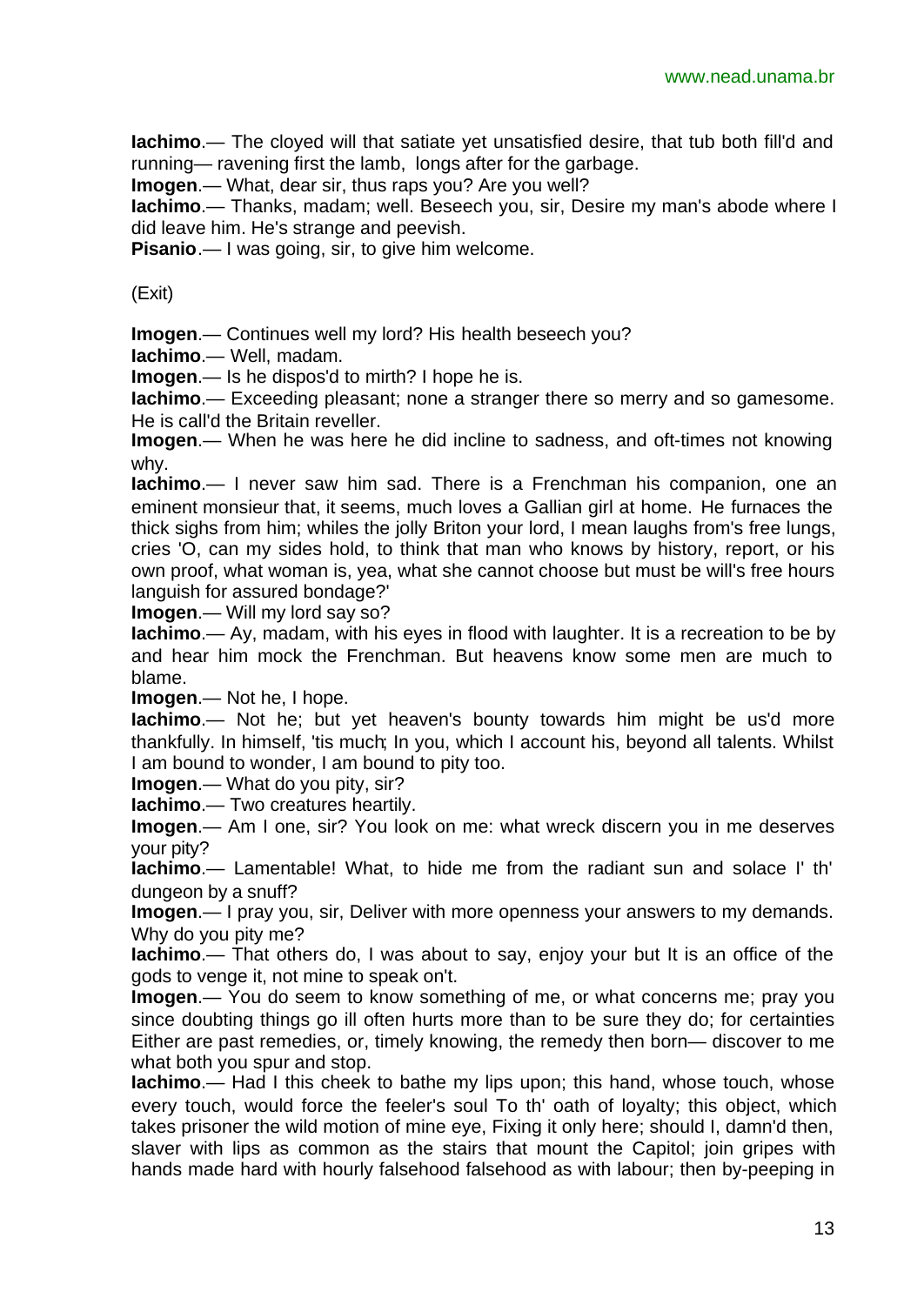an eye base and illustrious as the smoky light that's fed with stinking tallow it were fit that all the plagues of hell should at one time encounter such revolt.

**Imogen**.— My lord, I fear, has forgot Britain.

**Iachimo**.— And himself. Not I Inclin'd to this intelligence pronounce the beggary of his change; but 'tis your graces that from my mutest conscience to my tongue charms this report out.

**Imogen**.— Let me hear no more.

**Iachimo**.— O dearest soul, your cause doth strike my heart with pity that doth make me sick! A lady so fair, and fasten'd to an empery, would make the great'st king double, to be partner'd with tomboys hir'd with that self exhibition which your own coffers yield! With diseas'd ventures that play with all infirmities for gold which rottenness can lend nature! Such boil'd stuff as well might poison poison! Be reveng'd; or she that bore you was no queen, and you recoil from your great stock.

**Imogen**.— Reveng'd? How should I be reveng'd? If this be true as I have such a heart that both mine ears must not in haste abuse if it be true, how should I be reveng'd?

**Iachimo**.— Should he make me live like Diana's priest betwixt cold sheets, whiles he is vaulting variable ramps, In your despite, upon your purse? Revenge it. I dedicate myself to your sweet pleasure, more noble than that runagate to your bed, and will continue fast to your affection, still close as sure.

**Imogen**.— What ho, Pisanio!

**Iachimo**.— Let me my service tender on your lips.

**Imogen**.— Away! I do condemn mine ears that have so long attended thee. If thou wert honourable, thou wouldst have told this tale for virtue, not for such an end thou seek'st, as base as strange. Thou wrong'st a gentleman who is as far from thy report as thou from honour; and solicits here a lady that disdains thee and the devil alike. What ho, Pisanio! the King my father shall be made acquainted of thy assault. If he shall think it fit a saucy stranger in his court to mart as in a Romish stew, and to expound his beastly mind to us, he hath a court he little cares for, and a daughter who he not respects at all. What ho, Pisanio!

**Iachimo**.— O happy Leonatus! I may say the credit that thy lady hath of thee deserves thy trust, and thy most perfect goodness her assur'd credit. Blessed live you long, a lady to the worthiest sir that ever country call'd his! and you his mistress, only for the most worthiest fit! Give me your pardon. I have spoke this to know if your affiance were deeply rooted, and shall make your lord that which he is new o'er; and he is one the truest manner'd, such a holy witch that he enchants societies into him, Half all men's hearts are his.

**Imogen**.— You make amends.

**Iachimo**.— He sits 'mongst men like a descended god: he hath a kind of honour sets him of more than a mortal seeming. Be not angry, most mighty Princess, that I have adventur'd to try your taking of a false report, which hath Honour'd with confirmation your great judgment In the election of a sir so rare, which you know cannot err. The love I bear him made me to fan you thus; but the gods made you, unlike all others, chaffless. Pray your pardon.

**Imogen**.— All's well, sir; take my pow'r i' th' court for yours.

**Iachimo**.— My humble thanks. I had almost forgot T' entreat your Grace but in a small request, and yet of moment too, for it concerns your lord; myself and other noble friends are partners in the business.

**Imogen**.— Pray what is't?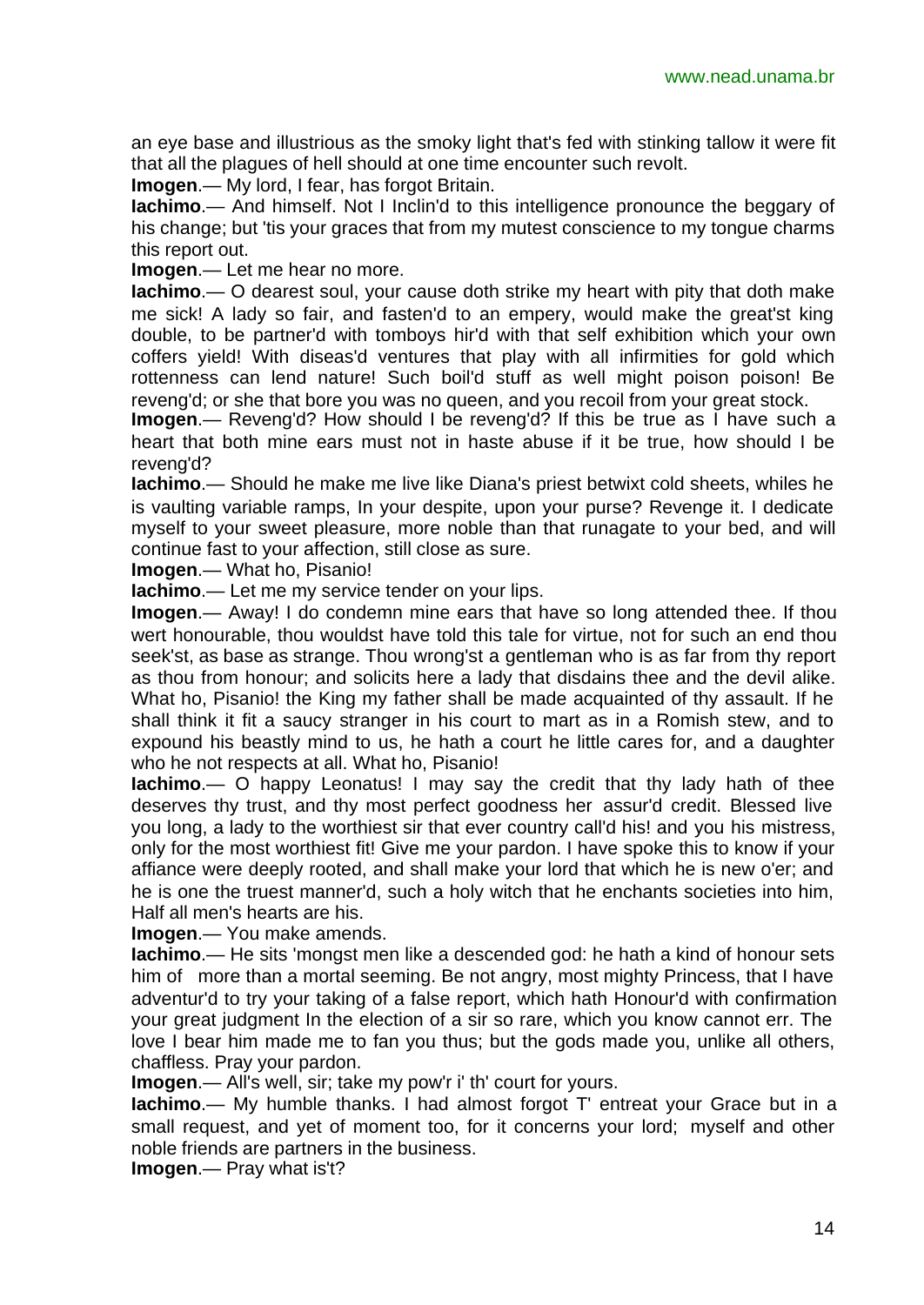**Iachimo**.— Some dozen Romans of us, and your lord the best feather of our wing have mingled sums to buy a present for the Emperor; which I, the factor for the rest, have done In France. 'Tis plate of rare device, and jewels of rich and exquisite form, their values great; and I am something curious, being strange, to have them in safe stowage. May it please you to take them in protection?

**Imogen**.— Willingly; and pawn mine honour for their safety. Since my lord hath interest in them, I will keep them In my bedchamber.

**Iachimo**.— They are in a trunk, attended by my men. I will make bold to send them to you only for this night; I must aboard to-morrow.

**Imogen**.— O, no, no.

**Iachimo**.— Yes, I beseech; or I shall short my word by length'ning my return. From Gallia I cross'd the seas on purpose and on promise to see your Grace.

**Imogen**.— I thank you for your pains. But not away to-morrow!

**Iachimo**.— O, I must, madam. Therefore I shall beseech you, if you please to greet your lord with writing, do't to-night. I have outstood my time, which is material 'To th' tender of our present.

**Imogen**.— I will write. Send your trunk to me; it shall safe be kept and truly yielded you. You're very welcome.

(Exeunt)

ACT II. SCENE I. Britain. Before Cymbeline's palace

(Enter Cloten and the two Lords)

**Cloten**.— Was there ever man had such luck! When I kiss'd the jack, upon an upcast to be hit away! I had a hundred pound on't; and then a whoreson jackanapes must take me up for swearing, as if I borrowed mine oaths of him, and might not spend them at my pleasure.

**First Lord**.— What got he by that? You have broke his pate with your bowl.

**Second Lord**. [Aside] — If his wit had been like him that broke it, it would have run all out.

**Cloten**.— When a gentleman is dispos'd to swear, it is not for any standers-by to curtail his oaths. Ha?

**Second Lord.**— No, my lord; [Aside] nor crop the ears of them.

**Cloten**.— Whoreson dog! I give him satisfaction? Would he had been one of my rank!

**Second Lord**. [Aside] — To have smell'd like a fool.

**Cloten**.— I am not vex'd more at anything in th' earth. A pox on't! I had rather not be so noble as I am; they dare not fight with me, because of the Queen my mother. Every jackslave hath his bellyful of fighting, and I must go up and down like a cock that nobody can match.

**Second Lord**. [Aside] — You are cock and capon too; and you crow, cock, with your comb on.

**Cloten**.— Sayest thou?

**Second Lord**.— It is not fit your lordship should undertake every companion that you give offence to.

**Cloten**.— No, I know that; but it is fit I should commit offence to my inferiors.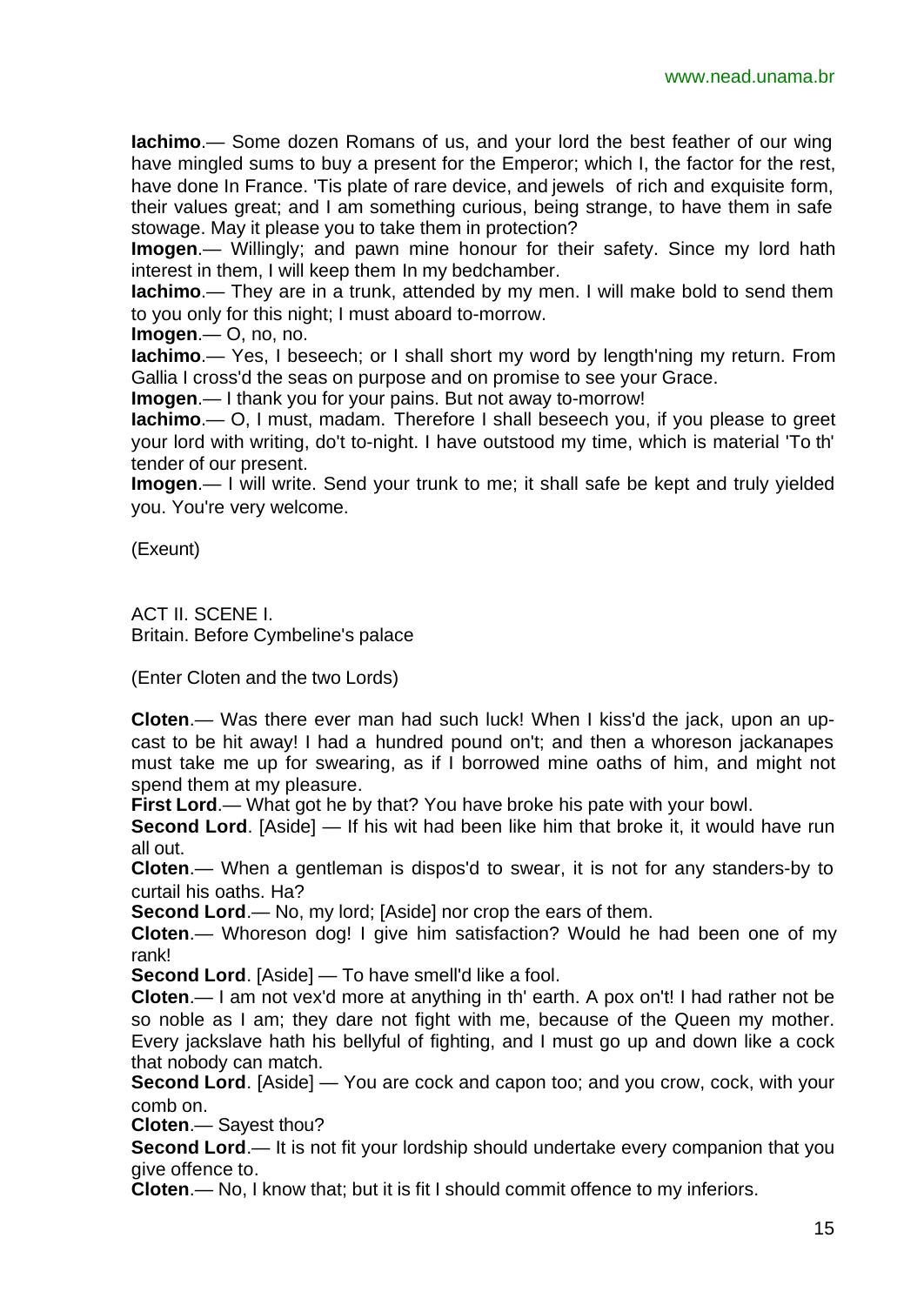**Second Lord**.— Ay, it is fit for your lordship only.

**Cloten**.— Why, so I say.

**First Lord**.— Did you hear of a stranger that's come to court to-night? **Cloten**.— A stranger, and I not known on't?

**Second Lord**. [Aside] — He's a strange fellow himself, and knows it not.

**First Lord**.— There's an Italian come, and, 'tis thought, one of Leonatus' friends.

**Cloten**.— Leonatus? A banish'd rascal; and he's another, whatsoever he be. Who told you of this stranger?

**First Lord**.— One of your lordship's pages.

**Cloten**.— Is it fit I went to look upon him? Is there no derogation in't?

**Second Lord.**— You cannot derogate, my lord.

**Cloten**. Not easily, I think.

**Second Lord**. [Aside] — You are a fool granted; therefore your issues, being foolish, do not derogate.

**Cloten**.— Come, I'll go see this Italian. What I have lost to-day at bowls I'll win tonight of him. Come, go.

**Second Lord**.— I'll attend your lordship.

(Exeunt Cloten and First Lord)

That such a crafty devil as is his mother should yield the world this ass! A woman that bears all down with her brain; and this her son cannot take two from twenty, for his heart, and leave eighteen. Alas, poor princess, thou divine Imogen, what thou endur'st, Betwixt a father by thy step-dame govern'd, a mother hourly coining plots, a wooer more hateful than the foul expulsion is of thy dear husband, than that horrid act of the divorce he'd make! The heavens hold firm the walls of thy dear honour, keep unshak'd that temple, thy fair mind, that thou mayst stand T' enjoy thy banish'd lord and this great land!

(Exit)

SCENE II.

Britain. Imogen's bedchamber in Cymbeline's palace; a trunk in one corner

(Enter Imogen in her bed, and a Lady attending)

**Imogen**.— Who's there? My woman? Helen?

**Lady**.— Please you, madam.

**Imogen**.— What hour is it?

**Lady**.— Almost midnight, madam.

**Imogen**.— I have read three hours then. Mine eyes are weak; fold down the leaf where I have left. To bed. Take not away the taper, leave it burning; and if thou canst awake by four o' th' clock, I prithee call me. Sleep hath seiz'd me wholly.

(Exit Lady)

To your protection I commend me, gods. From fairies and the tempters of the night guard me, beseech ye! [Sleeps. Iachimo comes from the trunk]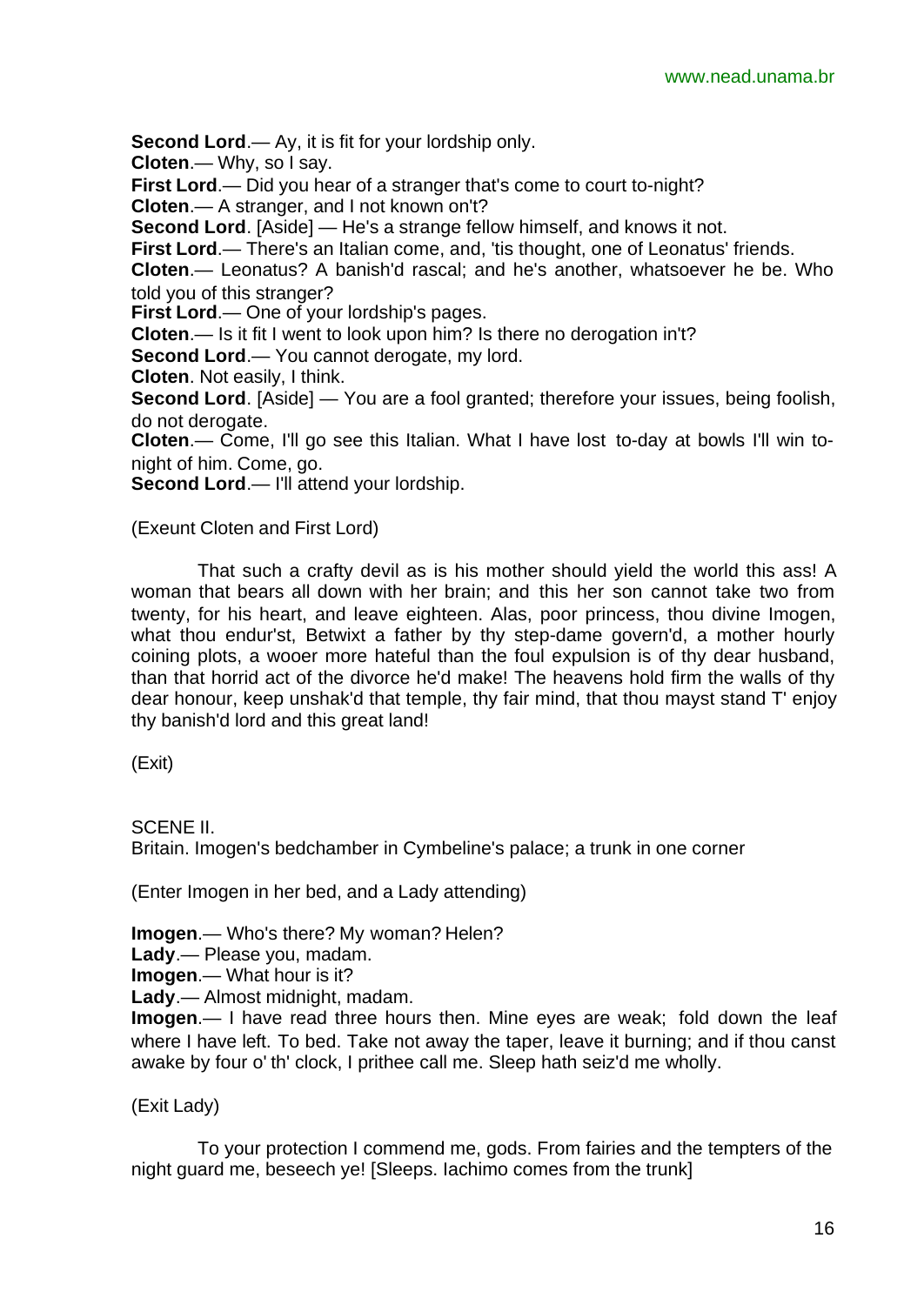**Iachimo**.— The crickets sing, and man's o'er-labour'd sense repairs itself by rest. Our Tarquin thus did softly press the rushes ere he waken'd the chastity he wounded. Cytherea, how bravely thou becom'st thy bed! fresh lily, and whiter than the sheets! That I might touch! But kiss; one kiss! Rubies unparagon'd, how dearly they do't! 'Tis her breathing that perfumes the chamber thus. The flame o' th' taper bows toward her and would under-peep her lids to see th' enclosed lights, now canopied under these windows white and azure, lac'd with blue of heaven's own tinct. But my design to note the chamber. I will write all down: Such and such pictures; there the window; such Th' adornment of her bed; the arras, figures why, such and such; and the contents o' th' story. Ah, but some natural notes about her body above ten thousand meaner movables would testify, t' enrich mine inventory. O sleep, thou ape of death, lie dull upon her! And be her sense but as a monument, thus in a chapel lying! Come off, come off; [Taking off her bracelet] As slippery as the Gordian knot was hard! 'Tis mine; and this will witness outwardly, as strongly as the conscience does within, to th' madding of her lord. On her left breast a mole cinque-spotted, like the crimson drops I' th' bottom of a cowslip. Here's a voucher stronger than ever law could make; this secret will force him think I have pick'd the lock and ta'en the treasure of her honour. No more. To what end? Why should I write this down that's riveted, Screw'd to my memory? She hath been reading late the tale of Tereus; here the leaf's turn'd down where Philomel gave up. I have enough. To th' trunk again, and shut the spring of it. Swift, swift, you dragons of the night, that dawning May bare the raven's eye! I lodge in fear; though this a heavenly angel, hell is here. [Clock strikes] One, two, three. Time, time!

(Exit into the trunk)

SCENE III.

Cymbeline's palace. An ante-chamber adjoining Imogen's apartments

(Enter Cloten and Lords)

**First Lord**.— Your lordship is the most patient man in loss, the most coldest that ever turn'd up ace.

**Cloten**.— It would make any man cold to lose.

**First Lord**.— But not every man patient after the noble temper of your lordship. You are most hot and furious when you win.

**Cloten**.— Winning will put any man into courage. If I could get this foolish Imogen, I should have gold enough. It's almost morning, is't not?

**First Lord**.— Day, my lord.

**Cloten**.— I would this music would come. I am advised to give her music a mornings; they say it will penetrate.

(Enter musicians)

Come on, tune. If you can penetrate her with your fingering, so.we'll try with tongue too. If none will do, let her remain; but I'll never give o'er. First, a very excellent good-conceited thing; after, a wonderful sweet air, with admirable rich words to it and then let her consider. SONG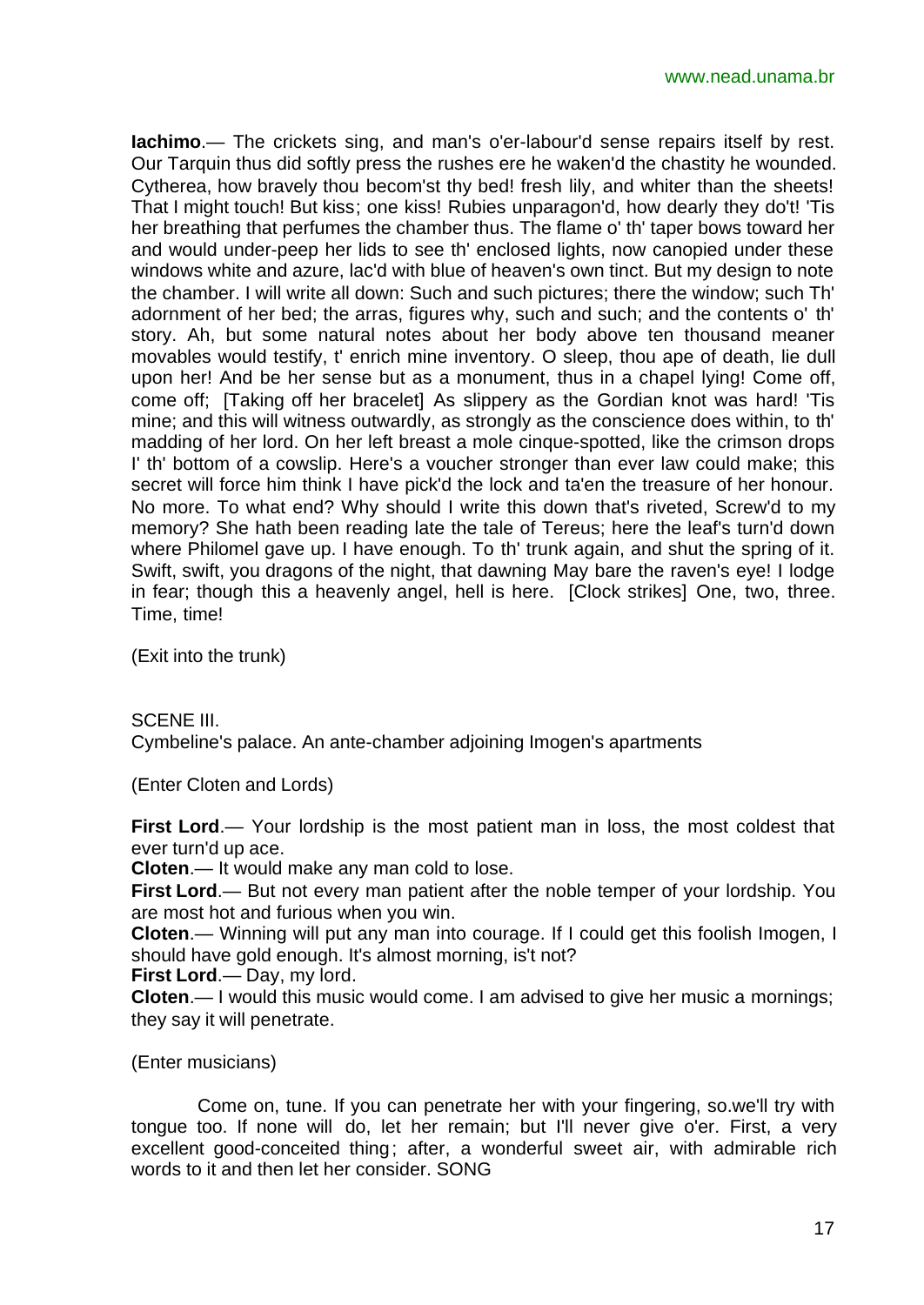Hark, hark! the lark at heaven's gate sings, and Phoebus 'gins arise, his steeds to water at those springs on chalic'd flow'rs that lies; and winking Mary-buds begin to ope their golden eyes. With everything that pretty bin, my lady sweet, arise; arise, arise! So, get you gone. If this penetrate, I will consider your music the better; if it do not, it is a vice in her ears which horsehairs and calves' guts, nor the voice of unpaved eunuch to boot, can never amend.

(Exeunt musicians) (Enter Cymbeline and Queen)

**Second Lord**.— Here comes the King.

**Cloten**.— I am glad I was up so late, for that's the reason I was up so early. He cannot choose but take this service I have done fatherly. Good morrow to your Majesty and to my gracious mother.

**Cymbeline**.— Attend you here the door of our stern daughter? Will she not forth? **Cloten**.— I have assail'd her with musics, but she vouchsafes no notice.

**Cymbeline**.— The exile of her minion is too new; she hath not yet forgot him; some more time must wear the print of his remembrance out, and then she's yours.

**Queen**.— You are most bound to th' King, who lets go by no vantages that may prefer you to his daughter. Frame yourself to orderly soliciting, and be friended with aptness of the season; make denials Increase your services; so seem as if you were inspir'd to do those duties which you tender to her; that you in all obey her, save when command to your dismission tends, and therein you are senseless. **Cloten**.— Senseless? Not so.

(Enter a Messenger)

**Messenger**.— So like you, sir, ambassadors from Rome; the one is Caius Lucius. **Cymbeline**.— A worthy fellow, Albeit he comes on angry purpose now; but that's no fault of his. We must receive him according to the honour of his sender; and towards himself, his goodness forespent on us, we must extend our notice. Our dear son, when you have given good morning to your mistress, attend the Queen and us; we shall have need T' employ you towards this Roman. Come, our queen.

(Exeunt all but Cloten)

**Cloten**.— If she be up, I'll speak with her; if not, let her lie still and dream. By your leave, ho! [Knocks] I know her women are about her; what If I do line one of their hands? 'Tis gold which buys admittance; oft it doth-yea, and makes Diana's rangers false themselves, yield up their deer to th' stand o' th' stealer; and 'tis gold which makes the true man kill'd and saves the thief; Nay, sometime hangs both thief and true man. What can it not do and undo? I will make one of her women lawyer to me, for I yet not understand the case myself. by your leave. [Knocks]

(Enter a Lady)

**Lady**.— Who's there that knocks? **Cloten**.— A gentleman. **Lady**.— No more? **Cloten**.— Yes, and a gentlewoman's son.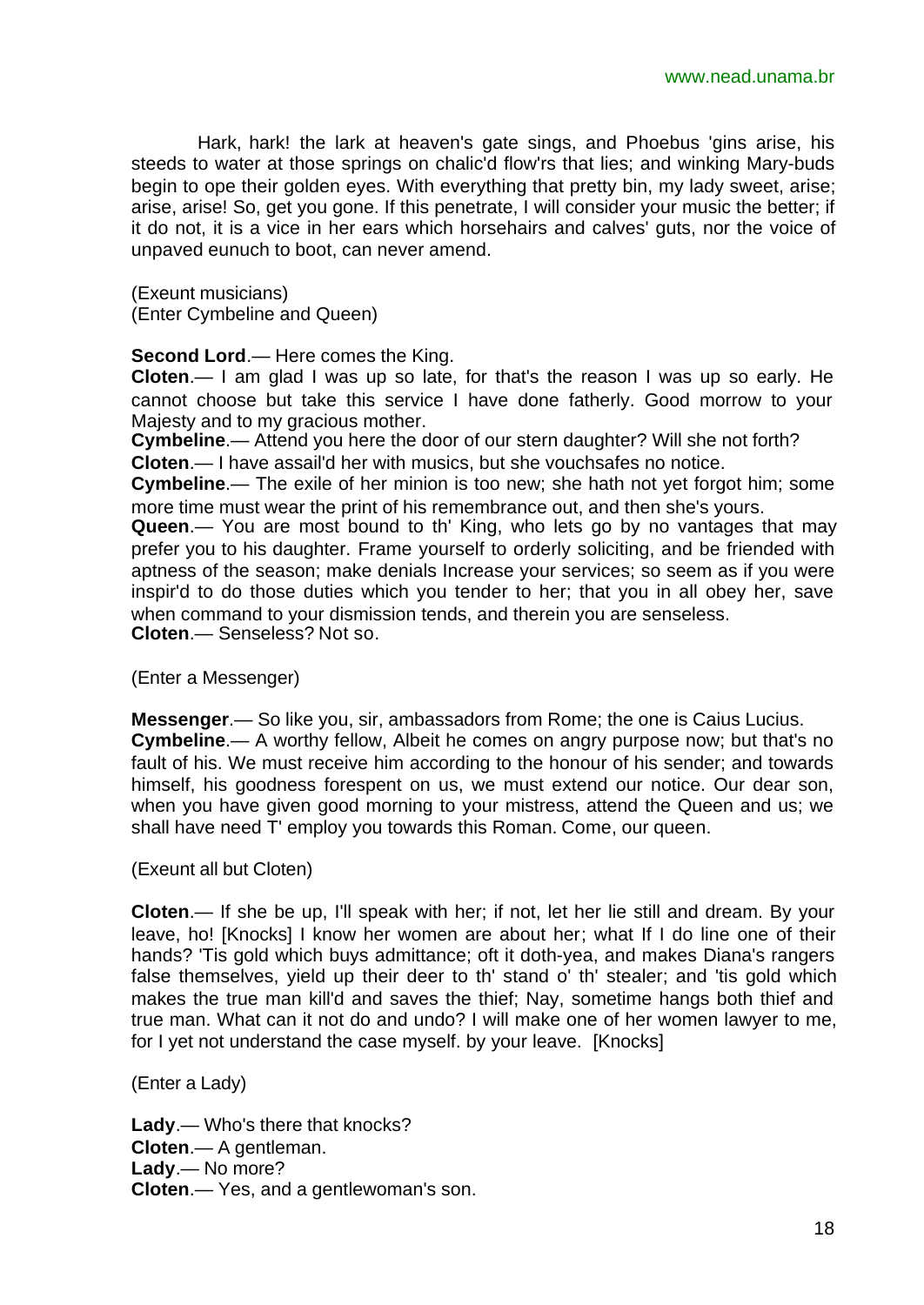**Lady**.— That's more than some whose tailors are as dear as yours can justly boast of. What's your lordship's pleasure?

**Cloten**.— Your lady's person; is she ready?

**Lady**.— Ay, to keep her chamber.

**Cloten**.— There is gold for you; sell me your good report.

**Lady**.— How? My good name? or to report of you what I shall think is good? The **Princess!** 

(Enter Imogen)

Cloten. Good morrow, fairest sister. Your sweet hand.

(Exit Lady)

**Imogen**.— Good morrow, sir. You lay out too much pains for purchasing but trouble. The thanks I give Is telling you that I am poor of thanks, and scarce can spare them. **Cloten**.— Still I swear I love you.

**Imogen**.— If you but said so, 'twere as deep with me. If you swear still, your recompense is still that I regard it not.

**Cloten**.— This is no answer.

**Imogen**.— But that you shall not say I yield, being silent, I would not speak. I pray you spare me. Faith, I shall unfold equal discourtesy to your best kindness; one of your great knowing should learn, being taught, forbearance.

**Cloten**.— To leave you in your madness 'twere my sin; I will not.

**Imogen**.— Fools are not mad folks.

**Cloten**.— Do you call me fool?

**Imogen.**— As I am mad, I do; If you'll be patient, I'll no more be mad; that cures us both. I am much sorry, sir, you put me to forget a lady's manners by being so verbal; and learn now, for all, that I, which know my heart, do here pronounce, by th' very truth of it, I care not for you, and am so near the lack of charity to accuse myself I hate you; which I had rather you felt than make't my boast.

**Cloten**.— You sin against obedience, which you owe your father. For the contract you pretend with that base wretch, one bred of alms and foster'd with cold dishes, with scraps o' th' court it is no contract, none. And though it be allowed in meaner parties Yet who than he more mean? To knit their souls on whom there is no more dependency but brats and beggary in self-figur'd knot, Yet you are curb'd from that enlargement by the consequence o' th' crown, and must not foil the precious note of it with a base slave, a hilding for a livery, a squire's cloth, a pantler not so eminent!

**Imogen**.— Profane fellow! Wert thou the son of Jupiter, and no more but what thou art besides, thou wert too base to be his groom. Thou wert dignified enough, even to the point of envy, if 'twere made comparative for your virtues to be styl'd the underhangman of his kingdom, and hated for being preferr'd so well.

**Cloten**.— The south fog rot him!

**Imogen**.— He never can meet more mischance than come to be but nam'd of thee. His mean'st garment that ever hath but clipp'd his body is dearer In my respect than all the hairs above thee, were they all made such men. How now, Pisanio!

(Enter Pisanio)

**Cloten**.— 'His garments'! Now the devil.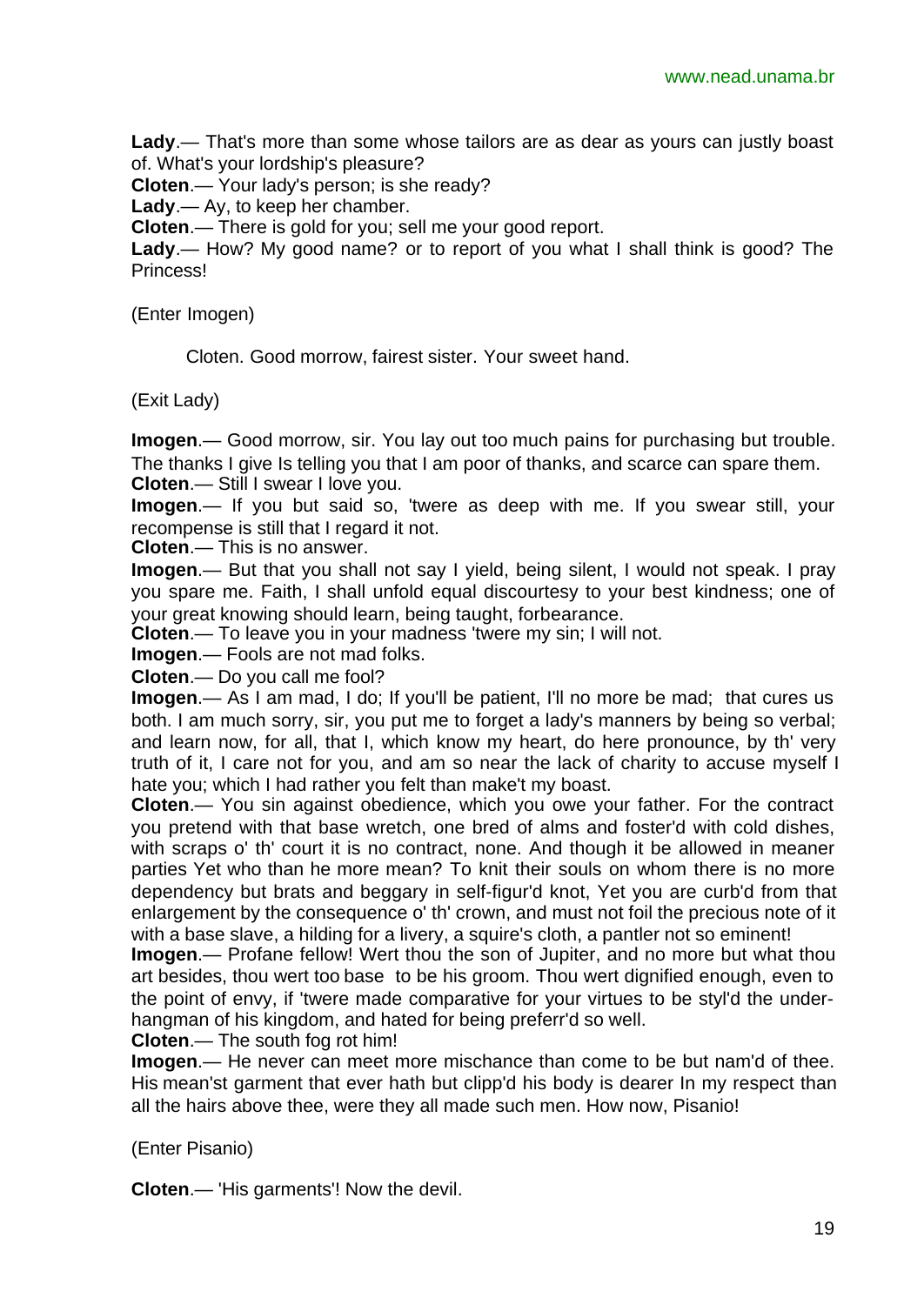**Imogen**.— To Dorothy my woman hie thee presently.

**Cloten**.— 'His garment'!

**Imogen**.— I am sprited with a fool; frighted, and ang'red worse. Go bid my woman search for a jewel that too casually Hath left mine arm. It was thy master's; shrew me, If I would lose it for a revenue of any king's in Europe! I do think I saw't this morning; confident I am last night 'twas on mine arm; I kiss'd it. I hope it be not gone to tell my lord that I kiss aught but he.

**Pisanio**.— 'Twill not be lost.

**Imogen**.— I hope so. Go and search.

(Exit Pisanio)

**Cloten**.— You have abus'd me. 'His meanest garment'!

**Imogen**.— Ay, I said so, sir. If you will make 't an action, call witness to 't.

**Cloten**.— I will inform your father.

**Imogen**.— Your mother too. She's my good lady and will conceive, I hope, but the worst of me. So I leave you, sir, to th' worst of discontent.

(Exit)

**Cloten**.— I'll be reveng'd. 'His mean'st garment'! Well.

(Exit)

SCENE IV. Rome. Philario's house

(Enter Posthumus and Philario)

**Posthumus**.— Fear it not, sir; I would I were so sure to win the King as I am bold her honour will remain hers.

**Philario**.— What means do you make to him?

**Posthumus**.— Not any; but abide the change of time, quake in the present winter's state, and wish that warmer days would come. In these fear'd hopes I barely gratify your love; they failing, I must die much your debtor.

**Philario.**— Your very goodness and your company o'erpays all I can do. By this your king Hath heard of great Augustus. Caius Lucius will do's commission throughly; and I think he'll grant the tribute, send th' arrearages, or look upon our Romans, whose remembrance Is yet fresh in their grief.

**Posthumus.**— I do believe statist though I am none, nor like to be, that this will prove a war; and you shall hear the legions now in Gallia sooner landed In our notfearing Britain than have tidings of any penny tribute paid. Our countrymen are men more order'd than when Julius Caesar smil'd at their lack of skill, but found their courage worthy his frowning at. Their discipline, now mingled with their courages, will make known to their approvers they are people such that mend upon the world.

(Enter Iachimo)

**Philario**.— See! Iachimo!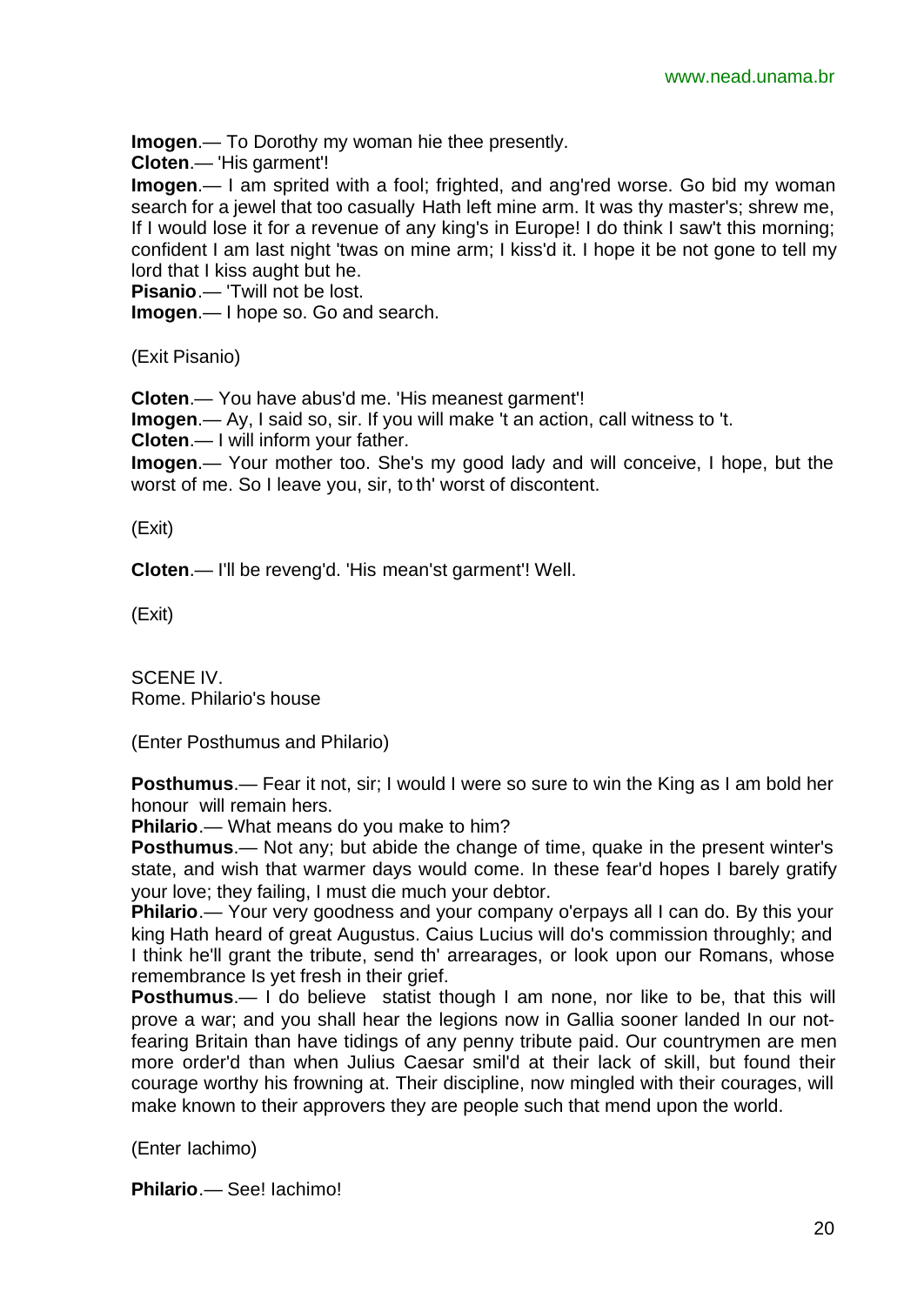**Posthumus**.— The swiftest harts have posted you by land, and winds of all the comers kiss'd your sails, to make your vessel nimble.

**Philario**.— Welcome, sir.

**Posthumus**.— I hope the briefness of your answer made the speediness of your return.

**Iachimo**.— Your lady Is one of the fairest that I have look'd upon.

**Posthumus**.— And therewithal the best; or let her beauty look through a casement to allure false hearts, and be false with them.

**Iachimo**.— Here are letters for you.

**Posthumus**.— Their tenour good, I trust.

**Iachimo**.— 'Tis very like.

**Philario**.— Was Caius Lucius in the Britain court when you were there?

**Iachimo**.— He was expected then, but not approach'd.

**Posthumus**.— All is well yet. Sparkles this stone as it was wont, or is't not too dull for your good wearing?

**Iachimo**.— If I have lost it, I should have lost the worth of it in gold. I'll make a journey twice as far t' enjoy a second night of such sweet shortness which was mine in Britain; for the ring is won.

**Posthumus**.— The stone's too hard to come by.

**Iachimo**.— Not a whit, your lady being so easy.

**Posthumus**.— Make not, sir, your loss your sport. I hope you know that we must not continue friends.

**Iachimo**.— Good sir, we must, If you keep covenant. Had I not brought the knowledge of your mistress home, I grant we were to question farther; but I now profess myself the winner of her honour, together with your ring; and not the wronger of her or you, having proceeded but by both your wills.

**Posthumus**.— If you can make't apparent that you have tasted her in bed, my hand and ring is yours. If not, the foul opinion you had of her pure honour gains or loses your sword or mine, or masterless leaves both to who shall find them.

**Iachimo**.— Sir, my circumstances, being so near the truth as I will make them, must first induce you to believe whose strength I will confirm with oath; which I doubt not you'll give me leave to spare when you shall find you need it not.

**Posthumus**.— Proceed.

**Iachimo**.— First, her bedchamber, where I confess I slept not, but profess had that was well worth watching-it was hang'd with tapestry of silk and silver; the story, Proud Cleopatra when she met her Roman and Cydnus swell'd above the banks, or for the press of boats or pride. A piece of work so bravely done, so rich, that it did strive In workmanship and value; which I wonder'd could be so rarely and exactly wrought, since the true life on't was.

**Posthumus**.— This is true; and this you might have heard of here, by me or by some other.

**Iachimo**.— More particulars must justify my knowledge.

**Posthumus**.— So they must, or do your honour injury.

**Iachimo**.— The chimney Is south the chamber, and the chimneypiece Chaste Dian bathing. Never saw I figures so likely to report themselves. The cutter was as another nature, dumb; outwent her, motion and breath left out.

**Posthumus**.— This is a thing which you might from relation likewise reap, being, as it is, much spoke of.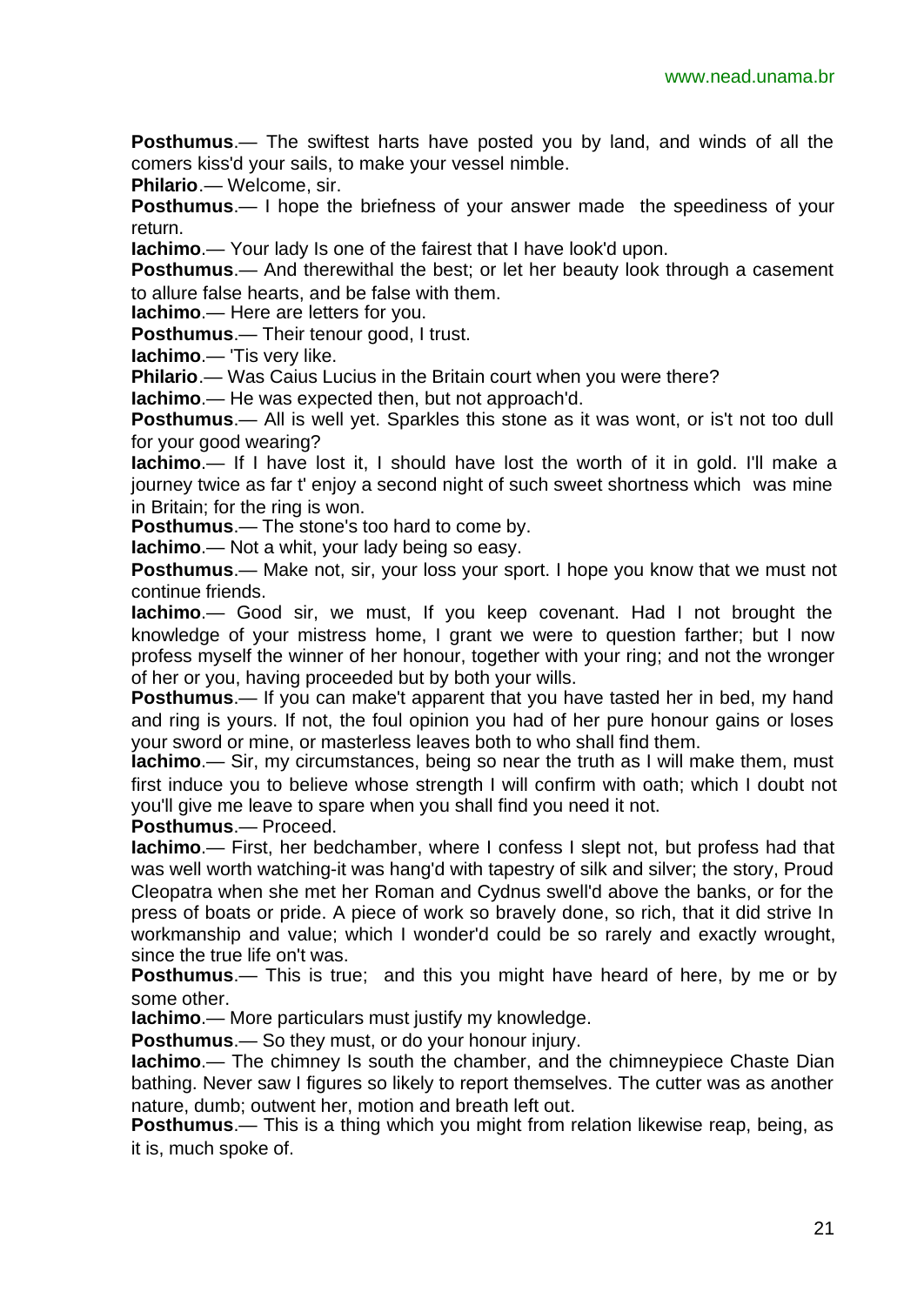**Iachimo**.— The roof o' th' chamber with golden cherubins is fretted; her andirons I had forgot them were two winking Cupids of silver, each on one foot standing, nicely depending on their brands.

**Posthumus.**— This is her honour! Let it be granted you have seen all this, and praise be given to your remembrance; the description of what is in her chamber nothing saves the wager you have laid.

**Iachimo**.— Then, if you can, [Shows the bracelet] be pale. I beg but leave to air this jewel. See! And now 'tis up again. It must be married to that your diamond; I'll keep them.

**Posthumus**.— Jove! Once more let me behold it. Is it that which I left with her?

**Iachimo**.— Sir— I thank her— that. she stripp'd it from her arm; I see her yet; her pretty action did outsell her gift, and yet enrich'd it too. She gave it me, and said she priz'd it once.

**Posthumus**.— May be she pluck'd it of to send it me.

**Iachimo**.— She writes so to you, doth she?

**Posthumus.**— O, no, no, no! 'tis true. Here, take this too; [Gives the ring] It is a basilisk unto mine eye, Kills me to look on't. Let there be no honour where there is beauty; truth where semblance; love where there's another man. The vows of women Of no more bondage be to where they are made than they are to their virtues, which is nothing. O, above measure false!

**Philario.**— Have patience, sir, and take your ring again; 'tis not yet won. It may be probable she lost it, or who knows if one her women, being corrupted hath stol'n it from her?

**Posthumus**.— Very true; and so I hope he came by't. Back my ring. Render to me some corporal sign about her, more evident than this; for this was stol'n.

**Iachimo**.— By Jupiter, I had it from her arm!

**Posthumus**.— Hark you, he swears; by Jupiter he swears. 'Tis true— nay, keep the ring, 'tis true. I am sure she would not lose it. Her attendants are all sworn and honourable— they induc'd to steal it! And by a stranger! No, he hath enjoy'd her. The cognizance of her incontinency Is this: she hath bought the name of whore thus dearly. There, take thy hire; and all the fiends of hell divide themselves between you! **Philario.**— Sir, be patient; this is not strong enough to be believ'd of one persuaded well of.

**Posthumus**.— Never talk on't; she hath been colted by him.

**Iachimo**.— If you seek for further satisfying, under her breast worthy the pressing lies a mole, right proud of that most delicate lodging. By my life, I kiss'd it; and it gave me present hunger to feed again, though full. You do remember this stain upon her? **Posthumus**.— Ay, and it doth confirm another stain, as big as hell can hold, were there no more but it.

**Iachimo**.— Will you hear more?

**Posthumus**.— Spare your arithmetic; never count the turns. Once, and a million! **Iachimo**.— I'll be sworn.

**Posthumus**.— No swearing. If you will swear you have not done't, you lie; and I will kill thee if thou dost deny thou'st made me cuckold.

**Iachimo**.— I'll deny nothing.

**Posthumus**.— O that I had her here to tear her limb-meal! I will go there and do't, i' th' court, before her father. I'll do something.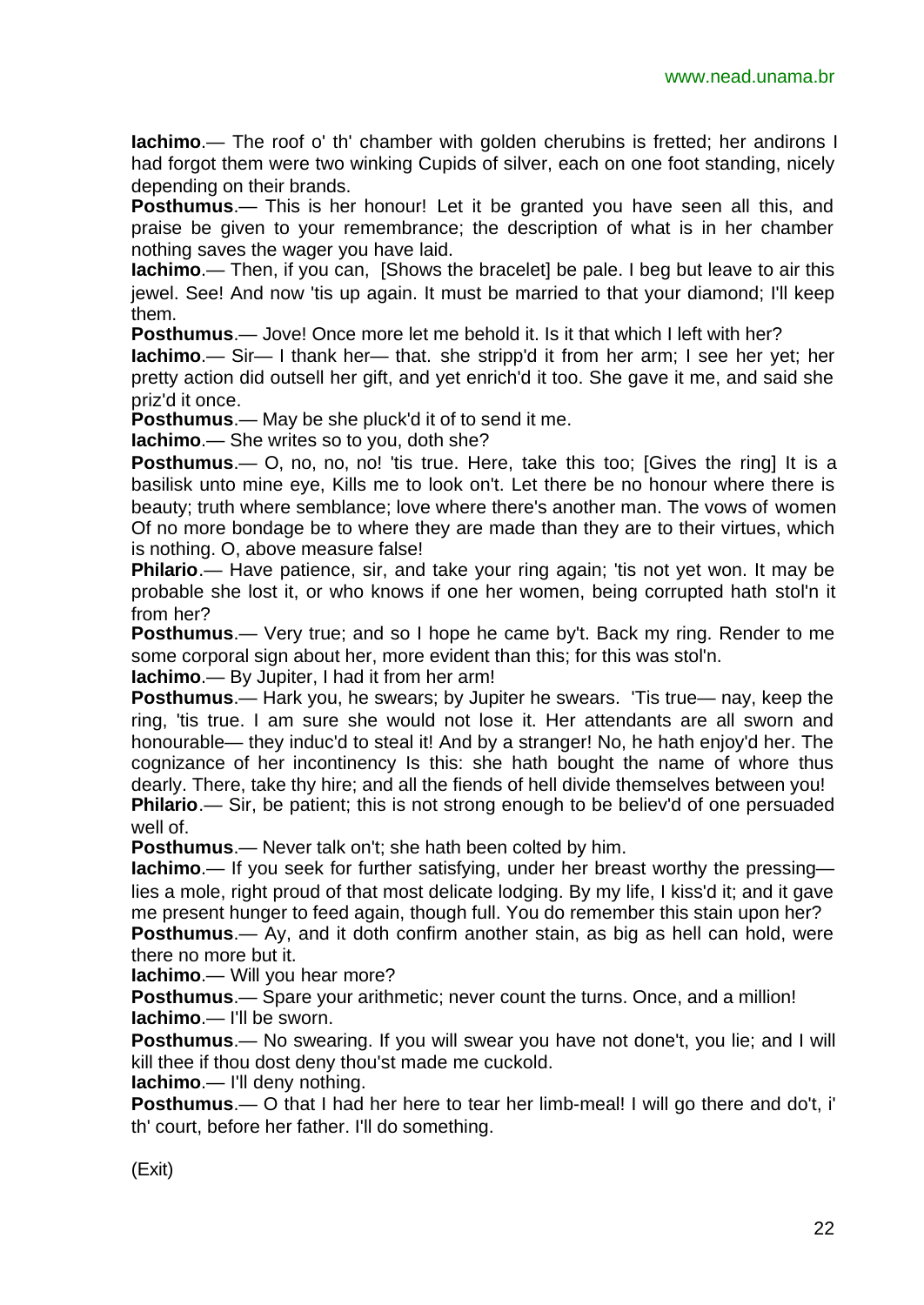**Philario.**— Quite besides the government of patience! You have won. Let's follow him and pervert the present wrath he hath against himself. **Iachimo**.— With all my heart.

(Exeunt)

SCENE V. Rome. Another room in Philario's house

(Enter Posthumus)

**Posthumus**.— Is there no way for men to be, but women must be half-workers? We are all bastards, and that most venerable man which I Did call my father was I know not where when I was stamp'd. Some coiner with his tools made me a counterfeit; yet my mother seem'd the Dian of that time. So doth my wife the nonpareil of this. O, vengeance, vengeance! Me of my lawful pleasure she restrain'd, and pray'd me oft forbearance; did it with a pudency so rosy, the sweet view on't might well have warm'd old Saturn; that I thought her as chaste as unsunn'd snow. O, all the devils! This yellow Iachimo in an hour was't not? Or less! at first? Perchance he spoke not, but, like a full-acorn'd boar, a German one, cried 'O!' and mounted; found no opposition but what he look'd for should oppose and she should from encounter guard. Could I find out the woman's part in me! For there's no motion that tends to vice in man but I affirm It is the woman's part. Be it lying, note it, the woman's; flattering, hers; deceiving, hers; lust and rank thoughts, hers, hers; revenges, hers; ambitions, covetings, change of prides, disdain, Nice longing, slanders, mutability, all faults that man may name, nay, that hell knows, why, hers, in part or all; but rather all; for even to vice they are not constant, but are changing still one vice but of a minute old for one not half so old as that. I'll write against them, detest them, curse them. Yet 'tis greater skill In a true hate to pray they have their will: the very devils cannot plague them better.

(Exit)

ACT III. SCENE I. Britain. A hall in Cymbeline's palace

(Enter in state, Cymbeline, Queen, Cloten, and LordS at one door, and at another Caius Lucius and attendants)

**Cymbeline**.— Now say, what would Augustus Caesar with us?

**Lucius**.— When Julius Caesar whose remembrance yet lives in men's eyes, and will to ears and tongues be theme and hearing ever was in this Britain, and conquer'd it, Cassibelan, thine uncle, famous in Caesar's praises no whit less than in his feats deserving it, for him and his succession granted Rome a tribute, yearly three thousand pounds, which by thee lately Is left untender'd.

**Queen**.— And, to kill the marvel, Shall be so ever.

**Cloten**.— There be many Caesars ere such another Julius. Britain is a world by itself, and we will nothing pay for wearing our own noses.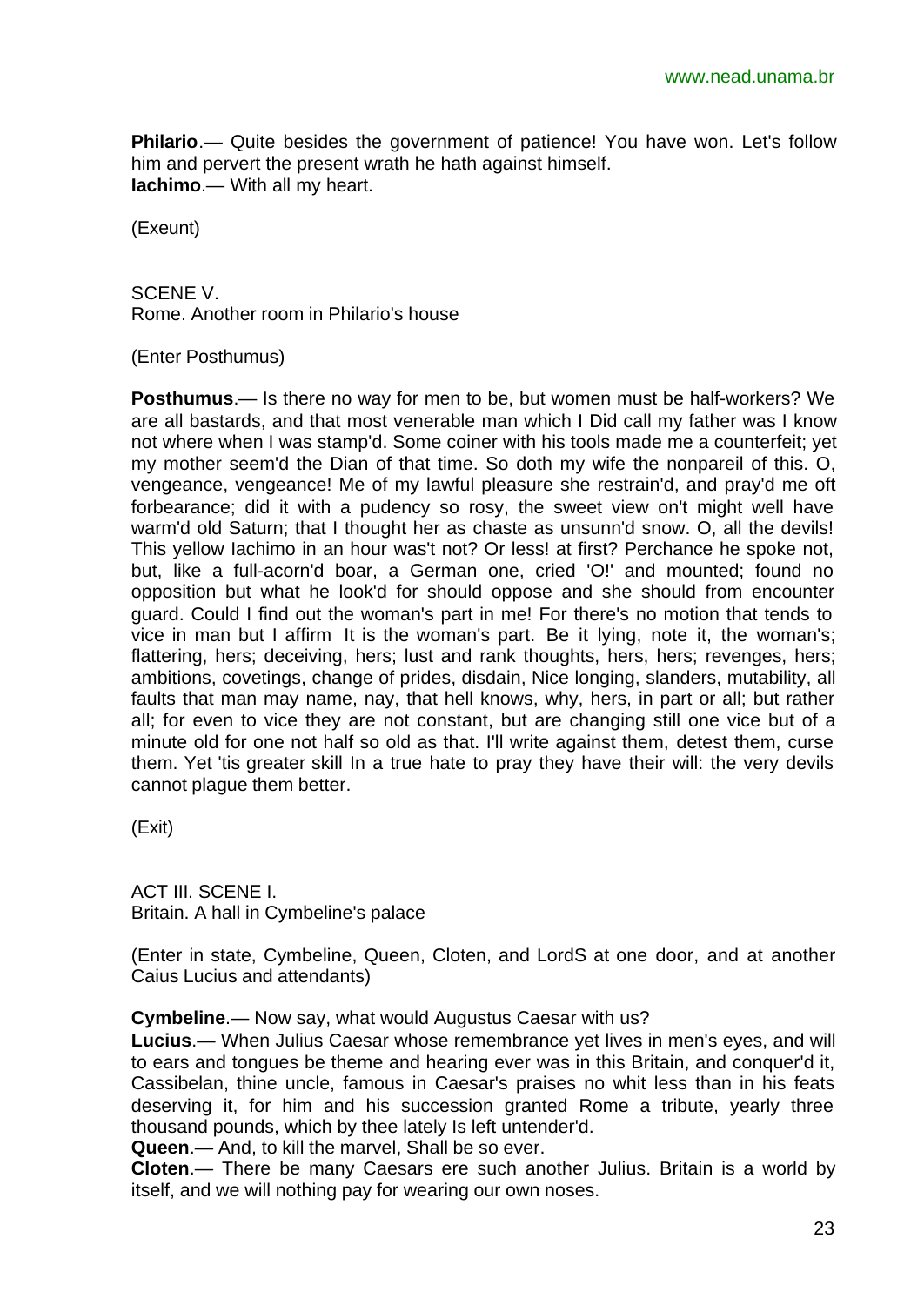**Queen**.— That opportunity, which then they had to take from 's, to resume we have again. Remember, sir, my liege, the kings your ancestors, together with the natural bravery of your isle, which stands as Neptune's park, ribb'd and pal'd in with rocks unscalable and roaring waters, with sands that will not bear your enemies' boats but suck them up to th' top-mast. A kind of conquest Caesar made here; but made not here his brag of 'came, and saw, and overcame.' With shame the first that ever touch'd him he was carried from off our coast, twice beaten; and his shipping poor ignorant baubles! On our terrible seas, like egg-shells mov'd upon their surges, crack'd as easily 'gainst our rocks; for joy whereof the fam'd Cassibelan, who was once at point o, giglot fortune! to master Caesar's sword, made Lud's Town with rejoicing fires bright and Britons strut with courage.

**Cloten**.— Come, there's no more tribute to be paid. Our kingdom is stronger than it was at that time; and, as I said, there is no moe such Caesars. Other of them may have crook'd noses; but to owe such straight arms, none.

**Cymbeline**.— Son, let your mother end.

**Cloten**.— We have yet many among us can gripe as hard as Cassibelan. I do not say I am one; but I have a hand. Why tribute? Why should we pay tribute? If Caesar can hide the sun from us with a blanket, or put the moon in his pocket, we will pay him tribute for light; else, sir, no more tribute, pray you now.

**Cymbeline**.— You must know, Till the injurious Romans did extort this tribute from us, we were free. Caesar's ambition which swell'd so much that it did almost stretch the sides o' th' world— against all colour here did put the yoke upon's; which to shake of becomes a warlike people, whom we reckon ourselves to be.

**Cloten**.— We do.

**Cymbeline**.— Say then to Caesar, our ancestor was that Mulmutius which irdain'd our laws— whose use the sword of Caesar hath too much mangled; whose repair and franchise shall, by the power we hold, be our good deed, though Rome be therefore angry. Mulmutius made our laws, who was the first of Britain which did put his brows within a golden crown, and call'd Himself a king.

**Lucius**.— I am sorry, Cymbeline, that I am to pronounce Augustus Caesar- Caesar, that hath moe kings his servants than thyself domestic officers thine enemy. Receive it from me, then: war and confusion In Caesar's name pronounce I 'gainst thee; look for fury not to be resisted. Thus defied, I thank thee for myself.

**Cymbeline**. Thou art welcome, Caius. Thy Caesar knighted me; my youth I spent much under him; of him I gather'd honour, which he to seek of me again, perforce, Behoves me keep at utterance. I am perfect that the Pannonians and Dalmatians for their liberties are now in arms, a precedent which not to read would show the Britons cold; so Caesar shall not find them.

**Lucius**.— Let proof speak.

**Cloten**.— His majesty bids you welcome. Make pastime with us a day or two, or longer. If you seek us afterwards in other terms, you shall find us in our salt-water girdle. If you beat us out of it, it is yours; if you fall in the adventure, our crows shall fare the better for you; and there's an end.

**Lucius**.— So, sir.

**Cymbeline**.— I know your master's pleasure, and he mine; all the remain is, welcome.

(Exeunt)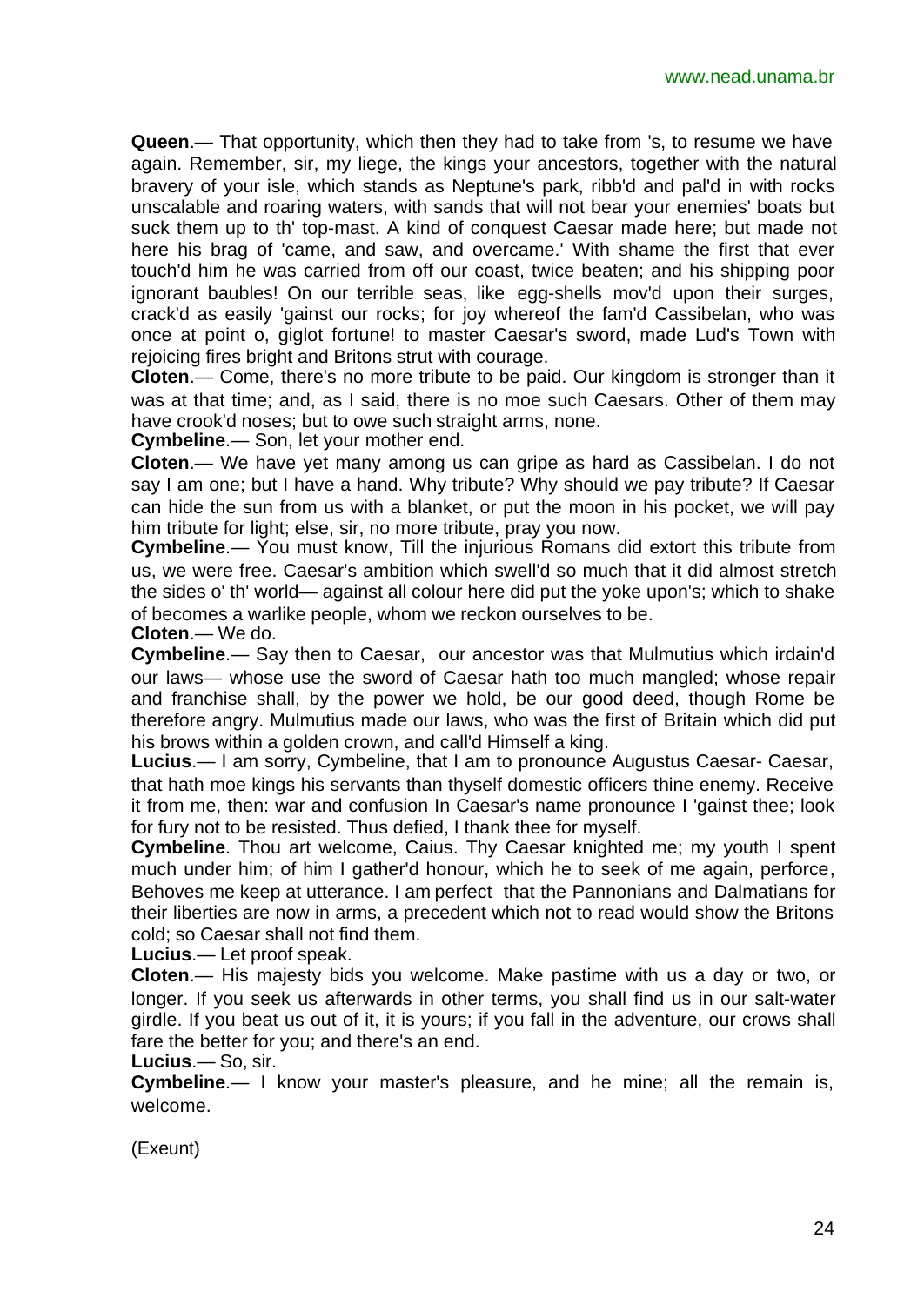SCENE II. Britain. Another room in Cymbeline's palace

(Enter Pisanio reading of a letter)

**Pisanio**.— How? of adultery? Wherefore write you not what monsters her accuse? Leonatus! O master, what a strange infection Is fall'n into thy ear! What false Italian as poisonous-tongu'd as handed hath prevail'd on thy too ready hearing? Disloyal? No. She's punish'd for her truth, and undergoes, more goddess-like than wife-like, such assaults as would take in some virtue. O my master! Thy mind to her is now as low as were thy fortunes. How? that I should murder her? Upon the love, and truth, and vows, which I Have made to thy command? I, her? Her blood? If it be so to do good service, never let me be counted serviceable. How look I that I should seem to lack humanity so much as this fact comes to? [Reads] 'Do't. The letter that I have sent her, by her own command shall give thee opportunity.' O damn'd paper, black as the ink that's on thee! Senseless bauble, art thou a fedary for this act, and look'st so virgin-like without? Lo, here she comes.

(Enter Imogen)

I am ignorant in what I am commanded.

**Imogen**.— How now, Pisanio!

**Pisanio**.— Madam, here is a letter from my lord.

**Imogen**.— Who? Thy lord? That is my lord Leonatus? O, learn'd indeed were that astronomer that knew the stars as I his characters he'd lay the future open. You good gods, let what is here contain'd relish of love, of my lord's health, of his content; yet not that we two are asunder let that grieve him! Some griefs are med'cinable; that is one of them, for it doth physic love of his content, all but in that. Good wax, thy leave. Blest be you bees that make these locks of counsel! Lovers and men in dangerous bonds pray not alike; though forfeiters you cast in prison, yet you clasp young Cupid's tables. Good news, gods! [Reads] 'Justice and your father's wrath, should he take me in his dominion, could not be so cruel to me as you, O the dearest of creatures, would even renew me with your eyes. Take notice that I am in Cambria, at Milford Haven. What your own love will out of this advise you, follow. So he wishes you all happiness that remains loyal to his vow, and your increasing in love Leonatus Posthumus.' O for a horse with wings! Hear'st thou, Pisanio? He is at Milford Haven. Read, and tell me how far 'tis thither. If one of mean affairs May plod it in a week, why may not I Glide thither in a day? Then, true Pisanio who long'st like me to see thy lord, who long'st o, let me 'bate! but not like me, yet long'st, but in a fainter kind o, not like me, for mine's beyond beyond!-say, and speak thick love's counsellor should fill the bores of hearing to th' smothering of the sense how far it is to this same blessed Milford. And by th' way Tell me how Wales was made so happy as T' inherit such a haven. But first of all, how we may steal from hence; and for the gap that we shall make in time from our hence-going and our return, to excuse. But first, how get hence. Why should excuse be born or ere begot? We'll talk of that hereafter. Prithee speak, how many score of miles may we well ride 'Twixt hour and hour?

**Pisanio.**— One score 'twixt sun and sun, madam, 's enough for you, and too much too.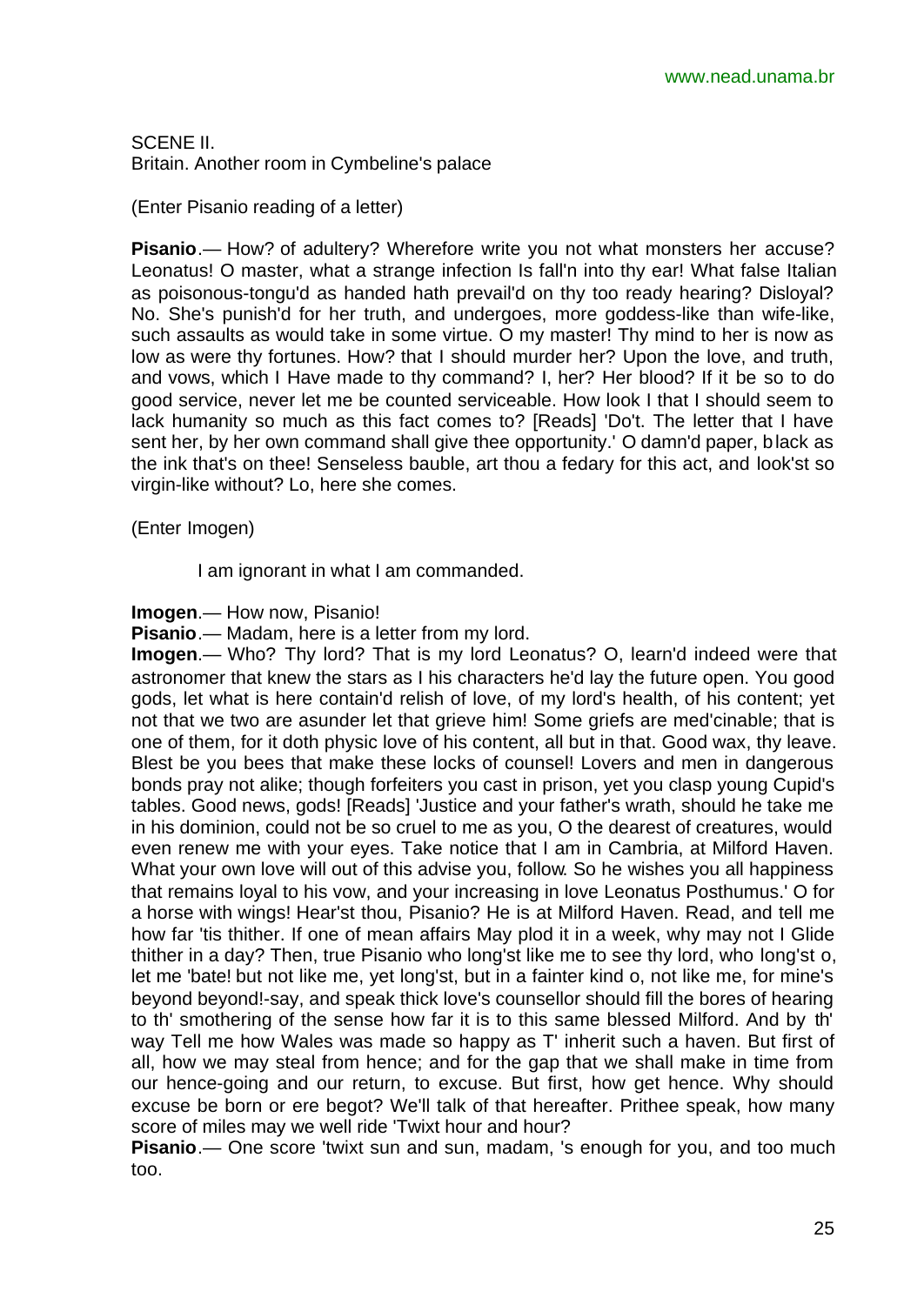**Imogen**.— Why, one that rode to's execution, man, could never go so slow. I have heard of riding wagers where horses have been nimbler than the sands that run i' th' clock's behalf. But this is fool'ry. Go bid my woman feign a sickness; say she'll home to her father; and provide me presently a riding suit, no costlier than would fit a franklin's huswife.

**Pisanio**.— Madam, you're best consider.

**Imogen**.— I see before me, man. Nor here, nor here, nor what ensues, but have a fog in them that I cannot look through. Away, I prithee; do as I bid thee. There's no more to say; accessible is none but Milford way.

(Exeunt)

SCENE III. Wales. A mountainous country with a cave

(Enter from the cave Belarius, Guiderius, and Arviragus)

**Belarius**.— A goodly day not to keep house with such whose roof's as low as ours! Stoop, boys; this gate Instructs you how t' adore the heavens, and bows you to a morning's holy office. The gates of monarchs are arch'd so high that giants may jet through and keep their impious turbans on without good morrow to the sun. Hail, thou fair heaven! We house i' th' rock, yet use thee not so hardly as prouder livers do.

**Guiderius**.– Hail, heaven!

**Arviragus**.— Hail, heaven!

**Belarius**.— Now for our mountain sport. Up to yond hill, your legs are young; I'll tread these flats. Consider, when you above perceive me like a crow, that it is place which lessens and sets off; and you may then revolve what tales I have told you of courts, of princes, of the tricks in war. This service is not service so being done, but being so allow'd. To apprehend thus draws us a profit from all things we see, and often to our comfort shall we find the sharded beetle in a safer hold than is the fullwing'd eagle. O, this life Is nobler than attending for a check, Richer than doing nothing for a bribe, Prouder than rustling in unpaid-for silk: such gain the cap of him that makes him fine, Yet keeps his book uncross'd. No life to ours!

**Guiderius**.— Out of your proof you speak. We, poor unfledg'd, have never wing'd from view o' th' nest, nor know not what air's from home. Haply this life is best, If quiet life be best; sweeter to you that have a sharper known; well corresponding with your stiff age. But unto us it is a cell of ignorance, travelling abed, a prison for a debtor that not dares to stride a limit.

**Arviragus**.— What should we speak of when we are old as you? When we shall hear the rain and wind beat dark December, how, In this our pinching cave, shall we discourse. The freezing hours away? We have seen nothing; we are beastly: subtle as the fox for prey, like warlike as the wolf for what we eat. Our valour is to chase what flies; our cage we make a choir, as doth the prison'd bird, and sing our bondage freely.

**Belarius**.— How you speak! Did you but know the city's usuries, and felt them knowingly the art o' th' court, s hard to leave as keep, whose top to climb Is certain falling, or so slipp'ry that the fear's as bad as falling; the toil o' th' war, a pain that only seems to seek out danger I' th'name of fame and honour, which dies i' th'search, and hath as oft a sland'rous epitaph as record of fair act; nay, many times, Doth ill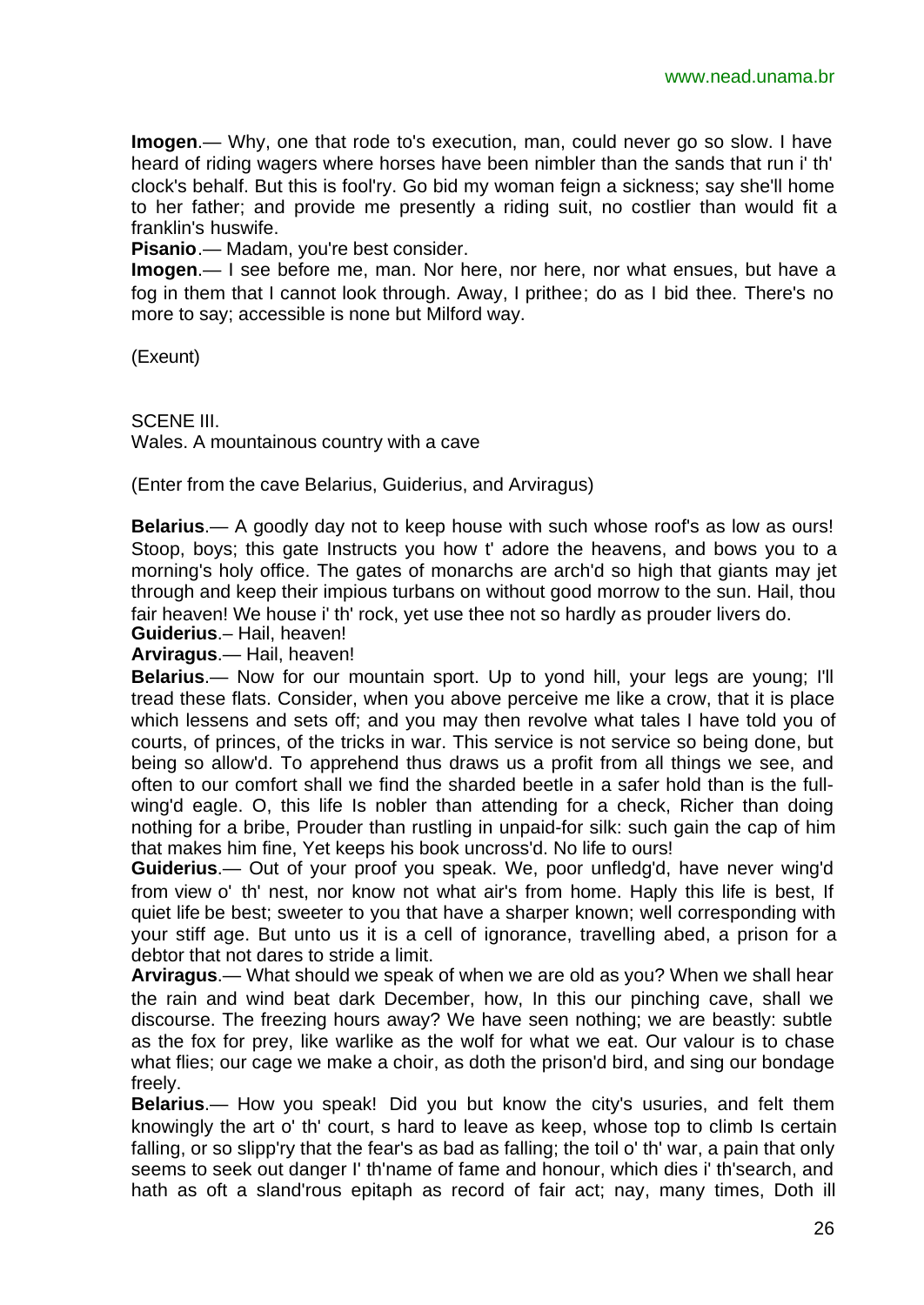deserve by doing well; what's worse must curtsy at the censure. O, boys, this story the world may read in me; my body's mark'd with Roman swords, and my report was once first with the best of note. Cymbeline lov'd me; and when a soldier was the theme, my name was not far off. Then was I as a tree whose boughs did bend with fruit; but in one night a storm, or robbery, call it what you will, Shook down my mellow hangings, nay, my leaves, and left me bare to weather.

**Guiderius**.— Uncertain favour!

**Belarius**.— My fault being nothing— as I have told you oft but that two villains, whose false oaths prevail'd before my perfect honour, swore to Cymbeline I was confederate with the Romans. So Follow'd my banishment, and this twenty years this rock and these demesnes have been my world, where I have liv'd at honest freedom, paid more pious debts to heaven than in all the fore-end of my time. But up to th' mountains! This is not hunters' language. He that strikes the venison first shall be the lord o' th' feast; to him the other two shall minister; and we will fear no poison, which attends In place of greater state. I'll meet you in the valleys.

#### (Exeunt Guiderius and Arviragus)

How hard it is to hide the sparks of nature! These boys know little they are sons to th' King, Nor Cymbeline dreams that they are alive. They think they are mine; and though train'd up thus meanly I' th' cave wherein they bow, their thoughts do hit the roofs of palaces, and nature prompts them In simple and low things to prince it much Beyond the trick of others. This Polydore, the heir of Cymbeline and Britain, who the King his father call'd Guiderius Jove! When on my three-foot stool I sit and tell the warlike feats I have done, his spirits fly out Into my story; say 'Thus mine enemy fell, and thus I set my foot on's neck'; even then the princely blood flows in his cheek, he sweats, strains his young nerves, and puts himself in posture that acts my words. The younger brother, Cadwal, once Arviragus, in as like a figure strikes life into my speech, and shows much more his own conceiving. Hark, the game is rous'd! O Cymbeline, heaven and my conscience knows thou didst unjustly banish me! Whereon, at three and two years old, I stole these babes, thinking to bar thee of succession as thou refts me of my lands. Euriphile, thou wast their nurse; they took thee for their mother, and every day do honour to her grave. Myself, Belarius, that am Morgan call'd, they take for natural father. The game is up.

(Exit)

SCENE IV. Wales, near Milford Haven

(Enter Pisanio and Imogen)

**Imogen**.— Thou told'st me, when we came from horse, the place was near at hand. Ne'er long'd my mother so to see me first as I have now. Pisanio! Man! Where is Posthumus? What is in thy mind that makes thee stare thus? Wherefore breaks that sigh from th' inward of thee? One but painted thus would be interpreted a thing perplex'd Beyond self-explication. Put thyself Into a haviour of less fear, ere wildness Vanquish my staider senses. What's the matter? Why tender'st thou that paper to me with a look untender! If't be summer news, smile to't before; if winterly, thou need'st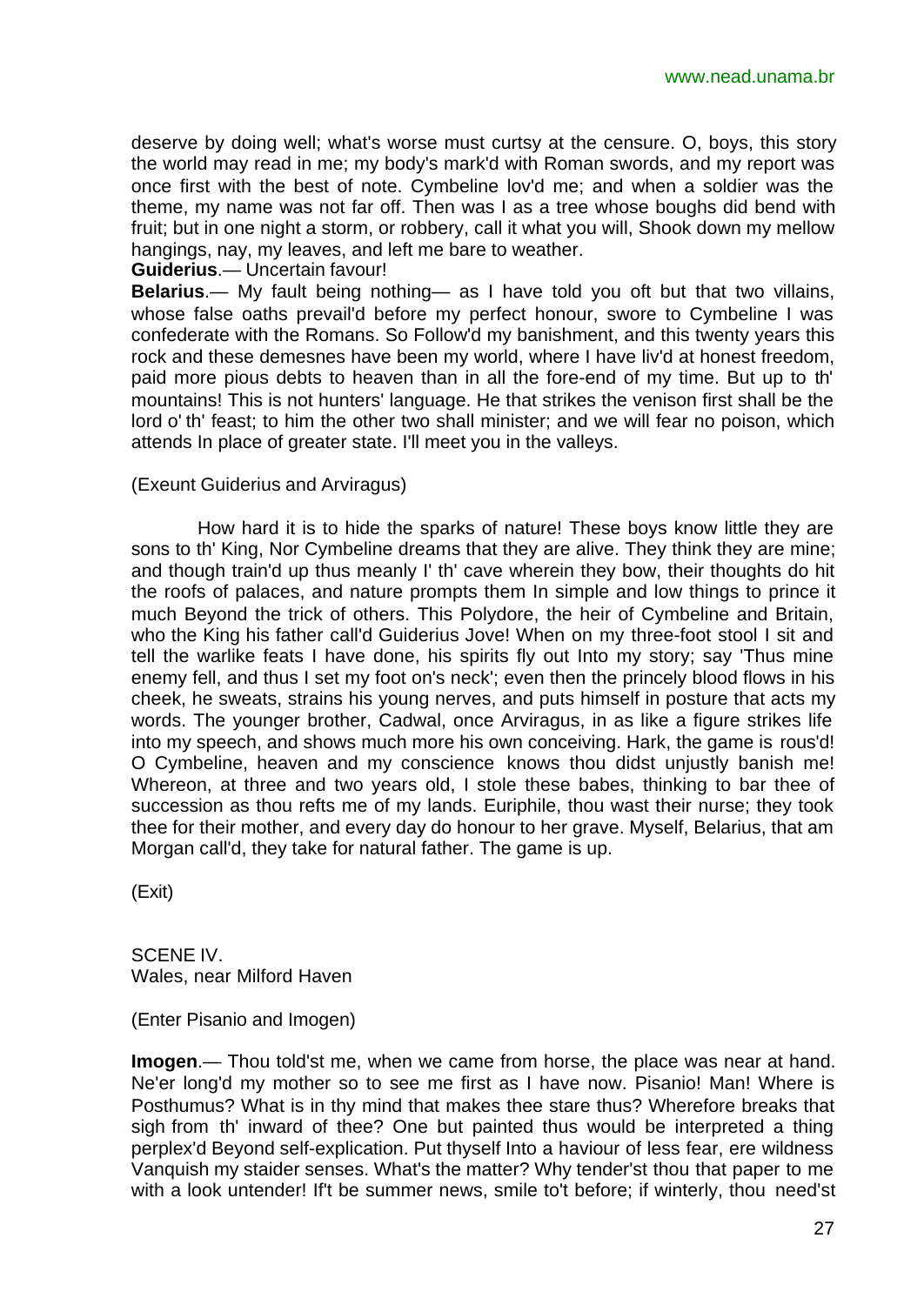but keep that count'nance still. My husband's hand? That drug-damn'd Italy hath outcraftied him, and he's at some hard point. Speak, man; thy tongue May take off some extremity, which to read would be even mortal to me.

**Pisanio**.— Please you read, and you shall find me, wretched man, a thing the most disdain'd of fortune.

**Imogen**. [Reads] — 'Thy mistress, Pisanio, hath play'd the strumpet in my bed, the testimonies whereof lie bleeding in me. I speak not out of weak surmises, but from proof as strong as my grief and as certain as I expect my revenge. That part thou, Pisanio, must act for me, if thy faith be not tainted with the breach of hers. Let thine own hands take away her life; I shall give thee opportunity at Milford Haven; she hath my letter for the purpose; where, if thou fear to strike, and to make me certain it is done, thou art the pander to her dishonour, and equally to me disloyal.'

**Pisanio**.— What shall I need to draw my sword? The paper hath cut her throat already. No, 'tis slander, whose edge is sharper than the sword, whose tongue outvenoms all the worms of Nile, whose breath Rides on the posting winds and doth belie all corners of the world. Kings, queens, and states, Maids, matrons, nay, the secrets of the grave, this viperous slander enters. What cheer, madam?

**Imogen**.— False to his bed? What is it to be false? To lie in watch there, and to think on him? To weep twixt clock and clock? If sleep charge nature, to break it with a fearful dream of him, and cry myself awake? That's false to's bed, Is it?

**Pisanio**.— Alas, good lady!

**Imogen**.— I false! Thy conscience witness! Iachimo, thou didst accuse him of incontinency; thou then look'dst like a villain; now, methinks, thy favour's good enough. Some jay of Italy, whose mother was her painting, hath betray'd him. Poor I am stale, a garment out of fashion, and for I am richer than to hang by th' walls I must be ripp'd. To pieces with me! O, men's vows are women's traitors! All good seeming, by thy revolt, O husband, shall be thought put on for villainy; not born where't grows, but worn a bait for ladies.

**Pisanio**.— Good madam, hear me.

**Imogen**.— True honest men being heard, like false Aeneas, were, in his time, thought false; and Sinon's weeping did scandal many a holy tear, took pity from most true wretchedness. So thou, Posthumus, wilt lay the leaven on all proper men: Goodly and gallant shall be false and perjur'd from thy great fail. Come, fellow, be thou honest; do thou thy master's bidding; when thou seest him, a little witness my obedience. Look! I draw the sword myself; take it, and hit the innocent mansion of my love, my heart. Fear not; 'tis empty of all things but grief; thy master is not there, who was indeed the riches of it. Do his bidding; strike. Thou mayst be valiant in a better cause, but now thou seem'st a coward.

**Pisanio**.— Hence, vile instrument! Thou shalt not damn my hand.

**Imogen**.— Why, I must die; and if I do not by thy hand, thou art no servant of thy master's. Against self-slaughter there is a prohibition so divine that cravens my weak hand. Come, here's my heart something's afore't. Soft, soft! we'll no defence! obedient as the scabbard. What is here? The scriptures of the loyal Leonatus all turn'd to heresy? Away, away, corrupters of my faith! you shall no more be stomachers to my heart. Thus may poor fools believe false teachers; though those that are betray'd do feel the treason sharply, yet the traitor stands in worse case of woe. And thou, Posthumus, that didst set up my disobedience 'gainst the King my father, and make me put into contempt the suits of princely fellows, shalt hereafter find It is no act of common passage but a strain of rareness; and I grieve myself to think, when thou shalt be disedg'd by her that now thou tirest on, how thy memory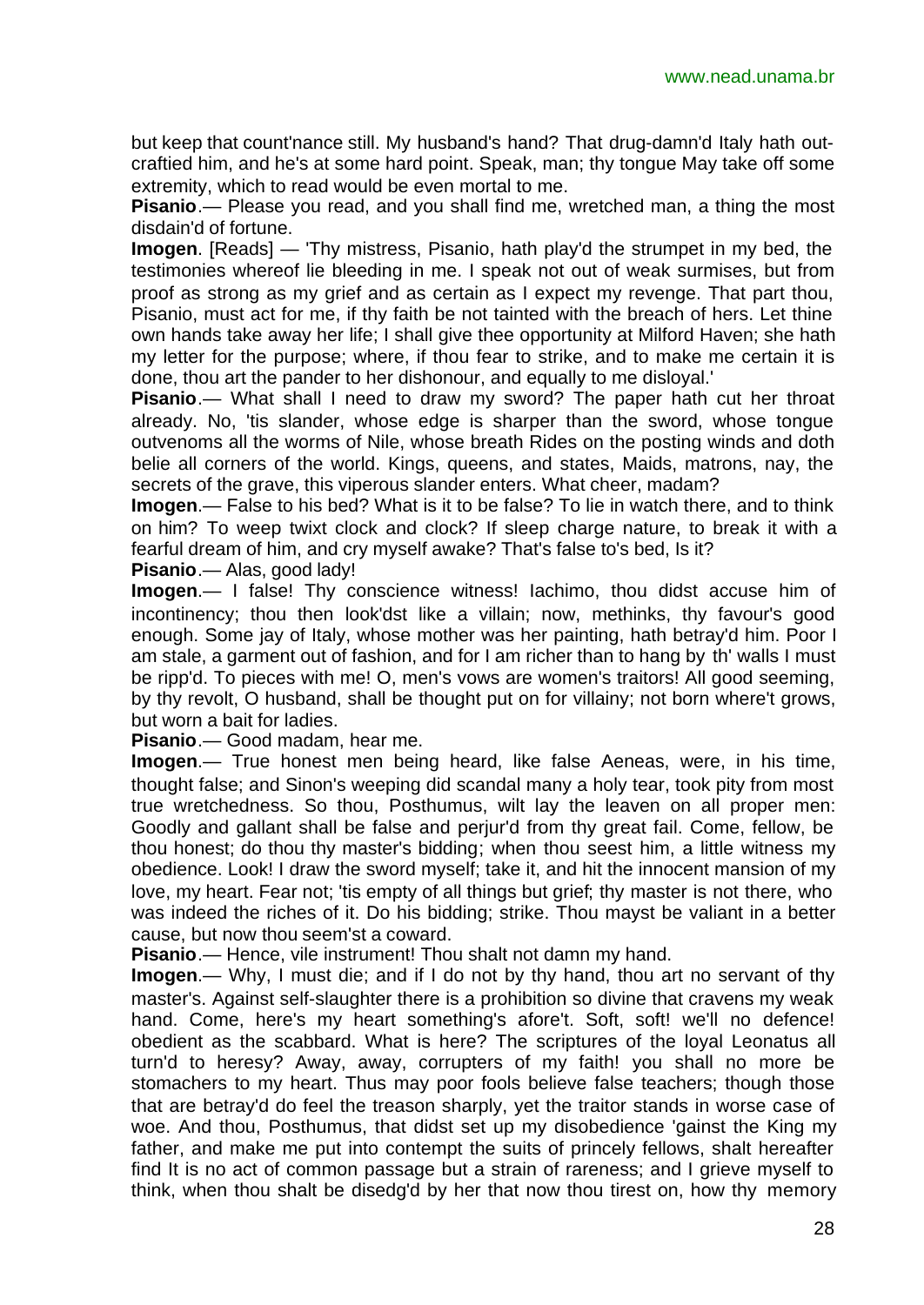Will then be pang'd by me. Prithee dispatch. The lamp entreats the butcher. Where's thy knife? Thou art too slow to do thy master's bidding, when I desire it too.

**Pisanio**.— O gracious lady, since I receiv'd command to do this busines I have not slept one wink.

**Imogen**.— Do't, and to bed then.

**Pisanio**.— I'll wake mine eyeballs first.

**Imogen**.— Wherefore then didst undertake it? Why hast thou abus'd so many miles with a pretence? This place? Mine action and thine own? our horses' labour? The time inviting thee? the perturb'd court, for my being absent? Whereunto I never purpose return. Why hast thou gone so far to be unbent when thou hast ta'en thy stand, Th' elected deer before thee?

**Pisanio**.— But to win time to lose so bad employment, in the which I have consider'd of a course. Good lady, hear me with patience.

**Imogen**.— Talk thy tongue weary— speak. I have heard I am a strumpet, and mine ear, therein false struck, can take no greater wound, nor tent to bottom that. But speak.

**Pisanio**.— Then, madam, I thought you would not back again.

**Imogen**.— Most like bringing me here to kill me.

**Pisanio**.— Not so, neither; but if I were as wise as honest, then my purpose would prove well. It cannot be but that my master is abus'd. Some villain, ay, and singular in his art, hath done you both this cursed injury.

**Imogen**.— Some Roman courtezan!

**Pisanio.**— No, on my life! I'll give but notice you are dead, and send him some bloody sign of it, for 'tis commanded I should do so. You shall be miss'd at court, and that will well confirm it.

**Imogen**.— Why, good fellow, what shall I do the while? where bide? how live? Or in my life what comfort, when I am dead to my husband?

**Pisanio**.— If you'll back to th' court.

**Imogen**.— No court, no father, nor no more ado with that harsh, noble, simple nothing that Cloten, whose love-suit hath been to me as fearful as a siege.

**Pisanio**.— If not at court, then not in Britain must you bide.

**Imogen**.— Where then? Hath Britain all the sun that shines? Day, night, are they not but in Britain? I' th' world's volume our Britain seems as of it, but not in't; In a great pool a swan's nest. Prithee think there's livers out of Britain.

**Pisanio.**— I am most glad you think of other place. Th' ambassador, Lucius the Roman, comes to Milford Haven to-morrow. Now, if you could wear a mind Dark as your fortune is, and but disguise that which t' appear itself must not yet be but by self danger, you should tread a course Pretty and full of view; yea, happily, near the residence of Posthumus; so nigh, at least, that though his actions were not visible, yet report should render him hourly to your ear as truly as he moves.

**Imogen**.— O! for such means, though peril to my modesty, not death on't, I would adventure.

**Pisanio.**— Well then, here's the point: you must forget to be a woman; change command into obedience; fear and niceness the handmaids of all women, or, more truly, woman it pretty self into a waggish courage; ready in gibes, quick-answer'd, saucy, and as quarrelous as the weasel. Nay, you must Forget that rarest treasure of your cheek, exposing it but, O, the harder heart! Alack, no remedy! To the greedy touch of common-kissing Titan, and forget your laboursome and dainty trims wherein you made great Juno angry.

**Imogen**.— Nay, be brief; I see into thy end, and am almost a man already.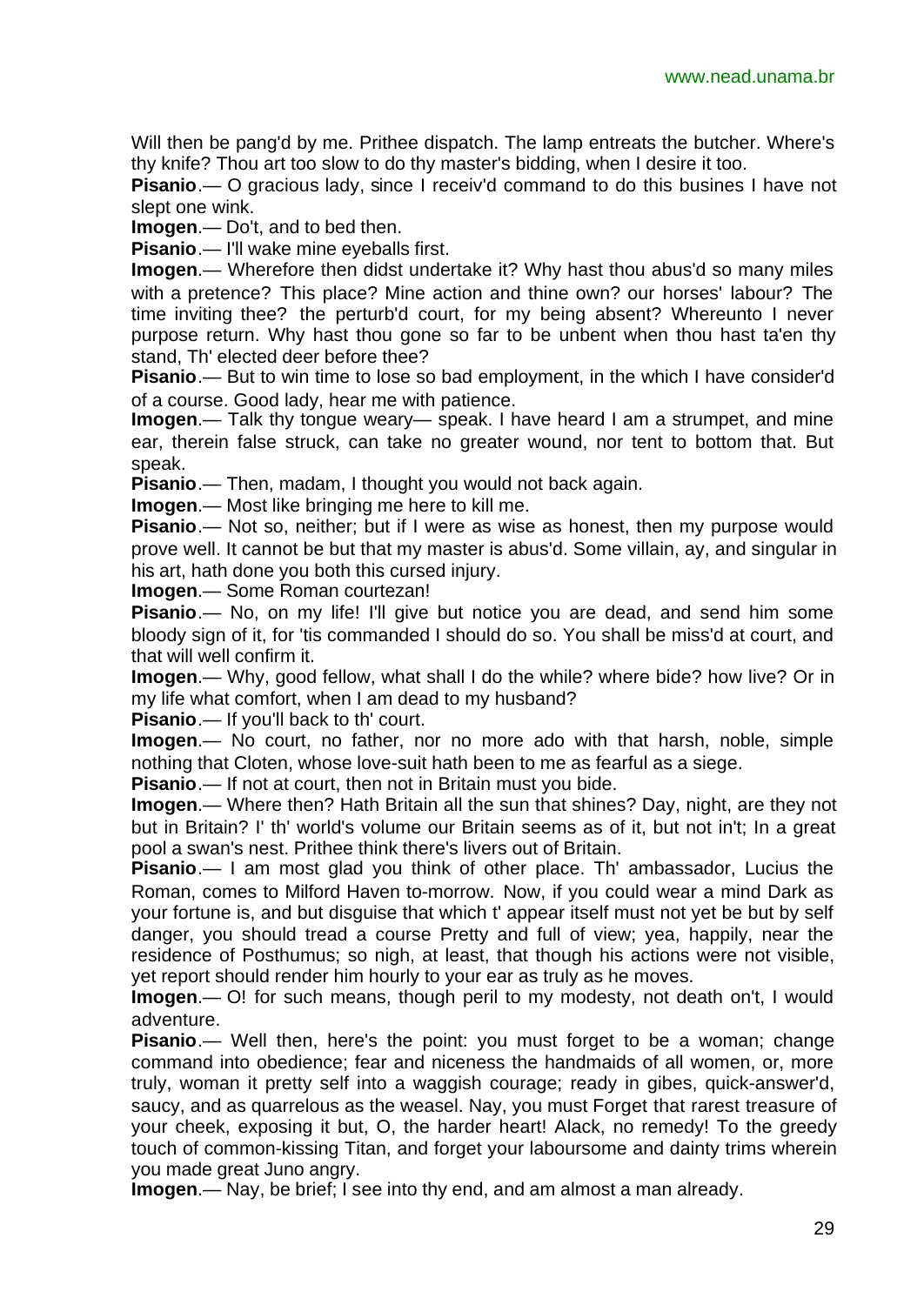**Pisanio**.— First, make yourself but like one. fore-thinking this, I have already fit 'Tis in my cloak-bag doublet, hat, hose, all that answer to them. Would you, in their serving, and with what imitation you can borrow from youth of such a season, fore noble Lucius present yourself, desire his service, tell him wherein you're happy which will make him know If that his head have ear in music; doubtless with joy he will embrace you; for he's honourable, and, doubling that, most holy. Your means abroad you have me, rich; and I will never fail beginning nor supplyment.

**Imogen**.— Thou art all the comfort the gods will diet me with. Prithee away! There's more to be consider'd; but we'll even all that good time will give us. This attempt I am soldier to, and will abide it with a prince's courage. Away, I prithee.

**Pisanio**.— Well, madam, we must take a short farewell, lest, being miss'd, I be suspected of your carriage from the court. My noble mistress, here is a box; I had it from the Queen. what's in't is precious. If you are sick at sea or stomach-qualm'd at land, a dram of this will drive away distemper. To some shade, and fit you to your manhood. May the gods direct you to the best!

**Imogen**.— Amen. I thank thee.

(Exeunt severally)

SCENE V.

Britain. Cymbeline's palace

(Enter Cymbeline, Queen, Cloten, Lucius, and Lords)

**Cymbeline**.— Thus far; and so farewell.

**Lucius**.— Thanks, royal sir. My emperor hath wrote; I must from hence, and am right sorry that I must report ye my master's enemy.

**Cymbeline**.— Our subjects, sir, will not endure his yoke; and for ourself to show less sovereignty than they, must needs appear unkinglike.

**Lucius**.— So, sir. I desire of you a conduct overland to Milford Haven. Madam, all joy befall your Grace, and you!

**Cymbeline**.— My lords, you are appointed for that office; the due of honour in no point omit. So farewell, noble Lucius.

**Lucius**.— Your hand, my lord.

**Cloten**.— Receive it friendly; but from this time forth I wear it as your enemy.

**Lucius**.— Sir, the event Is yet to name the winner. Fare you well.

**Cymbeline**.— Leave not the worthy Lucius, good my lords, Till he have cross'd the Severn. Happiness!

(Exeunt Lucius and Lords)

**Queen**.— He goes hence frowning; but it honours us that we have given him cause. **Cloten**.— 'Tis all the better; your valiant Britons have their wishes in it.

**Cymbeline**.— Lucius hath wrote already to the Emperor how it goes here. It fits us therefore ripely our chariots and our horsemen be in readiness. The pow'rs that he already hath in Gallia will soon be drawn to head, from whence he moves his war for Britain.

**Queen**.— 'Tis not sleepy business, but must be look'd to speedily and strongly.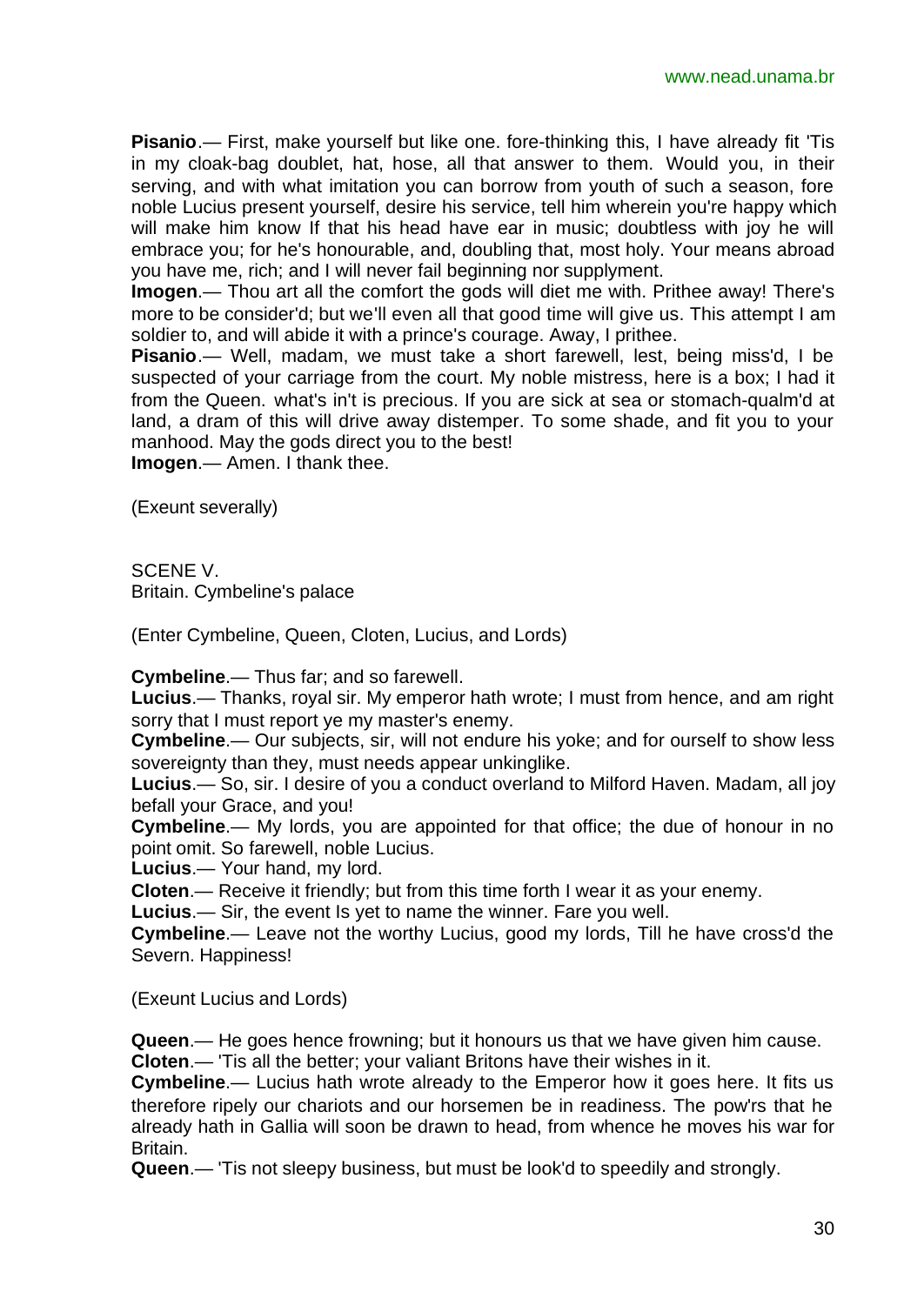**Cymbeline**.— Our expectation that it would be thus hath made us forward. But, my gentle queen, where is our daughter? She hath not appear'd before the Roman, nor to us hath tender'd the duty of the day. She looks us like a thing more made of malice than of duty; we have noted it. Call her before us, for we have been too slight in sufferance.

(Exit a Messenger)

**Queen**.— Royal sir, since the exile of Posthumus, most retir'd hath her life been; the cure whereof, my lord, 'Tis time must do. Beseech your Majesty, Forbear sharp speeches to her; she's a lady so tender of rebukes that words are strokes, and strokes death to her.

(Re-enter Messenger)

**Cymbeline**.— Where is she, sir? How can her contempt be answer'd?

**Messenger**.— Please you, sir, her chambers are all lock'd, and there's no answer that will be given to th' loud of noise we make.

**Queen**.— My lord, when last I went to visit her, she pray'd me to excuse her keeping close; whereto constrain'd by her infirmity she should that duty leave unpaid to you which daily she was bound to proffer. This she wish'd me to make known; but our great court made me to blame in memory.

**Cymbeline**.— Her doors lock'd? Not seen of late? Grant, heavens, that which I fear prove false!

(Exit)

**Queen**.— Son, I say, follow the King.

**Cloten**. —That man of hers, Pisanio, her old servant, I have not seen these two days.

**Queen**.— Go, look after.

(Exit Cloten)

Pisanio, thou that stand'st so for Posthumus! He hath a drug of mine. I pray his absence proceed by swallowing that; for he believes It is a thing most precious. But for her, where is she gone? Haply despair hath seiz'd her; or, wing'd with fervour of her love, she's flown to her desir'd Posthumus. Gone she is to death or to dishonour, and my end can make good use of either. She being down, I have the placing of the British crown.

(Re-enter Cloten)

How now, my son?

**Cloten**.— 'Tis certain she is fled. Go in and cheer the King. He rages; none Dare come about him.

**Queen**.— All the better. May this night forestall him of the coming day!

(Exit)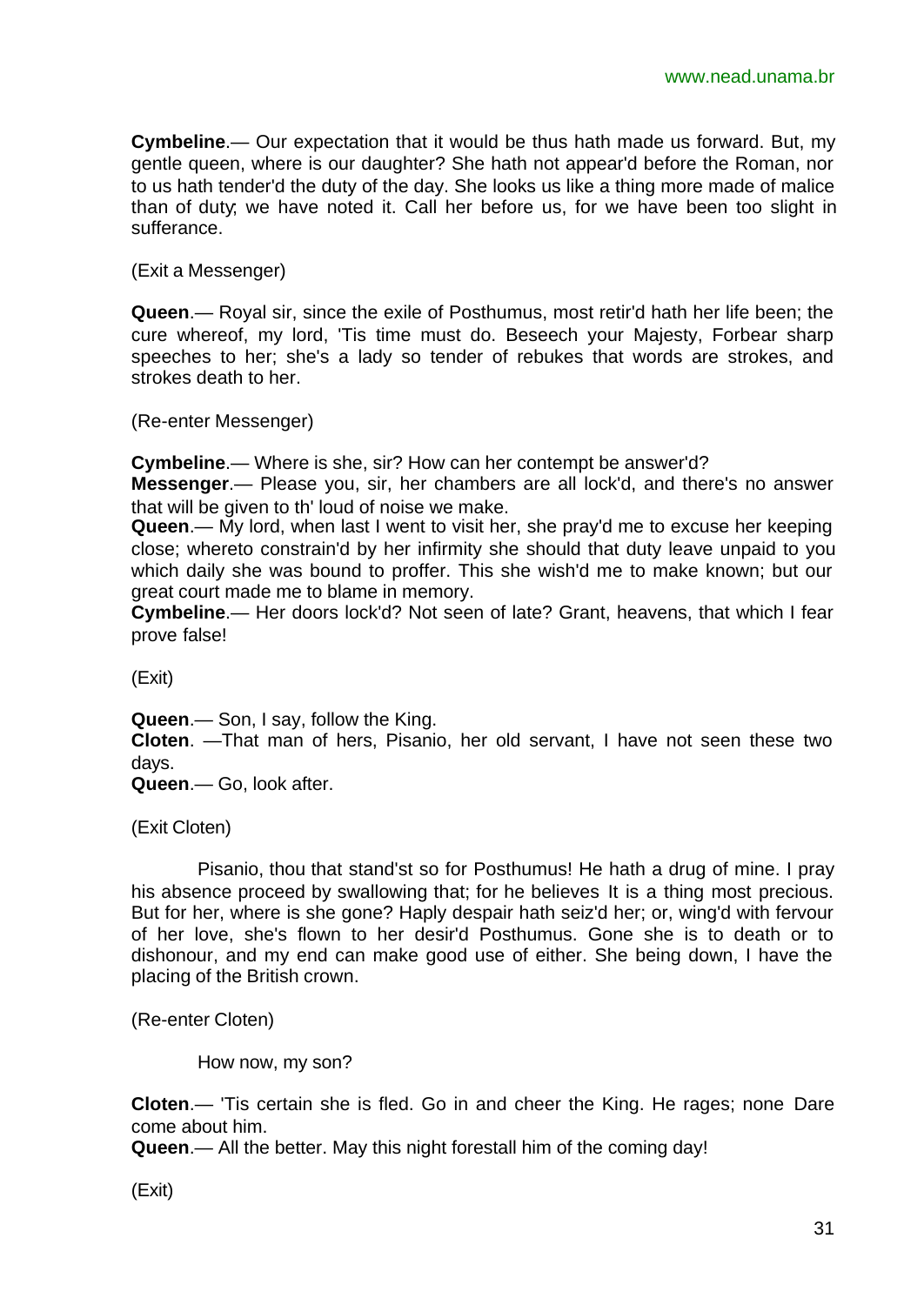**Cloten**.— I love and hate her; for she's fair and royal, and that she hath all courtly parts more exquisite than lady, ladies, woman. From every one the best she hath, and she, of all compounded, outsells them all. I love her therefore; but disdaining me and throwing favours on the low Posthumus slanders so her judgment that what's else rare is chok'd; and in that point I will conclude to hate her, nay, indeed, to be reveng'd upon her. For when fools Shall.

(Enter Pisanio)

Who is here? What, are you packing, sirrah? Come hither. Ah, you precious pander! Villain, where is thy lady? In a word, or else thou art straightway with the fiends.

**Pisanio**.— O good my lord!

**Cloten**.— Where is thy lady? or, by Jupiter I will not ask again. Close villain, I'll have this secret from thy heart, or rip thy heart to find it. Is she with Posthumus? From whose so many weights of baseness cannot a dram of worth be drawn.

**Pisanio**.— Alas, my lord, how can she be with him? When was she miss'd? He is in Rome.

**Cloten**.— Where is she, sir? Come nearer. No farther halting! Satisfy me home what is become of her.

**Pisanio**.— O my all-worthy lord!

**Cloten**.— All-worthy villain! Discover where thy mistress is at once, at the next word. No more of 'worthy lord'! Speak, or thy silence on the instant is thy condemnation and thy death.

**Pisanio**.— Then, sir, this paper is the history of my knowledge touching her flight. [Presenting a letter]

**Cloten**.— Let's see't. I will pursue her even to Augustus' throne.

**Pisanio**. [Aside] — Or this or perish. She's far enough; and what he learns by this May prove his travel, not her danger.

**Cloten**.— Humh!

**Pisanio**. [Aside] — I'll write to my lord she's dead. O Imogen, Safe mayst thou wander, safe return again!

**Cloten**.— Sirrah, is this letter true?

**Pisanio**.— Sir, as I think.

**Cloten**.— It is Posthumus' hand; I know't. Sirrah, if thou wouldst not be a villain, but do me true service, undergo those employments wherein I should have cause to use thee with a serious industry— that is, what villainy soe'er I bid thee do, to perform it directly and truly— I would think thee an honest man; thou shouldst neither want my means for thy relief nor my voice for thy preferment.

**Pisanio**.— Well, my good lord.

**Cloten**.— Wilt thou serve me? For since patiently and constantly thou hast stuck to the bare fortune of that beggar Posthumus, thou canst not, in the course of gratitude, but be a diligent follower of mine. Wilt thou serve me?

**Pisanio**.— Sir, I will.

**Cloten**.— Give me thy hand; here's my purse. Hast any of thy late master's garments in thy possession?

**Pisanio**.— I have, my lord, at my lodging, the same suit he wore when he took leave of my lady and mistress.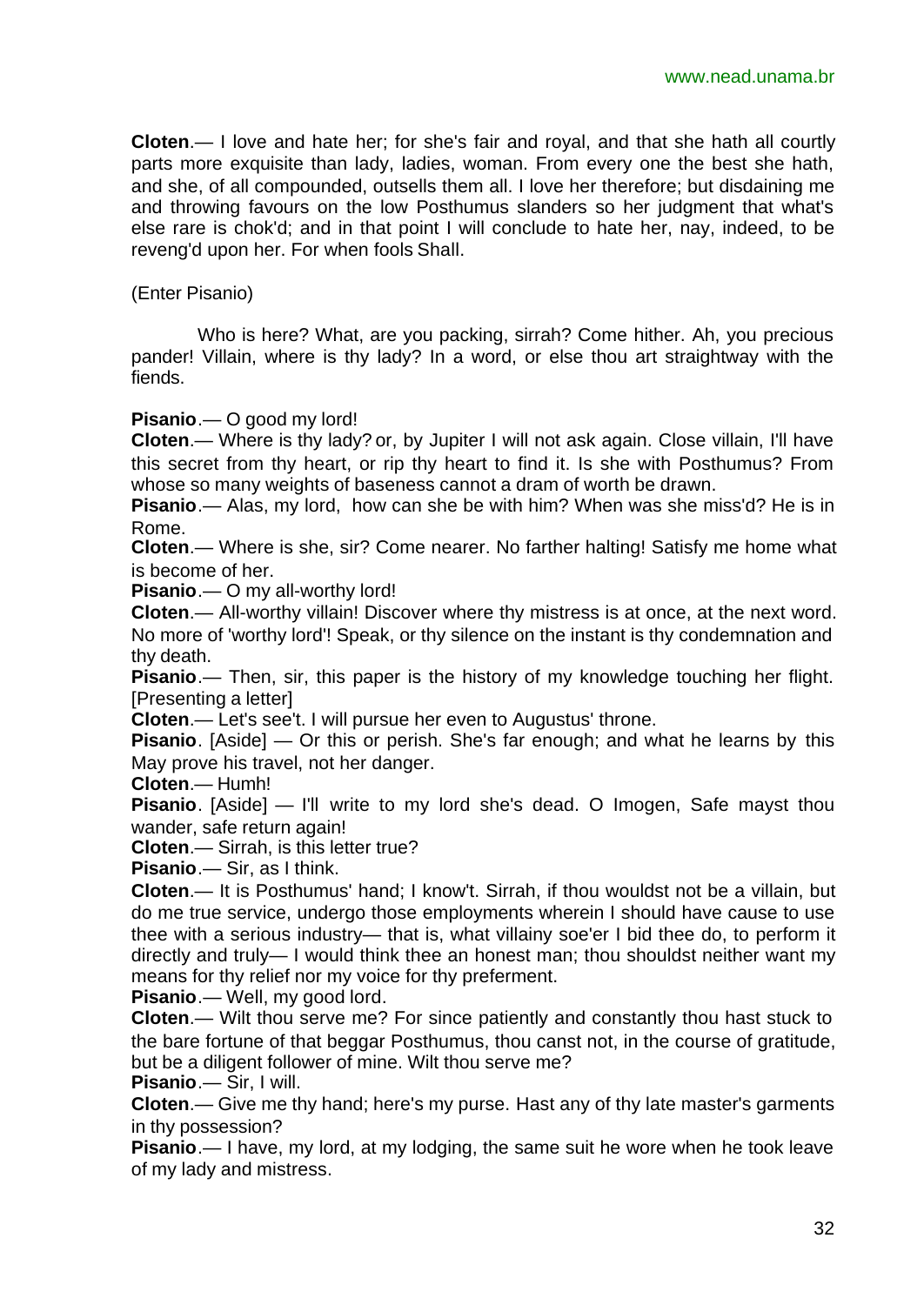**Cloten**.— The first service thou dost me, fetch that suit hither. Let it be thy first service; go.

**Pisanio**.— I shall, my lord.

(Exit)

**Cloten**.— Meet thee at Milford Haven! I forgot to ask him one thing; I'll remember't anon. Even there, thou villain Posthumus, will I kill thee. I would these garments were come. She said upon a time— the bitterness of it I now belch from my heart— that she held the very garment of Posthumus in more respect than my noble and natural person, together with the adornment of my qualities. With that suit upon my back will I ravish her; first kill him, and in her eyes. There shall she see my valour, which will then be a torment to her contempt. He on the ground, my speech of insultment ended on his dead body, and when my lust hath dined which, as I say, to vex her I will execute in the clothes that she so prais'd— to the court I'll knock her back, foot her home again. She hath despis'd me rejoicingly, and I'll be merry in my revenge.

(Re-enter Pisanio, with the clothes)

Be those the garments?

**Pisanio**.— Ay, my noble lord.

**Cloten**.— How long is't since she went to Milford Haven?

**Pisanio**.— She can scarce be there yet.

**Cloten**.— Bring this apparel to my chamber; that is the second thing that I have commanded thee. The third is that thou wilt be a voluntary mute to my design. Be but duteous and true, preferment shall tender itself to thee. My revenge is now at Milford, would I had wings to follow it! Come, and be true.

(Exit)

**Pisanio**.— Thou bid'st me to my loss; for true to thee were to prove false, which I will never be, to him that is most true. To Milford go, and find not her whom thou pursuest. Flow, flow, you heavenly blessings, on her! This fool's speed be cross'd with slowness! Labour be his meed!

(Exit)

SCENE VI. Wales. Before the cave of Belarius

(Enter Imogen alone, in boy's clothes)

**Imogen**.— I see a man's life is a tedious one. I have tir'd myself, and for two nights together have made the ground my bed. I should be sick but that my resolution helps me. Milford, when from the mountain-top Pisanio show'd thee, thou wast within a ken. O Jove! I think foundations fly the wretched; such, I mean, where they should be reliev'd. Two beggars told me I could not miss my way. Will poor folks lie, that have afflictions on them, knowing 'tis a punishment or trial? Yes; no wonder, when rich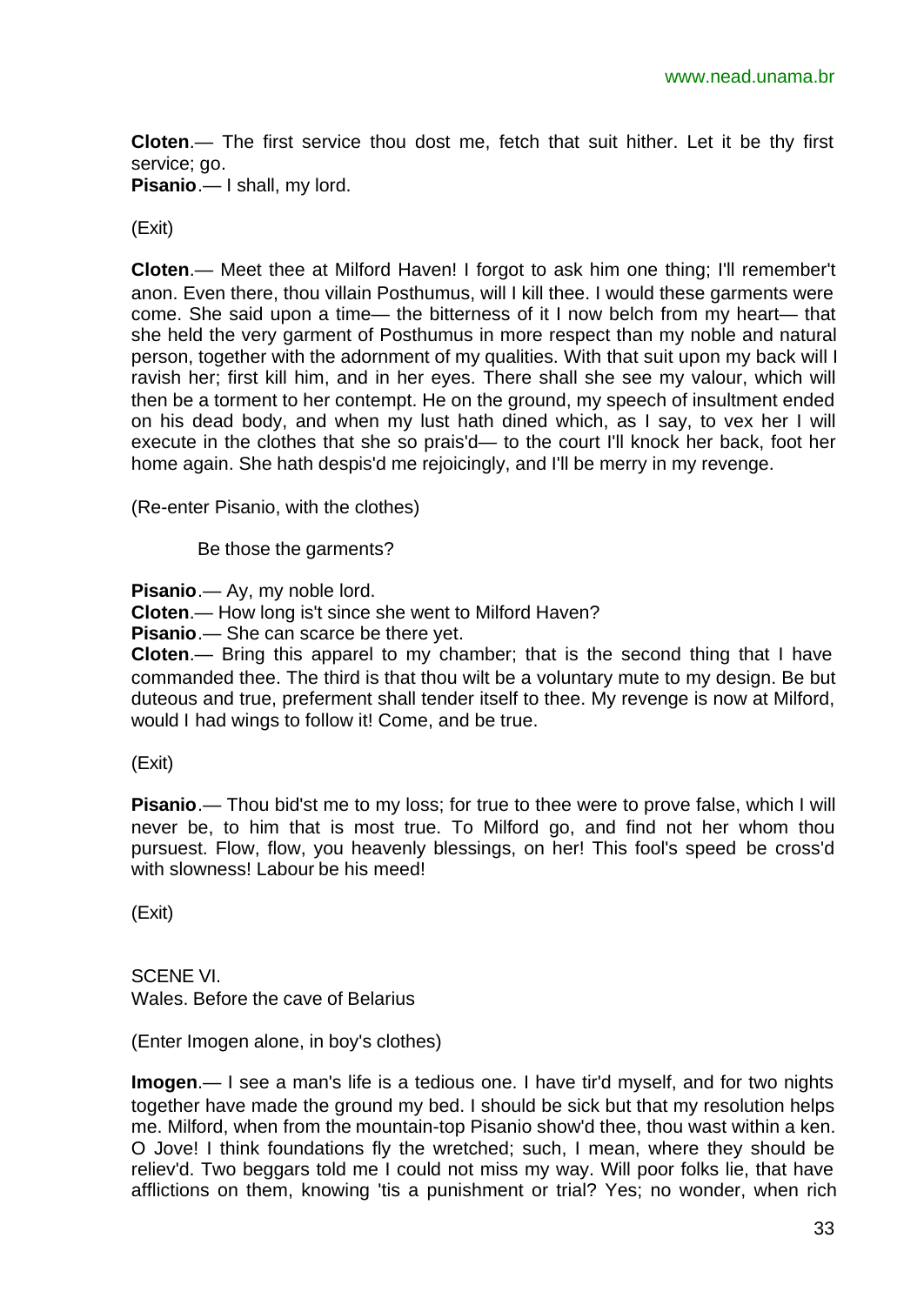ones scarce tell true. To lapse in fulness Is sorer than to lie for need; and falsehood Is worse in kings than beggars. My dear lord! Thou art one o' th' false ones. Now I think on thee my hunger's gone; but even before, I was at point to sink for food. But what is this? Here is a path to't; 'tis some savage hold. I were best not call; I dare not call. Yet famine, Ere clean it o'erthrow nature, makes it valiant. Plenty and peace breeds cowards; hardness ever of hardiness is mother. Ho! who's here? If anything that's civil, speak; if savage, take or lend. Ho! No answer? Then I'll enter. Best draw my sword; and if mine enemy but fear the sword, like me, he'll scarcely look on't. Such a foe, good heavens!

(Exit into the cave)

(Enter Belarius, Guiderius, and Arviragus)

**Belarius**.— You, Polydore, have prov'd best woodman and are master of the feast. Cadwal and I will play the cook and servant; 'tis our match the sweat of industry would dry and die but for the end it works to. Come, our stomachs will make what's homely savoury; weariness can snore upon the flint, when resty sloth finds the down pillow hard. Now, peace be here, poor house, that keep'st thyself!

**Guiderius**.— I am thoroughly weary.

**Arviragus**.— I am weak with toil, yet strong in appetite.

**Guiderius**.— There is cold meat i' th' cave; we'll browse on that whilst what we have kill'd be cook'd.

**Belarius**. [Looking into the cave] — Stay, come not in. But that it eats our victuals, I should think here were a fairy.

**Guiderius**.— What's the matter, sir?

**Belarius**.—. By Jupiter, an angel! or, if not, an earthly paragon! Behold divineness no elder than a boy!

(Re-enter Imogen)

**Imogen**.— Good masters, harm me not. Before I enter'd here I call'd, and thought to have begg'd or bought what I have took. Good troth, I have stol'n nought; nor would not though I had found gold strew'd i' th' floor. Here's money for my meat. I would have left it on the board, so soon as I had made my meal, and parted with pray'rs for the provider.

**Guiderius**.— Money, youth?

**Arviragus**.— All gold and silver rather turn to dirt, as 'tis no better reckon'd but of those who worship dirty gods.

**Imogen**.— I see you're angry. Know, if you kill me for my fault, I should have died had I not made it.

**Belarius**.— Whither bound?

**Imogen**.— To Milford Haven.

**Belarius**.— What's your name?

**Imogen**.— Fidele, sir. I have a kinsman who Is bound for Italy; he embark'd at Milford; to whom being going, almost spent with hunger, I am fall'n in this offence.

**Belarius**.— Prithee, fair youth, think us no churls, nor measure our good minds by this rude place we live in. Well encounter'd! 'Tis almost night; you shall have better cheer ere you depart, and thanks to stay and eat it. Boys, bid him welcome.

**Guiderius**.— Were you a woman, youth, I should woo hard but be your groom. In honesty I bid for you as I'd buy.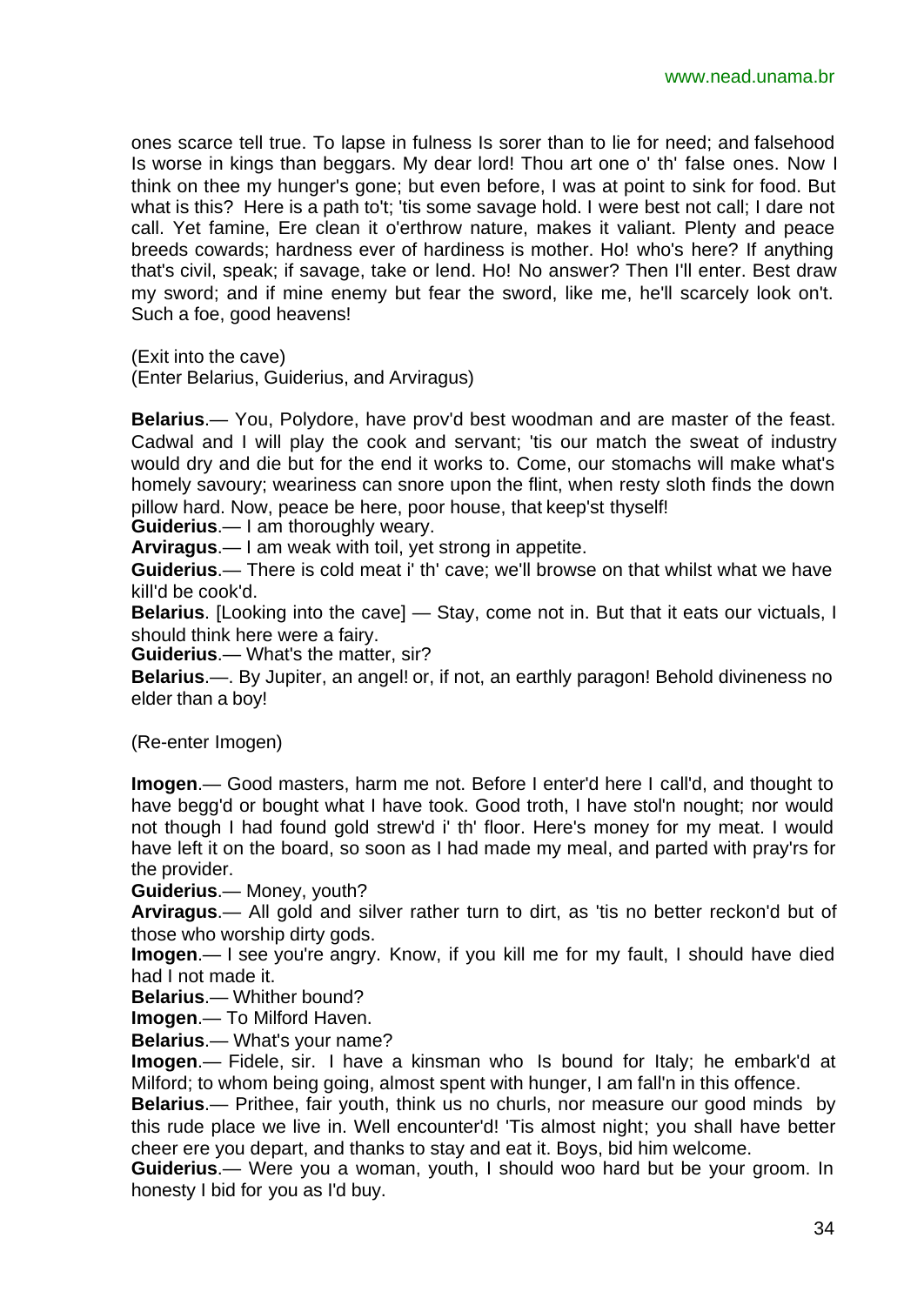**Arviragus**.— I'll make't my comfort he is a man. I'll love him as my brother; and such a welcome as I'd give to him after long absence, such is yours. Most welcome! Be sprightly, for you fall 'mongst friends.

**Imogen**.— 'Mongst friends, If brothers. [Aside] Would it had been so that they had been my father's sons! Then had my prize been less, and so more equal ballasting to thee, Posthumus.

**Belarius**.— He wrings at some distress.

**Guiderius**.— Would I could free't!

**Arviragus**.— Or I, whate'er it be, what pain it cost, what danger! Gods!

**Belarius**.— [Whispering] Hark, boys.

**Imogen**.— [Aside] Great men, that had a court no bigger than this cave, that did attend themselves, and had the virtue which their own conscience seal'd them, laying by that nothing-gift of differing multitudes, could not out-peer these twain. Pardon me, gods! I'd change my sex to be companion with them, since Leonatus' false.

**Belarius**.— It shall be so. Boys, we'll go dress our hunt. Fair youth, come in. discourse is heavy, fasting; when we have supp'd, we'll mannerly demand thee of thy story, so far as thou wilt speak it.

**Guiderius**.— Pray draw near.

**Arviragus**.— The night to th' owl and morn to th' lark less welcome.

**Imogen**.— Thanks, sir.

**Arviragus**.— I pray draw near.

(Exeunt)

SCENE VII. Rome. A public place

(Enter two Roman Senators and Tribunes)

**First Senator**.— This is the tenour of the Emperor's writ: that since the common men are now in action 'Gainst the Pannonians and Dalmatians, and that the legions now in Gallia are full weak to undertake our wars against the fall'n-off Britons, that we do incite the gentry to this business. He creates Lucius proconsul; and to you, the tribunes, for this immediate levy, he commands his absolute commission. Long live Caesar!

**Tribune**.— Is Lucius general of the forces?

**Second Senator**.— Ay.

**Tribune**.— Remaining now in Gallia?

**First Senator.**— With those legions which I have spoke of, whereunto your levy must be supplyant. The words of your commission will tie you to the numbers and the time of their dispatch.

**Tribune**.— We will discharge our duty.

(Exeunt)

ACT IV. SCENE I. Wales. Near the cave of Belarius

(Enter Cloten alone)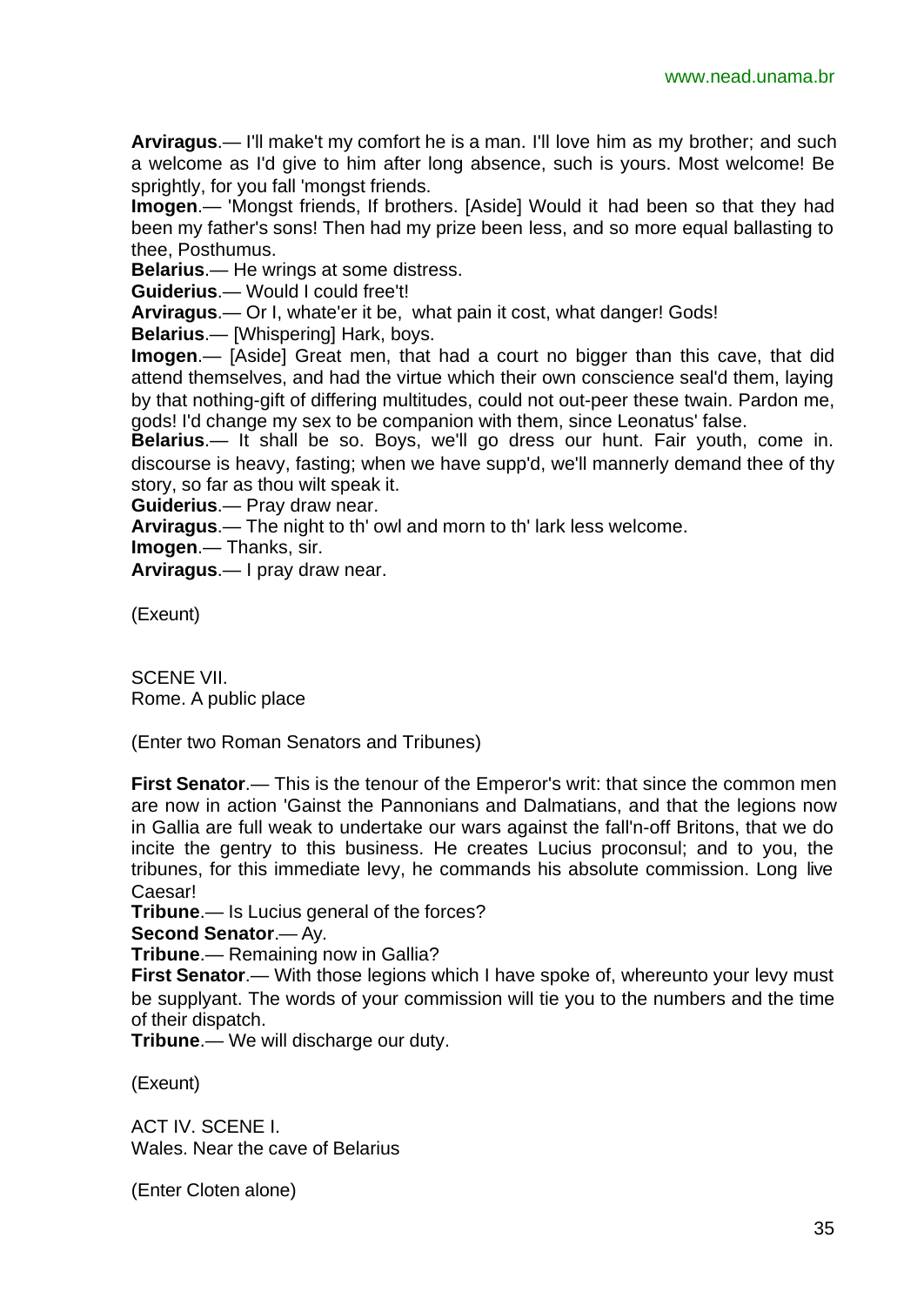**Cloten**.— I am near to th' place where they should meet, if Pisanio have mapp'd it truly. How fit his garments serve me! Why should his mistress, who was made by him that made the tailor, not be fit too? The rather— saving reverence of the word for 'tis said a woman's fitness comes by fits. Therein I must play the workman. I dare speak it to myself, for it is not vain-glory for a man and his glass to confer in his own chamber— I mean, the lines of my body are as well drawn as his; no less young, more strong, not beneath him in fortunes, beyond him in the advantage of the time, above him in birth, alike conversant in general services, and more remarkable in single oppositions. Yet this imperceiverant thing loves him in my despite. What mortality is! Posthumus, thy head, which now is growing upon thy shoulders, shall within this hour be off; thy mistress enforced; thy garments cut to pieces before her face; and all this done, spurn her home to her father, who may, haply, be a little angry for my so rough usage; but my mother, having power of his testiness, shall turn all into my ommendations. My horse is tied up safe. Out, sword, and to a sore purpose! Fortune, put them into my hand. This is the very description of their meeting-place; and the fellow dares not deceive me.

(Exit)

# SCENE II.

Wales. Before the cave of Belarius

(Enter, from the cave, Belarius, Guiderius, Arviragus, and Imogen)

**Belarius**. [To Imogen] — You are not well. Remain here in the cave; we'll come to you after hunting.

**Arviragus**. [To Imogen] — Brother, stay here. Are we not brothers?

**Imogen**.— So man and man should be; but clay and clay differs in dignity, whose dust is both alike. I am very sick.

**Guiderius**.— Go you to hunting; I'll abide with him.

**Imogen**.— So sick I am not, yet I am not well; but not so citizen a wanton as to seem to die ere sick. So please you, leave me; stick to your journal course. The breach of custom Is breach of all. I am ill, but your being by me cannot amend me; society is no comfort to one not sociable. I am not very sick, since I can reason of it. Pray you trust me here. I'll rob none but myself; and let me die, stealing so poorly.

**Guiderius**.— I love thee; I have spoke it. How much the quantity, the weight as much as I do love my father.

**Belarius**.— What? how? how?

**Arviragus**.— If it be sin to say so, sir, I yoke me In my good brother's fault. I know not why I love this youth, and I have heard you say Love's reason's without reason. The bier at door, and a demand who is't shall die, I'd say 'My father, not this youth.'

**Belarius**. [Aside] — O noble strain! O worthiness of nature! breed of greatness! Cowards father cowards and base things sire base. Nature hath meal and bran, contempt and grace. I'm not their father; yet who this should be Doth miracle itself, lov'd before me. 'Tis the ninth hour o' th' morn.

**Arviragus**.— Brother, farewell.

**Imogen**.— I wish ye sport.

**Arviragus**.— Your health. [To Belarius] So please you, sir.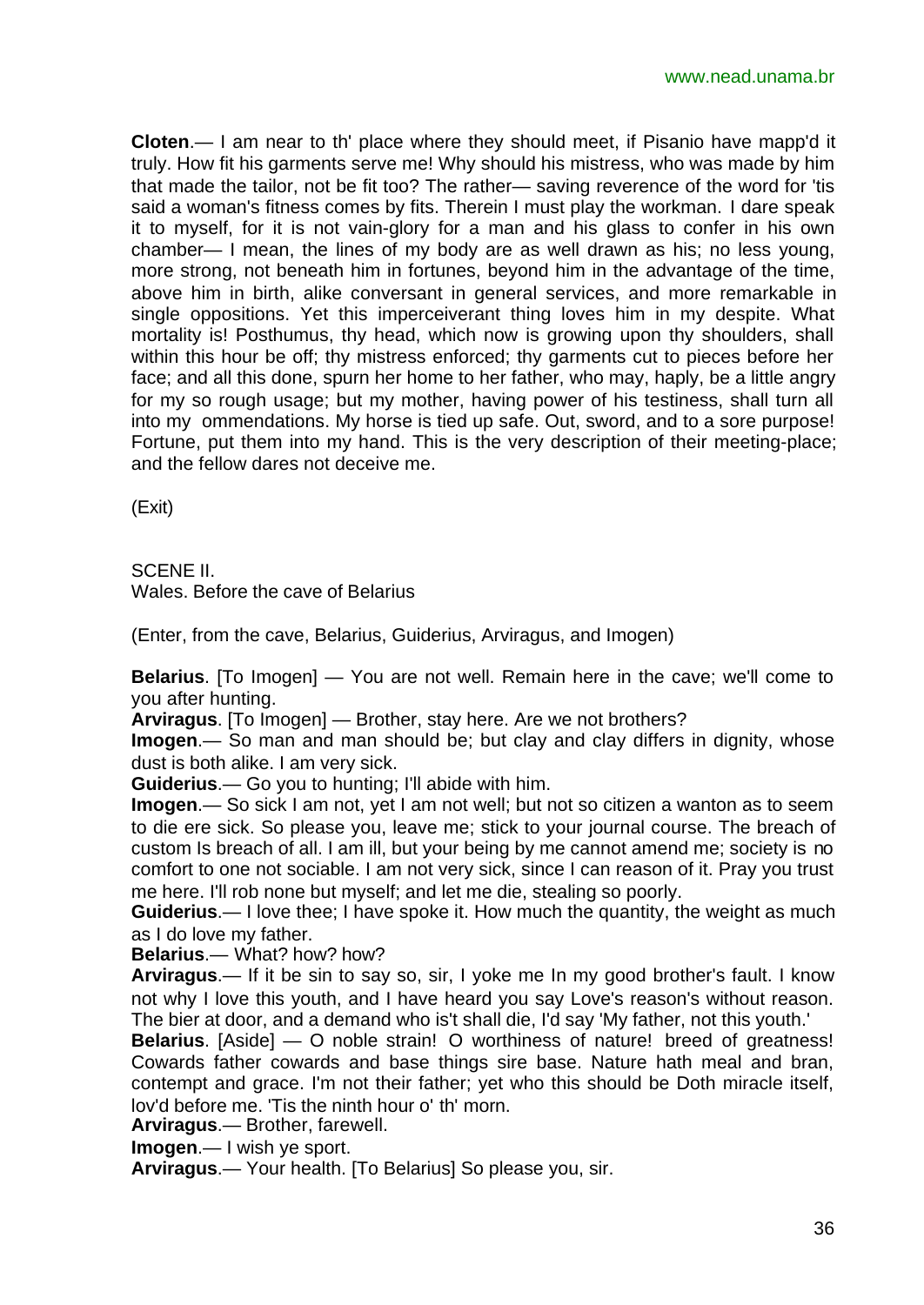**Imogen**. [Aside] — These are kind creatures. Gods, what lies I have heard! Our courtiers say all's savage but at court. Experience, O, thou disprov'st report! Th' imperious seas breed monsters; for the dish, poor tributary rivers as sweet fish. I am sick still; heart-sick. Pisanio, I'll now taste of thy drug. [Swallows some]

**Guiderius**.— I could not stir him. He said he was gentle, but unfortunate; dishonestly afflicted, but yet honest.

**Arviragus**.— Thus did he answer me; yet said hereafter I might know more.

**Belarius**. To th' field, to th' field! We'll leave you for this time. Go in and rest.

**Arviragus**. We'll not be long away.

**Belarius**. Pray be not sick, for you must be our huswife.

**Imogen**. Well, or ill, I am bound to you.

**Belarius**. And shalt be ever.

(Exit Imogen into the cave)

This youth, howe'er distress'd, appears he hath had good ancestors.

**Arviragus**.— How angel-like he sings!

**Guiderius**.— But his neat cookery! He cut our roots in characters, and sauc'd our broths as Juno had been sick, and he her dieter.

**Arviragus**.— Nobly he yokes a smiling with a sigh, as if the sigh was that it was for not being such a smile; the smile mocking the sigh that it would fly from so divine a temple to commix with winds that sailors rail at.

**Guiderius**.— I do note that grief and patience, rooted in him both, mingle their spurs together.

**Arviragus**.— Grow patience! And let the stinking elder, grief, untwine his perishing root with the increasing vine!

**Belarius**.— It is great morning. Come, away! Who's there?

(Enter Cloten)

**Cloten**.— I cannot find those runagates; that villain hath mock'd me. I am faint.

**Belarius**.— Those runagates? Means he not us? I partly know him; 'tis Cloten, the son o' th' Queen. I fear some ambush. I saw him not these many years, and yet I know 'tis he. We are held as outlaws. Hence!

**Guiderius**.— He is but one; you and my brother search what companies are near. Pray you away; let me alone with him.

(Exeunt Belarius and Arviragus)

**Cloten**.— Soft! What are you that fly me thus? Some villain mountaineers? I have heard of such. What slave art thou?

**Guiderius**.— A thing more slavish did I ne'er than answering 'A slave' without a knock.

**Cloten**.— Thou art a robber, a law-breaker, a villain. Yield thee, thief.

**Guiderius**.— To who? To thee? What art thou? Have not I an arm as big as thine, a heart as big? Thy words, I grant, are bigger, for I wear not my dagger in my mouth. Say what thou art; why I should yield to thee.

**Cloten**.— Thou villain base, know'st me not by my clothes?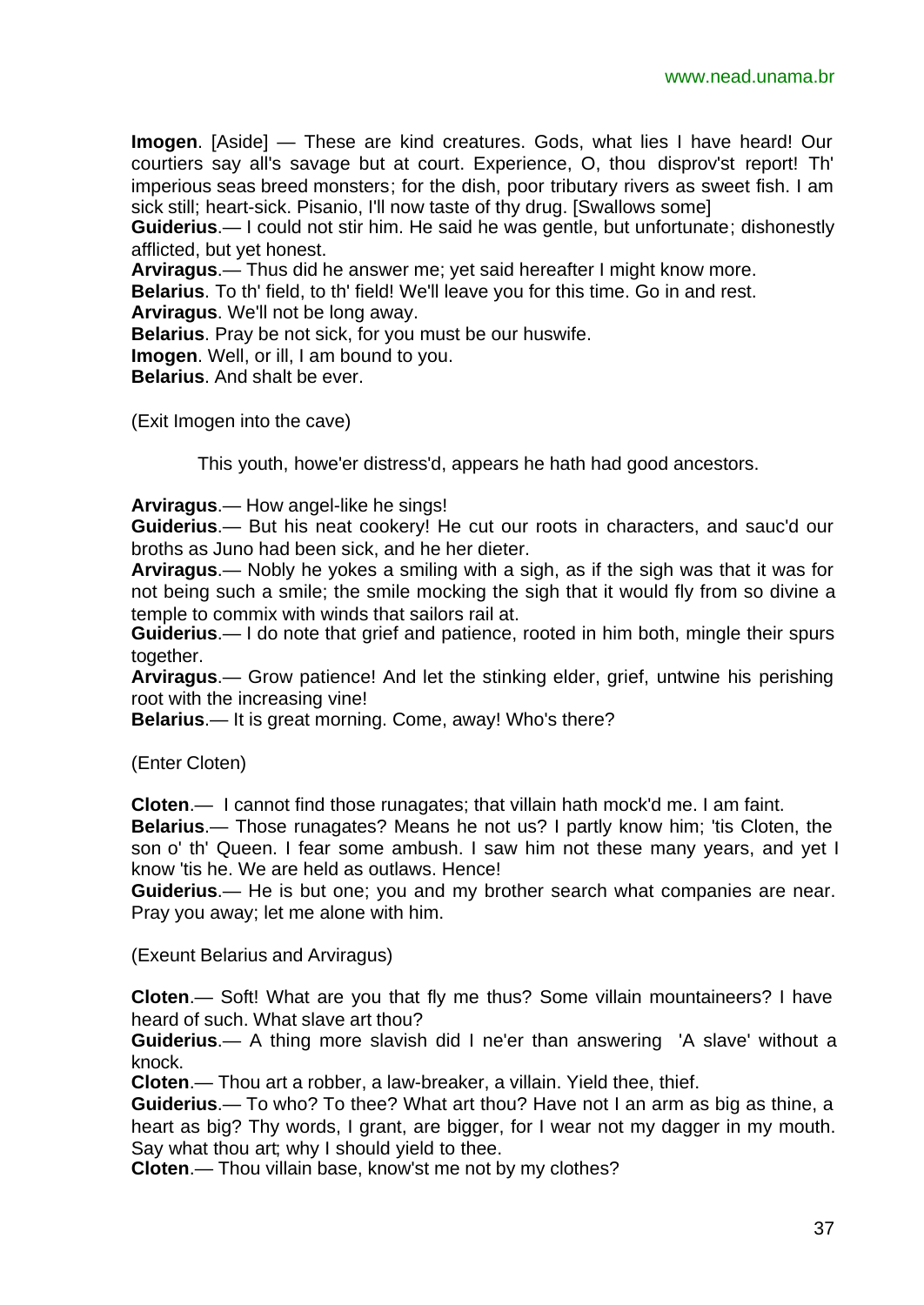**Guiderius**.— No, nor thy tailor, rascal, who is thy grandfather; he made those clothes, which, as it seems, make thee.

**Cloten**.— Thou precious varlet, my tailor made them not.

**Guiderius**.— Hence, then, and thank the man that gave them thee. Thou art some fool; I am loath to beat thee.

**Cloten**.— Thou injurious thief, hear but my name, and tremble.

**Guiderius**.— What's thy name?

**Cloten**.— Cloten, thou villain.

**Guiderius**.— Cloten, thou double villain, be thy name, I cannot tremble at it. Were it toad, or adder, spider, 'Twould move me sooner.

**Cloten**.— To thy further fear, Nay, to thy mere confusion, thou shalt know I am son to th' Queen.

**Guiderius**.— I'm sorry for't; not seeming so worthy as thy birth.

**Cloten**.— Art not afeard?

**Guiderius**.— Those that I reverence, those I fear— the wise: at fools I laugh, not fear them.

**Cloten**.— Die the death. When I have slain thee with my proper hand, I'll follow those that even now fled hence, and on the gates of Lud's Town set your heads. Yield, rustic mountaineer.

(Exeunt, fighting)

(Re-enter Belarius and Arviragus)

**Belarius**.— No company's abroad.

**Arviragus**.— None in the world; you did mistake him, sure.

**Belarius**.— I cannot tell; long is it since I saw him, but time hath nothing blurr'd those lines of favour which then he wore; the snatches in his voice, and burst of speaking, were as his. I am absolute 'Twas very Cloten.

**Arviragus**.— In this place we left them. I wish my brother make good time with him, you say he is so fell.

**Belarius**.— Being scarce made up, I mean to man, he had not apprehension or roaring terrors; for defect of judgment Is oft the cease of fear.

(Re-enter Guiderius with Cloten's head)

But, see, thy brother.

**Guiderius**.— This Cloten was a fool, an empty purse; there was no money in't. Not Hercules could have knock'd out his brains, for he had none; Yet I not doing this, the fool had borne my head as I do his.

**Belarius**.— What hast thou done?

**Guiderius**.— I am perfect what: cut off one Cloten's head, son to the Queen, after his own report; who call'd me traitor, mountaineer, and swore with his own single hand he'd take us in, displace our heads where— thank the gods!— they grow, and set them on Lud's Town.

**Belarius**.— We are all undone.

**Guiderius**.— Why, worthy father, what have we to lose but that he swore to take, our lives? The law protects not us; then why should we be tender to let an arrogant piece of flesh threat us, play judge and executioner all himself, for we do fear the law? What company discover you abroad?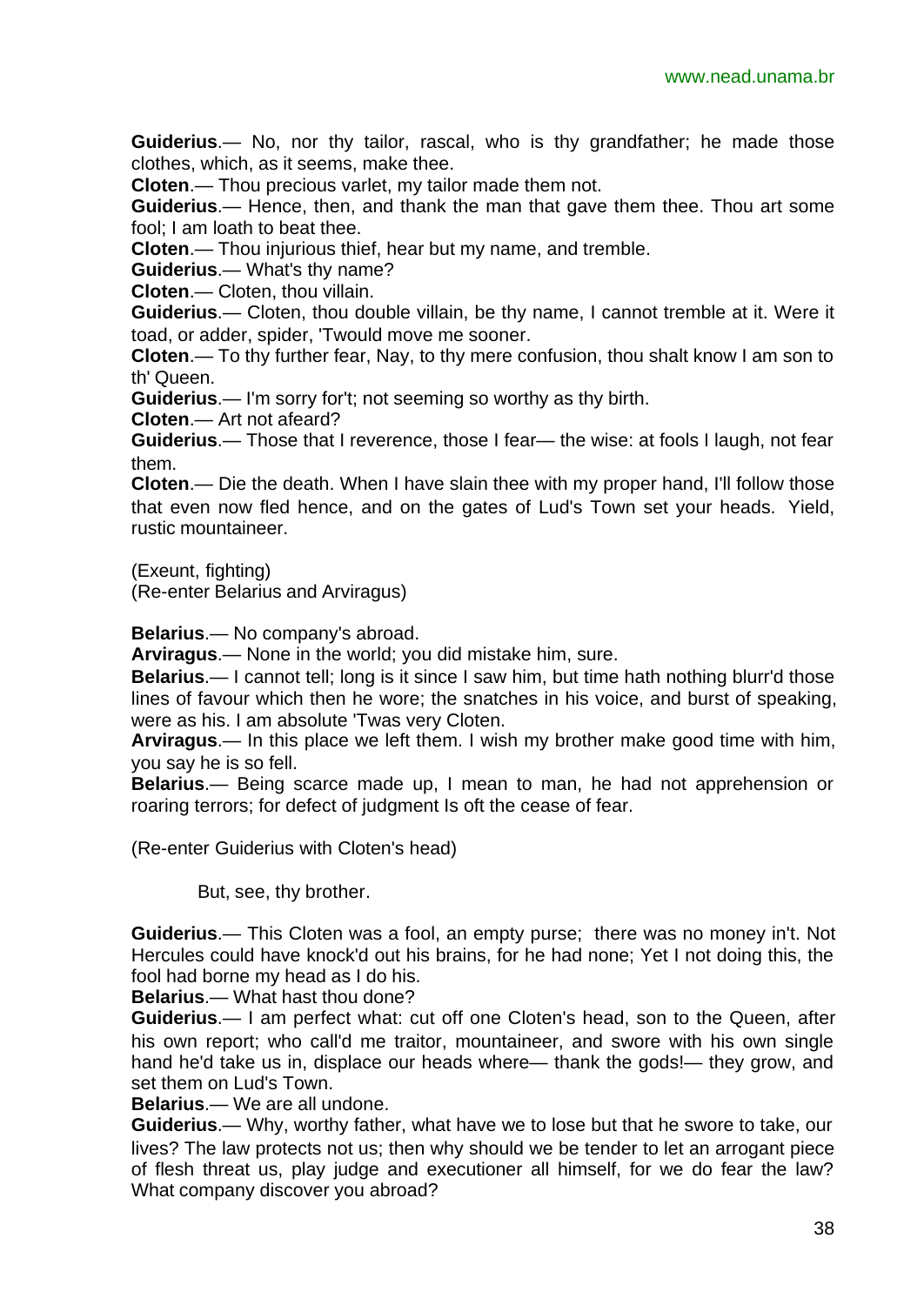**Belarius**.— No single soul Can we set eye on, but in an safe reason he must have some attendants. Though his humour was nothing but mutation ay, and that from one bad thing to worse not frenzy, not absolute madness could so far have rav'd, to bring him here alone. Although perhaps It may be heard at court that such as we cave here, hunt here, are outlaws, and in time May make some stronger head the which he hearing, as it is like him, might break out and swear he'd fetch us in; yet is't not probable to come alone, either he so undertaking or they so suffering. Then on good ground we fear, If we do fear this body hath a tail more perilous than the head.

**Arviragus**.— Let ordinance come as the gods foresay it. Howsoe'er, my brother hath done well.

**Belarius**.— I had no mind to hunt this day; the boy Fidele's sickness did make my way long forth.

**Guiderius**.— With his own sword, which he did wave against my throat, I have ta'en his head from him. I'll throw't into the creek behind our rock, and let it to the sea and tell the fishes he's the Queen's son, Cloten. That's all I reck.

#### (Exit)

**Belarius**.— I fear'twill be reveng'd. Would, Polydore, thou hadst not done't! though valour becomes thee well enough.

**Arviragus**.— Would I had done't, so the revenge alone pursu'd me! Polydore, I love thee brotherly, but envy much thou hast robb'd me of this deed. I would revenges, that possible strength might meet, would seek us through, and put us to our answer.

**Belarius**.— Well, 'tis done. We'll hunt no more to-day, nor seek for danger where there's no profit. I prithee to our rock. You and Fidele play the cooks; I'll stay Till hasty Polydore return, and bring him to dinner presently.

**Arviragus**.— Poor sick Fidele! I'll willingly to him; to gain his colour I'd let a parish of such Cloten's blood, and praise myself for charity.

(Exit)

**Belarius**.— O thou goddess, thou divine Nature, thou thyself thou blazon'st In these two princely boys! They are as gentle as zephyrs blowing below the violet, not wagging his sweet head; and yet as rough, their royal blood enchaf'd, as the rud'st wind that by the top doth take the mountain pine and make him stoop to th' vale. 'Tis wonder that an invisible instinct should frame them to royalty unlearn'd, honour untaught, civility not seen from other, valour that wildly grows in them, but yields a crop as if it had been sow'd. Yet still it's strange what Cloten's being here to us portends, or what his death will bring us.

(Re-enter Guiderius)

**Guiderius**.— Where's my brother? I have sent Cloten's clotpoll down the stream, In embassy to his mother; his body's hostage for his return. [Solemn music] **Belarius**.— My ingenious instrument! Hark, Polydore, it sounds. But what occasion hath Cadwal now to give it motion? Hark! **Guiderius**.— Is he at home?

**Belarius**.— He went hence even now.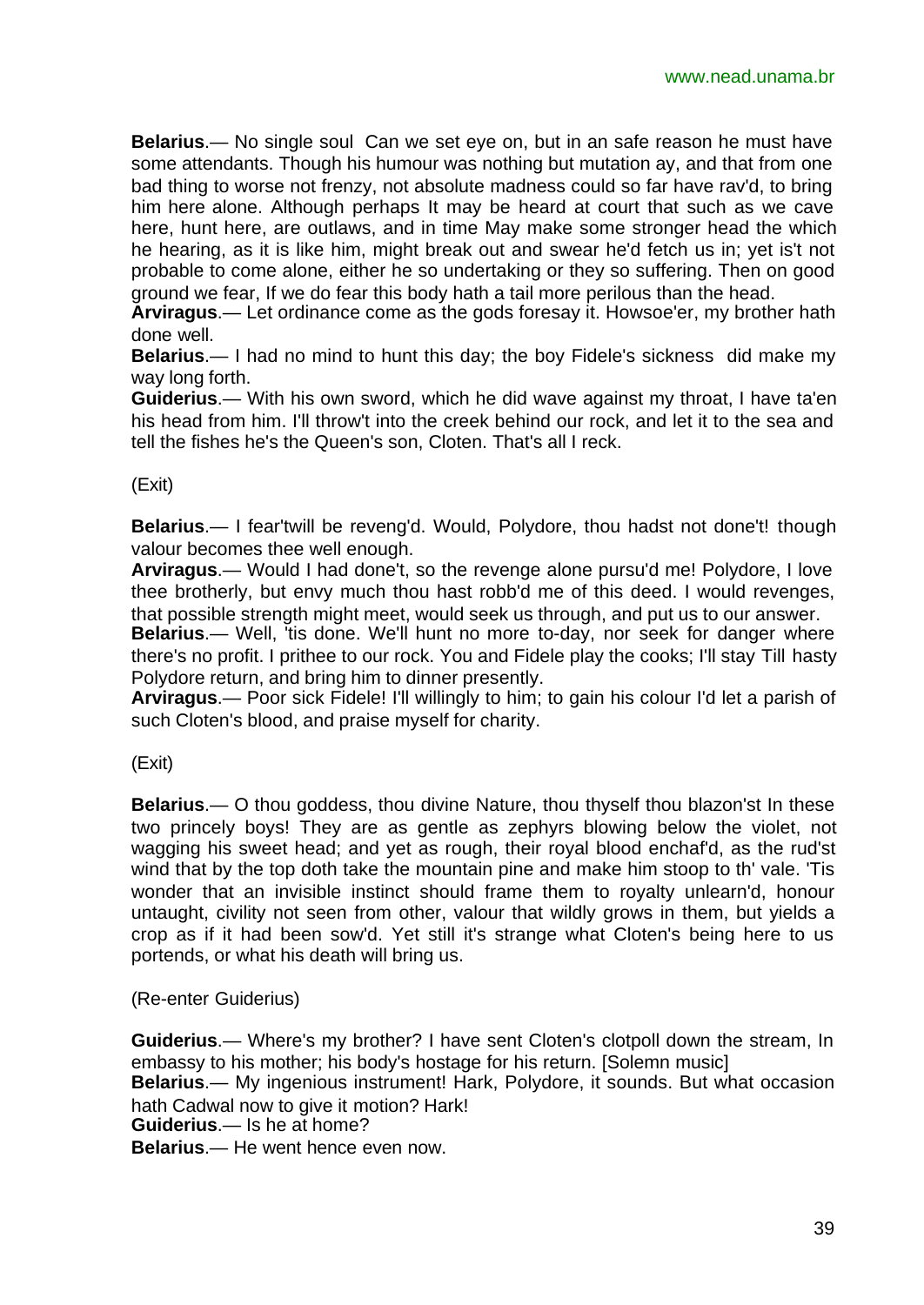**Guiderius**.— What does he mean? Since death of my dear'st mother It did not speak before. All solemn things should answer solemn accidents. The matter? Triumphs for nothing and lamenting toys Is jollity for apes and grief for boys. Is Cadwal mad?

(Re-enter Arviragus, with Imogen as dead, bearing her in his arms)

**Belarius**.— Look, here he comes, and brings the dire occasion in his arms of what we blame him for!

**Arviragus**.— The bird is dead that we have made so much on. I had rather have skipp'd from sixteen years of age to sixty, to have turn'd my leaping time into a crutch, than have seen this.

**Guiderius**.— O sweetest, fairest lily! My brother wears thee not the one half so well as when thou grew'st thyself.

**Belarius**.— O melancholy! Who ever yet could sound thy bottom? Find the ooze to show what coast thy sluggish crare might'st easiliest harbour in? Thou blessed thing! Jove knows what man thou mightst have made; but I, thou diedst, a most rare boy, of melancholy. How found you him?

**Arviragus**.— Stark, as you see; thus smiling, as some fly had tickled slumber, not as death's dart, being laugh'd at; his right cheek reposing on a cushion.

**Guiderius**.— Where?

**Arviragus**.— O' th' floor; his arms thus leagu'd. I thought he slept, and put my clouted brogues from off my feet, whose rudeness answer'd my steps too loud.

**Guiderius**.— Why, he but sleeps. If he be gone he'll make his grave a bed; with female fairies will his tomb be haunted, and worms will not come to thee.

**Arviragus**.— With fairest flowers, Whilst summer lasts and I live here, Fidele, I'll sweeten thy sad grave. Thou shalt not lack the flower that's like thy face, pale primrose; nor the azur'd hare-bell, like thy veins; no, nor the leaf of eglantine, whom not to slander, out-sweet'ned not thy breath. The ruddock would, with charitable bill o bill, sore shaming those rich-left heirs that let their fathers lie without a monument! bring thee all this; Yea, and furr'd moss besides, when flow'rs are none, to winterground thy corse-

**Guiderius**.— Prithee have done, and do not play in wench-like words with that which is so serious. Let us bury him, and not protract with admiration what Is now due debt. To th' grave.

**Arviragus**.— Say, where shall's lay him?

**Guiderius**.— By good Euriphile, our mother.

**Arviragus**.— Be't so; and let us, Polydore, though now our voices have got the mannish crack, sing him to th' ground, as once to our mother; use like note and words, save that Euriphile must be Fidele.

**Guiderius**.— Cadwal, I cannot sing. I'll weep, and word it with thee; for notes of sorrow out of tune are worse than priests and fanes that lie.

**Arviragus**.— We'll speak it, then.

**Belarius**.— Great griefs, I see, med'cine the less, for Cloten Is quite forgot. He was a queen's son, boys; and though he came our enemy, remember he was paid for that. Though mean and mighty rotting together have one dust, yet reverence that angel of the world— doth make distinction of place 'tween high and low. Our foe was princely; and though you took his life, as being our foe, Yet bury him as a prince.

**Guiderius**.— Pray you fetch him hither. Thersites' body is as good as Ajax', when neither are alive.

**Arviragus**.— If you'll go fetch him, we'll say our song the whilst. Brother, begin.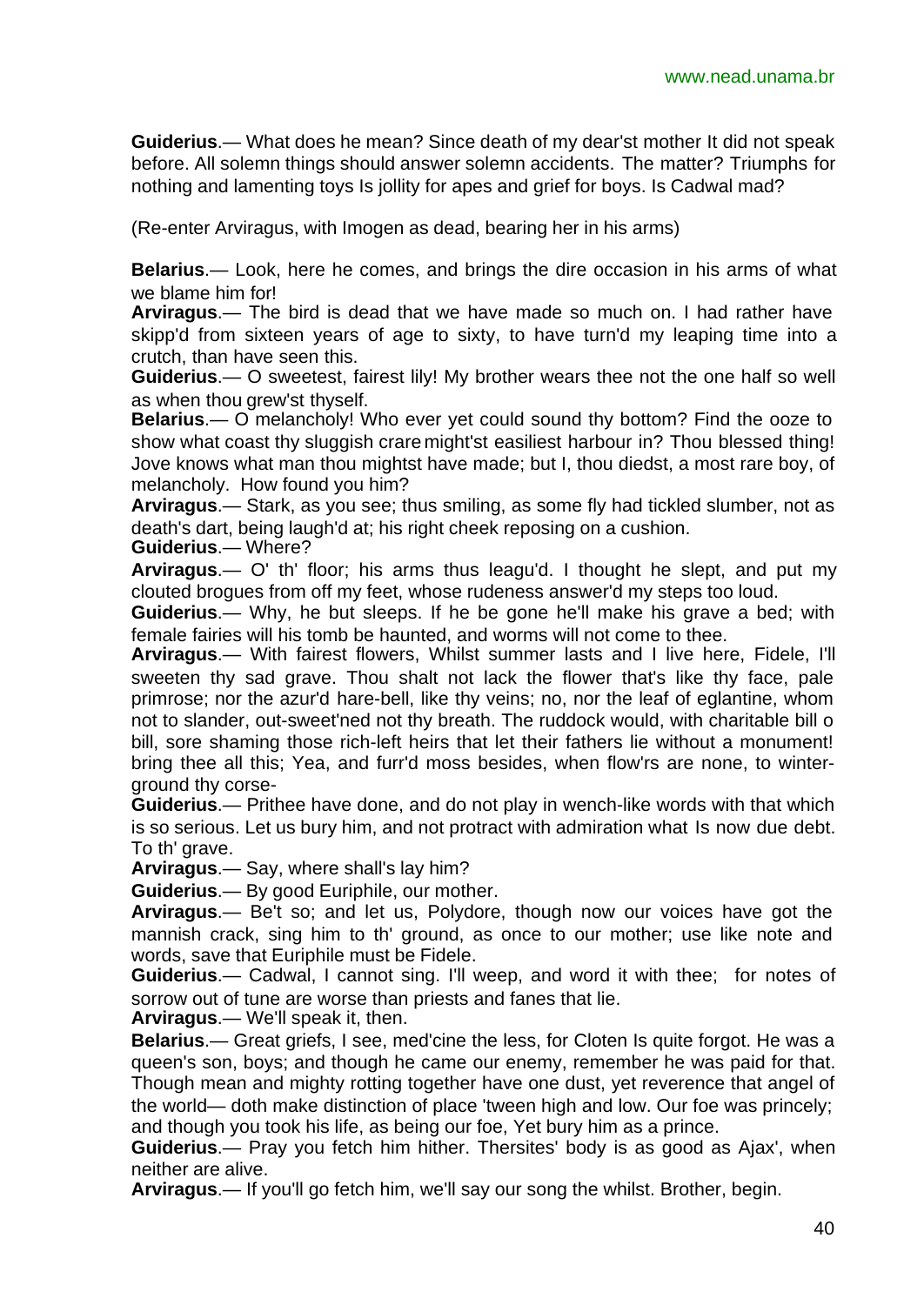(Exit Belarius)

**Guiderius**.— Nay, Cadwal, we must lay his head to th' East; my father hath a reason for't.

**Arviragus**.— 'Tis true.

**Guiderius**.— Come on, then, and remove him.

**Arviragus**.— So. Begin.

SONG

**Guiderius**.— Fear no more the heat o' th' sun nor the furious winter's rages; thou thy worldly task hast done, home art gone, and ta'en thy wages. Golden lads and girls all must, as chimney-sweepers, come to dust.

**Arviragus**.— Fear no more the frown o' th' great; thou art past the tyrant's stroke. Care no more to clothe and eat; to thee the reed is as the oak. The sceptre, learning, physic, must all follow this and come to dust.

**Guiderius**.— Fear no more the lightning flash,

**Arviragus**.— Nor th' all-dreaded thunder-stone;

**Guiderius**.— Fear not slander, censure rash;

**Arviragus**.— Thou hast finish'd joy and moan.

**Both**.— All lovers young, all lovers must consign to thee and come to dust.

**Guiderius**.— No exorciser harm thee!

**Arviragus**.— Nor no witchcraft charm thee!

**Guiderius**.— Ghost unlaid forbear thee!

**Arviragus**.— Nothing ill come near thee!

**Both**.— Quiet consummation have, and renowned be thy grave!

(Re-enter Belarius with the body of Cloten)

**Guiderius**.— We have done our obsequies. Come, lay him down.

**Belarius**.— Here's a few flowers; but 'bout midnight, more. The herbs that have on them cold dew o' th' night are strewings fit'st for graves. Upon their faces. You were as flow'rs, now wither'd. Even so these herblets shall which we upon you strew. Come on, away. Apart upon our knees.The ground that gave them first has them again. Their pleasures here are past, so is their pain.

(Exeunt all but Imogen)

**Imogen**. [Awaking] — Yes, sir, to Milford Haven. Which is the way? I thank you. By yond bush? Pray, how far thither? Ods pittikins! can it be six mile yet? I have gone all night. Faith, I'll lie down and sleep. But, soft! no bedfellow. O gods and goddesses! [Seeing the body] These flow'rs are like the pleasures of the world; this bloody man, the care on't. I hope I dream; for so I thought I was a cave-keeper, and cook to honest creatures. But 'tis not so; 'Twas but a bolt of nothing, shot at nothing, which the brain makes of fumes. Our very eyes are sometimes, like our judgments, blind. Good faith, I tremble still with fear; but if there be Yet left in heaven as small a drop of pity as a wren's eye, fear'd gods, a part of it! The dream's here still. Even when I wake it is without me, as within me; not imagin'd, felt. A headless man? The garments of Posthumus? I know the shape of's leg; this is his hand, his foot Mercurial, his Martial thigh, the brawns of Hercules; but his Jovial face murder in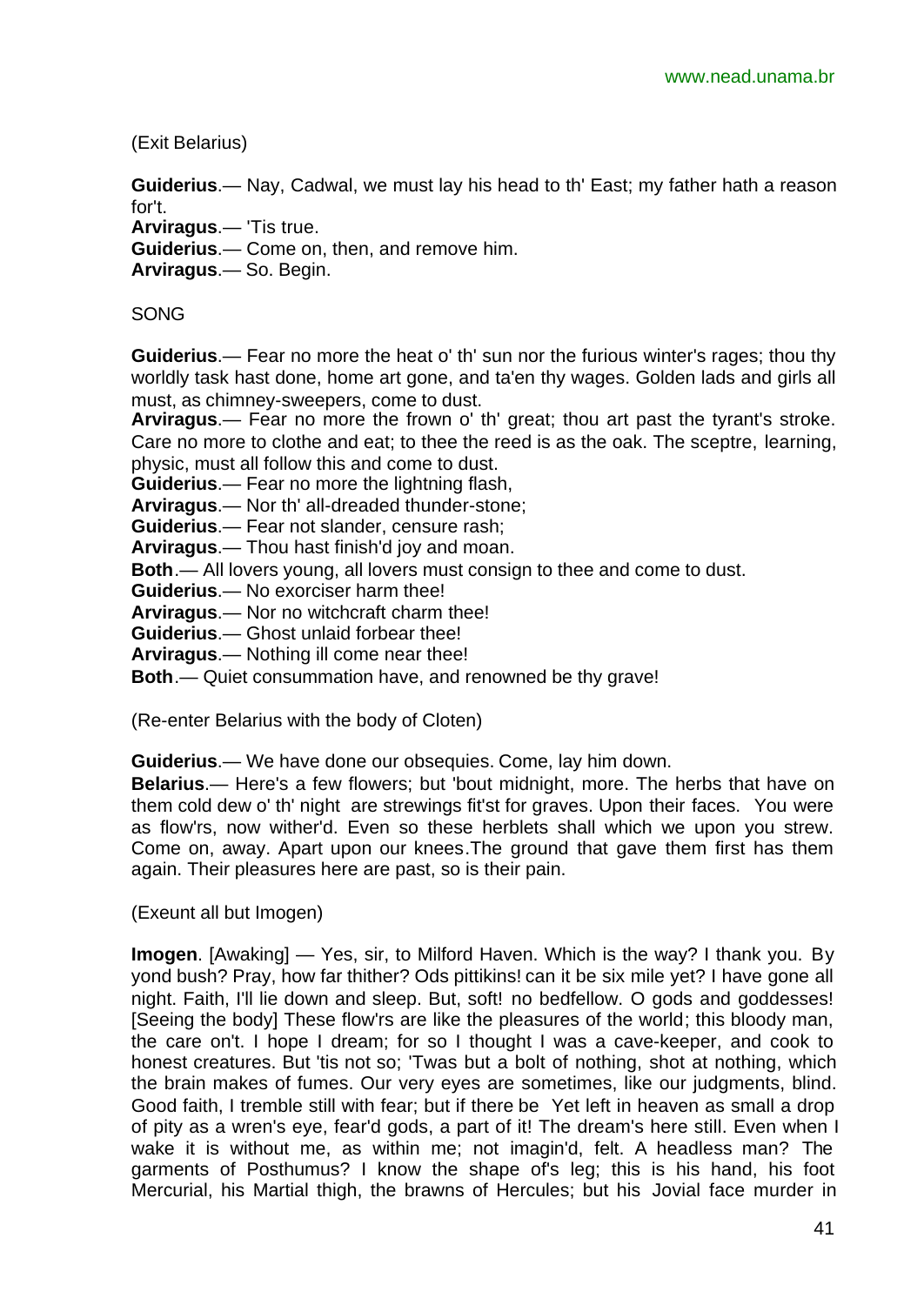heaven! How! 'Tis gone. Pisanio, all curses madded Hecuba gave the Greeks, and mine to boot, be darted on thee! Thou, conspir'd with that irregulous devil, Cloten, hath here cut off my lord. To write and read be henceforth treacherous! Damn'd Pisanio hath with his forged letters damn'd Pisanio from this most bravest vessel of the world struck the main-top. O Posthumus! alas, where is thy head? Where's that? Ay me! where's that? Pisanio might have kill'd thee at the heart, and left this head on. How should this be? Pisanio? 'Tis he and Cloten; malice and lucre in them have laid this woe here. O, 'tis pregnant, pregnant! The drug he gave me, which he said was precious and cordial to me, have I not found it Murd'rous to th' senses? That confirms it home. This is Pisanio's deed, and Cloten. O! Give colour to my pale cheek with thy blood, that we the horrider may seem to those which chance to find us. O, my lord, my lord! [Falls fainting on the body]

(Enter Lucius, Captains, and a Soothsayer)

**Captain**.— To them the legions garrison'd in Gallia, after your will, have cross'd the sea, attending you here at Milford Haven; with your ships, they are in readiness. **Lucius**.— But what from Rome?

**Captain**.— The Senate hath stirr'd up the confiners and gentlemen of Italy, most willing spirits, that promise noble service; and they come under the conduct of bold Iachimo, Sienna's brother.

**Lucius**.— When expect you them?

**Captain**.— With the next benefit o' th' wind.

**Lucius**.— This forwardness makes our hopes fair. Command our present numbers be muster'd; bid the captains look to't. Now, sir, what have you dream'd of late of this war's purpose?

**Soothsayer**.— Last night the very gods show'd me a vision I fast and pray'd for their intelligence thus: I saw Jove's bird, the Roman eagle, wing'd from the spongy south to this part of the west, there vanish'd in the sunbeams; which portends, unless my sins abuse my divination, success to th' Roman host.

**Lucius**.— Dream often so, and never false. Soft, ho! what trunk is here without his top? The ruin speaks that sometime It was a worthy building. How? a page? Or dead or sleeping on him? But dead, rather; for nature doth abhor to make his bed with the defunct, or sleep upon the dead. Let's see the boy's face.

**Captain**.— He's alive, my lord.

**Lucius**.— He'll then instruct us of this body. Young one, inform us of thy fortunes; for it seems they crave to be demanded. Who is this thou mak'st thy bloody pillow? Or who was he that, otherwise than noble nature did, hath alter'd that good picture? What's thy interest In this sad wreck? How came't? Who is't? What art thou?

**Imogen**.— I am nothing; or if not, nothing to be were better. This was my master, a very valiant Briton and a good, that here by mountaineers lies slain. Alas! There is no more such masters. I may wander from east to occident; cry out for service; try many, all good; serve truly; never find such another master.

**Lucius**.— 'Lack, good youth! Thou mov'st no less with thy complaining than thy master in bleeding. Say his name, good friend.

**Imogen**.— Richard du Champ. [Aside] If I do lie, and do no harm by it, though the gods hear, I hope they'll pardon it.— Say you, sir?

**Lucius**.— Thy name?

**Imogen**. — Fidele, sir.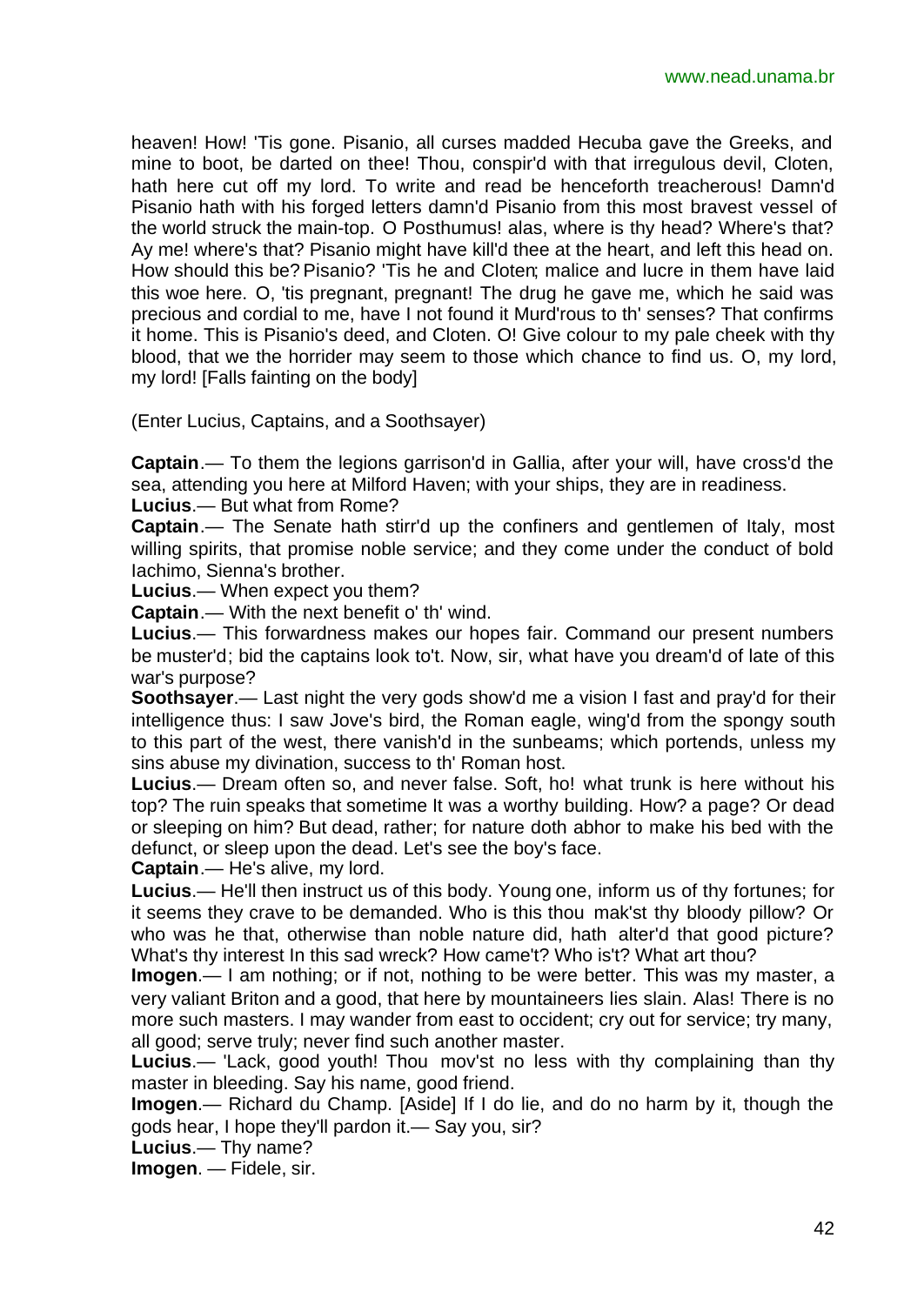**Lucius**.— Thou dost approve thyself the very same; thy name well fits thy faith, thy faith thy name. Wilt take thy chance with me? I will not say thou shalt be so well master'd; but, be sure, no less belov'd. The Roman Emperor's letters, sent by a consul to me, should not sooner than thine own worth prefer thee. Go with me.

**Imogen**.— I'll follow, sir. But first, an't please the gods, I'll hide my master from the flies, as deep as these poor pickaxes can dig; and when with wild wood-leaves and weeds I ha' strew'd his grave, and on it said a century of prayers, such as I can, twice o'er, I'll weep and sigh; and leaving so his service, follow you, so please you entertain me.

**Lucius**.— Ay, good youth; and rather father thee than master thee. My friends, the boy hath taught us manly duties; let us find out the prettiest daisied plot we can, and make him with our pikes and partisans a grave. Come, arm him. Boy, he is preferr'd by thee to us; and he shall be interr'd as soldiers can. Be cheerful; wipe thine eyes. Some falls are means the happier to arise.

(Exeunt)

SCENE III. Britain. Cymbeline's palace

(Enter Cymbeline, Lords, Pisanio, and attendants)

**Cymbeline**.— Again! and bring me word how 'tis with her.

(Exit an attendant)

A fever with the absence of her son; a madness, of which her life's in danger. Heavens, how deeply you at once do touch me! Imogen, the great part of my comfort, gone; my queen upon a desperate bed, and in a time when fearful wars point at me; her son gone, so needful for this present. It strikes me past the hope of comfort. But for thee, fellow, who needs must know of her departure and dost seem so ignorant, we'll enforce it from thee by a sharp torture.

**Pisanio**.— Sir, my life is yours; I humbly set it at your will; but for my mistress, I nothing know where she remains, why gone, nor when she purposes return. Beseech your Highness, hold me your loyal servant.

**Lord**.— Good my liege, the day that she was missing he was here. I dare be bound he's true and shall perform all parts of his subjection loyally. For Cloten, there wants no diligence in seeking him, and will no doubt be found.

**Cymbeline**.— The time is troublesome. [To Pisanio] We'll slip you for a season; but our jealousy does yet depend.

**Lord**.— So please your Majesty, the Roman legions, all from Gallia drawn, are landed on your coast, with a supply of Roman gentlemen by the Senate sent.

**Cymbeline**.— Now for the counsel of my son and queen! I am amaz'd with matter.

**Lord**.— Good my liege, your preparation can affront no less than what you hear of. Come more, for more you're ready. The want is but to put those pow'rs in motion that long to move.

**Cymbeline**.— I thank you. Let's withdraw, and meet the time as it seeks us. We fear not what can from Italy annoy us; but we grieve at chances here. Away!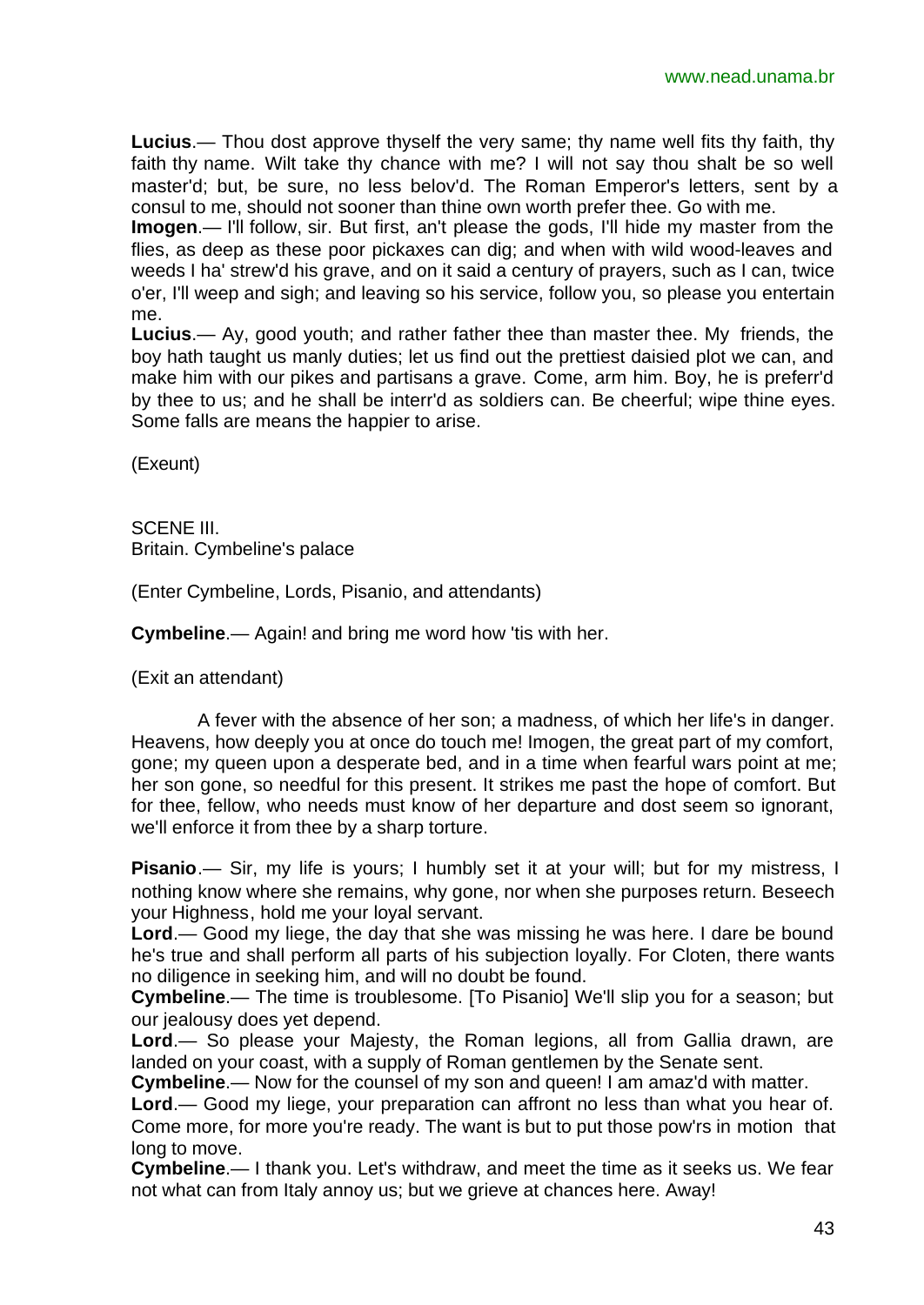(Exeunt all but Pisanio)

**Pisanio**.— I heard no letter from my master since I wrote him Imogen was slain. 'Tis strange. Nor hear I from my mistress, who did promise to yield me often tidings. Neither know what is betid to Cloten, but remain perplex'd in all. The heavens still must work. Wherein I am false I am honest; not true, to be true. These present wars shall find I love my country, even to the note o' th' King, or I'll fall in them. All other doubts, by time let them be clear'd: fortune brings in some boats that are not steer'd.

(Exit)

SCENE IV. Wales. Before the cave of Belarius

(Enter Belarius, Guiderius, and Arviragus**)**

**Guiderius**.— The noise is round about us.

**Belarius**.— Let us from it.

**Arviragus**.— What pleasure, sir, find we in life, to lock it from action and adventure?

**Guiderius**.— Nay, what hope have we in hiding us? This way the Romans must or for Britons slay us, or receive us for barbarous and unnatural revolts during their use, and slay us after.

**Belarius**.— Sons, we'll higher to the mountains; there secure us. To the King's party there's no going. Newness of Cloten's death we being not known, not muster'd Among the bands-may drive us to a render where we have liv'd, and so extort from's that which we have done, whose answer would be death, drawn on with torture.

**Guiderius**.— This is, sir, a doubt In such a time nothing becoming you nor satisfying us.

**Arviragus**.— It is not likely that when they hear the Roman horses neigh, behold their quarter'd fires, have both their eyes and ears so cloy'd importantly as now, that they will waste their time upon our note, to know from whence we are.

**Belarius**.— O, I am known of many in the army. Many years, Though Cloten then but young, you see, not wore him from my remembrance. And, besides, the King hath not deserv'd my service nor your loves, who find in my exile the want of breeding, the certainty of this hard life; aye hopeless to have the courtesy your cradle promis'd, but to be still hot summer's tanlings and the shrinking slaves of winter.

**Guiderius**.— Than be so, Better to cease to be. Pray, sir, to th' army. I and my brother are not known; yourself so out of thought, and thereto so o'ergrown, Cannot be questioned.

**Arviragus**.— By this sun that shines, I'll thither. What thing is't that I never did see man die! scarce ever look'd on blood but that of coward hares, hot goats, and venison! Never bestrid a horse, save one that had a rider like myself, who ne'er wore rowel Nor iron on his heel! I am asham'd to look upon the holy sun, to have the benefit of his blest beams, remaining so long a poor unknown.

**Guiderius**.— By heavens, I'll go! If you will bless me, sir, and give me leave, I'll take the better care; but if you will not, the hazard therefore due fall on me by the hands of Romans!

**Arviragus** —. So say I. Amen.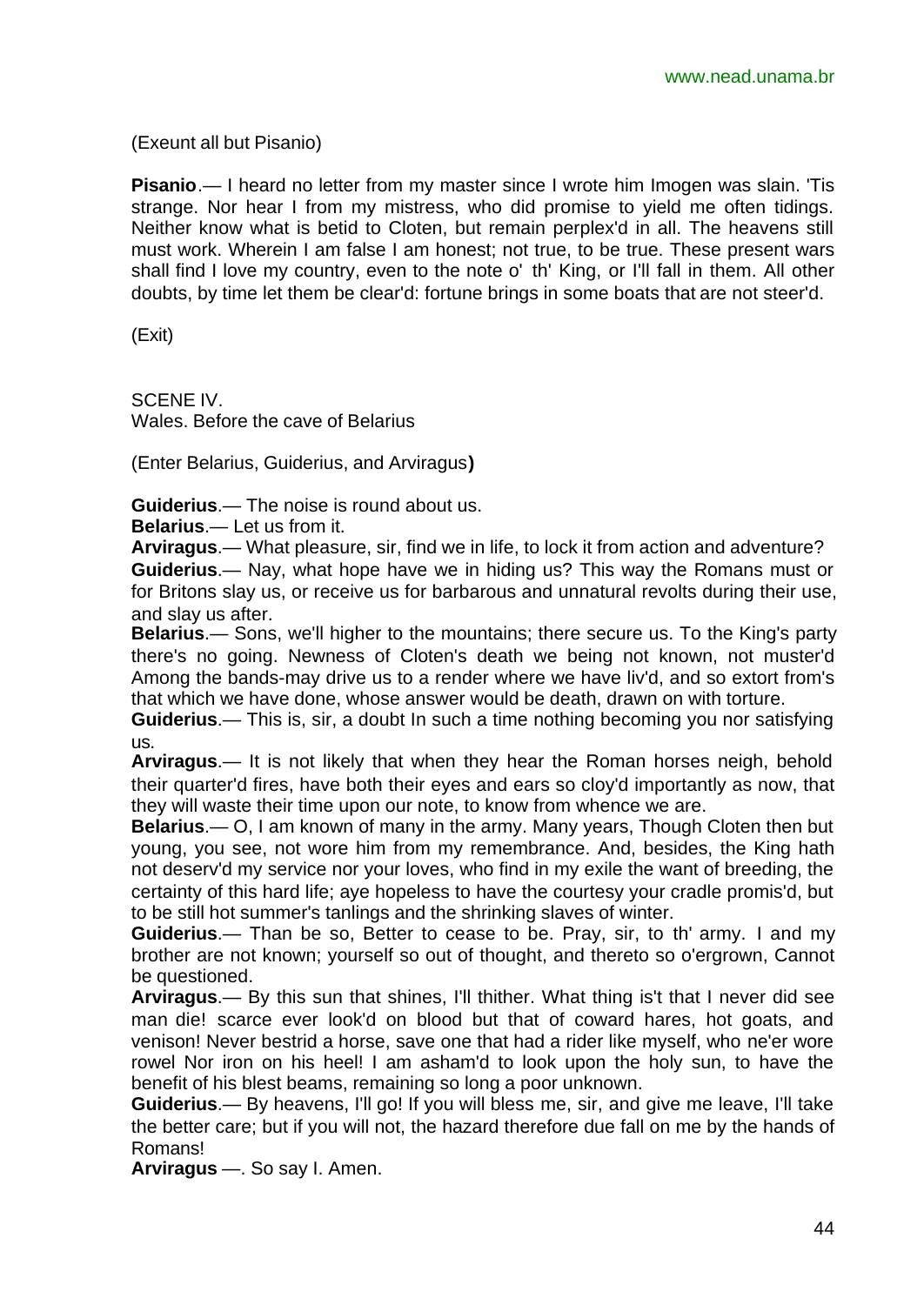**Belarius**.— No reason I, since of your lives you set so slight a valuation, should reserve my crack'd one to more care. Have with you, boys! If in your country wars you chance to die, that is my bed too, lads, and there I'll lie. Lead, lead. [Aside] The time seems long; their blood thinks scorn Till it fly out and show them princes born.

(Exeunt)

ACT V. SCENE I. Britain. The Roman camp

(Enter Posthumus alone, with a bloody handkerchief)

**Posthumus**.— Yea, bloody cloth, I'll keep thee; for I wish'd thou shouldst be colour'd thus. You married ones, If each of you should take this course, how many must murder wives much better than themselves for wrying but a little! O Pisanio! Every good servant does not all commands; no bond but to do just ones. Gods! if you should have ta'en vengeance on my faults, I never had liv'd to put on this; so had you saved the noble Imogen to repent, and struck me, wretch more worth your vengeance. But alack, you snatch some hence for little faults; that's love, to have them fall no more. You some permit to second ills with ills, each elder worse, and make them dread it, to the doer's thrift. But Imogen is your own. Do your best wills, and make me blest to obey. I am brought hither Among th' Italian gentry, and to fight against my lady's kingdom. 'Tis enough that, Britain, I have kill'd thy mistress; peace! I'll give no wound to thee. Therefore, good heavens, hear patiently my purpose. I'll disrobe me of these Italian weeds, and suit myself as does a Britain peasant. So I'll fight against the part I come with; so I'll die for thee, O Imogen, even for whom my life Is every breath a death. And thus unknown, Pitied nor hated, to the face of peril myself I'll dedicate. Let me make men know more valour in me than my habits show. Gods, put the strength o' th' Leonati in me! To shame the guise o' th' world, I will begin the fashion less without and more within.

(Exit)

SCENE II.

Britain. A field of battle between the British and Roman camps

(Enter Lucius, Iachimo, and the Roman army at one door, and the British army at another, Leonatus Posthumus following like a poor soldier. They march over and go out. Alarums. Then enter again, in skirmish, Iachimo and Posthumus. He vanquisheth and disarmeth Iachimo, and then leaves him)

**Iachimo**.— The heaviness and guilt within my bosom takes off my manhood. I have belied a lady, the Princess of this country, and the air on't Revengingly enfeebles me; or could this carl, a very drudge of nature's, have subdu'd me In my profession? Knighthoods and honours borne as I wear mine are titles but of scorn. If that thy gentry, Britain, go before this lout as he exceeds our lords, the odds Is that we scarce are men, and you are gods.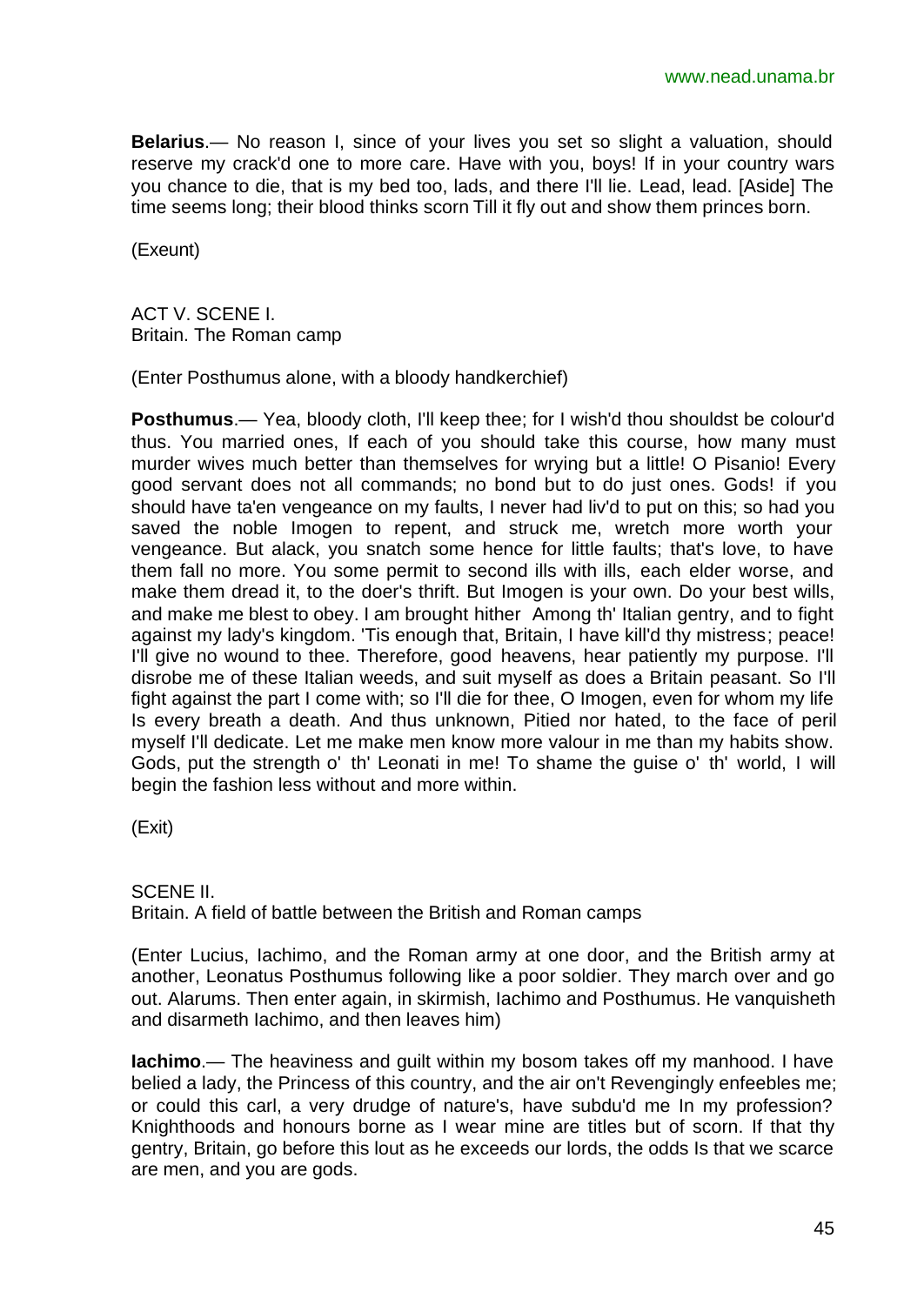(Exit)

The battle continues; the Britons fly; Cymbeline is taken. Then enter to his rescue Belarius, Guiderius, and Arviragus

**Belarius**.— Stand, stand! We have th' advantage of the ground; the lane is guarded; nothing routs us but the villainy of our fears.

**Guiderius and Arviragus**.— Stand, stand, and fight!

(Re-enter Posthumus, and seconds the Britons; they rescue Cymbeline, and exeunt. Then re-enter Lucius and Iachimo, with Imogen)

**Lucius**.— Away, boy, from the troops, and save thyself; for friends kill friends, and the disorder's such as war were hoodwink'd.

**Iachimo**.— 'Tis their fresh supplies.

**Lucius**.— It is a day turn'd strangely. Or betimes let's reinforce or fly.

(Exeunt)

SCENE III Another part of the field

(Enter Posthumus and a Britain Lord)

**Lord**.— Cam'st thou from where they made the stand?

**Posthumus**.— I did: though you, it seems, come from the fliers.

**Lord**.— I did.

**Posthumus**.— No blame be to you, sir, for all was lost, but that the heavens fought. The King himself of his wings destitute, the army broken, and but the backs of Britons seen, an flying, through a strait lane the enemy, full-hearted, Lolling the tongue with slaught'ring, having work more plentiful than tools to do't, struck down some mortally, some slightly touch'd, some falling Merely through fear, that the strait pass was damm'd with dead men hurt behind, and cowards living to die with length'ned shame. **Lord**.— Where was this lane?

**Posthumus**.— Close by the battle, ditch'd, and wall'd with turf, which gave advantage to an ancient soldier an honest one, I warrant, who deserv'd so long a breeding as his white beard came to, In doing this for's country. Athwart the lane he, with two striplings lads more like to run the country base than to commit such slaughter; with faces fit for masks, or rather fairer than those for preservation cas'd or shame made good the passage, cried to those that fled 'Our Britain's harts die flying, not our men. To darkness fleet souls that fly backwards! Stand; or we are Romans and will give you that, like beasts, which you shun beastly, and may save but to look back in frown. Stand, stand!' These three, three thousand confident, in act as many for three performers are the file when all the rest do nothing with this word 'Stand, stand!' accommodated by the place, more charming with their own nobleness, which could have turn'd a distaff to a lance, gilded pale looks, part shame, part spirit renew'd; that some turn'd coward but by example O, a sin in war Damn'd in the first beginners! Gan to look the way that they did and to grin like lions upon the pikes o' th' hunters. Then began a stop i' th' chaser, a retire; anon a rout, confusion thick.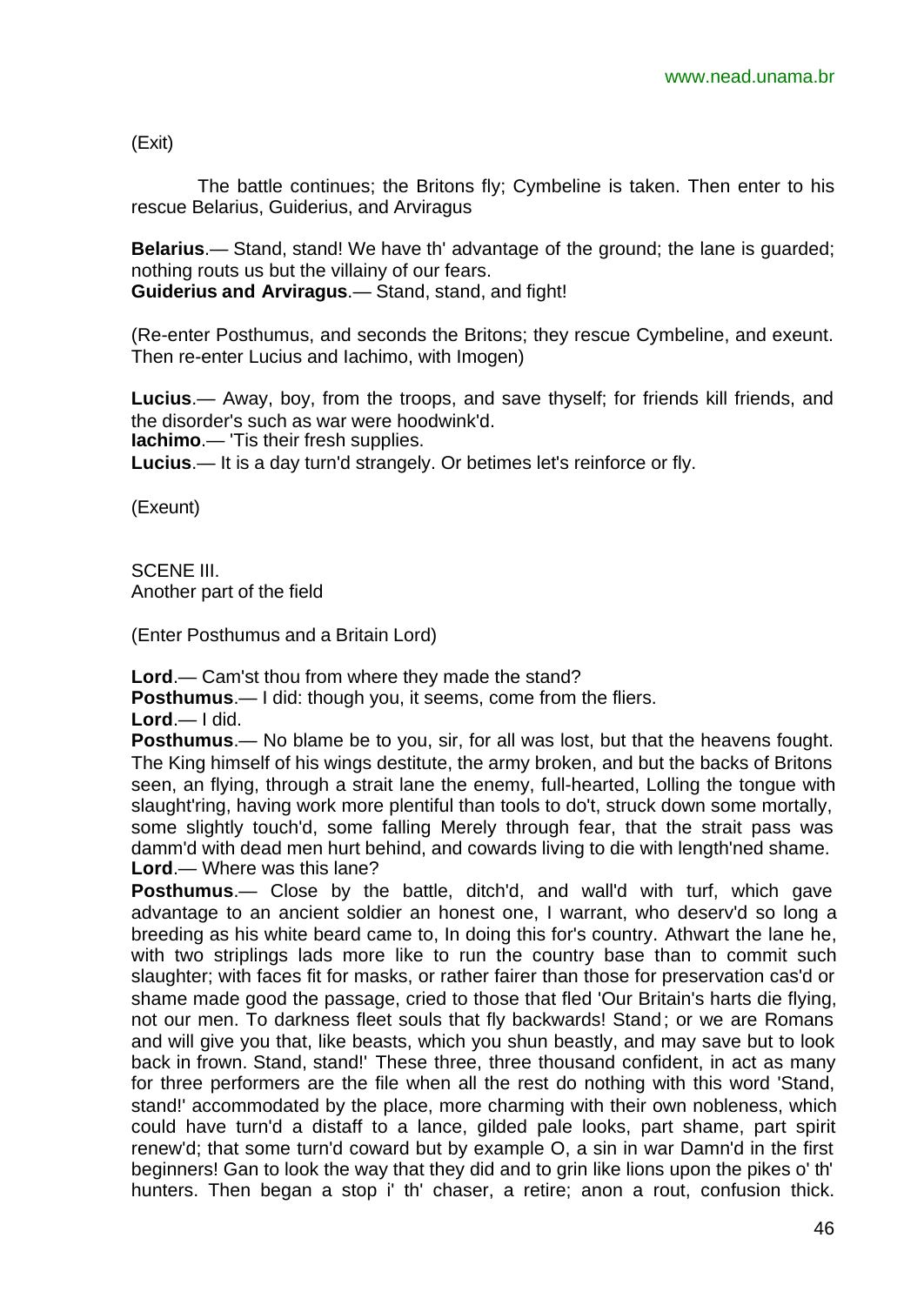Forthwith they fly, chickens, the way which they stoop'd eagles; slaves, the strides they victors made; and now our cowards, like fragments in hard voyages, became the life o' th' need. Having found the back-door open of the unguarded hearts, heavens, how they wound! Some slain before, some dying, some their friends o'erborne i' th' former wave. Ten chas'd by one are now each one the slaughterman of twenty. Those that would die or ere resist are grown the mortal bugs o' th' field.

**Lord**.— This was strange chance: a narrow lane, an old man, and two boys.

**Posthumus**.— Nay, do not wonder at it; you are made Rather to wonder at the things you hear than to work any. Will you rhyme upon't, and vent it for a mock'ry? Here is one: 'Two boys, an old man (twice a boy), a lane, preserv'd the Britons, was the Romans' bane.'

**Lord**.— Nay, be not angry, sir.

**Posthumus**.— 'Lack, to what end? Who dares not stand his foe I'll be his friend; for if he'll do as he is made to do, I know he'll quickly fly my friendship too. You have put me into rhyme.

**Lord**.— Farewell; you're angry.

(Exit)

**Posthumus**.— Still going? This is a lord! O noble misery, to be i' th' field and ask 'What news?' of me! To-day how many would have given their honours to have sav'd their carcasses! took heel to do't, and yet died too! I, in mine own woe charm'd, could not find death where I did hear him groan, nor feel him where he struck. Being an ugly monster, 'Tis strange he hides him in fresh cups, soft beds, sweet words; or hath moe ministers than we that draw his knives i' th' war. Well, I will find him; for being now a favourer to the Briton, no more a Briton, I have resum'd again the part I came in. Fight I will no more, but yield me to the veriest hind that shall once touch my shoulder. Great the slaughter is here made by th' Roman; great the answer be britons must take. For me, my ransom's death; on either side I come to spend my breath, which neither here I'll keep nor bear again, but end it by some means for Imogen.

(Enter two British Captains and soldiers)

**First Captain**.— Great Jupiter be prais'd! Lucius is taken. 'Tis thought the old man and his sons were angels.

**SecondCaptain**.— There was a fourth man, in a silly habit, that gave th' affront with them.

**First Captain**.— So 'tis reported; but none of 'em can be found. Stand! who's there?

**Posthumus**.— A Roman, who had not now been drooping here if seconds had answer'd him.

**SecondCaptain**.— Lay hands on him; a dog! A leg of Rome shall not return to tell what crows have peck'd them here. He brags his service, as if he were of note. Bring him to th' King.

(Enter Cymbeline, Belarius, Guiderius, Arviragus, Pisanio, and Roman captives. The CaptainS present Posthumus to Cymbeline, who delivers him over to a gaoler).

(Exeunt omnes)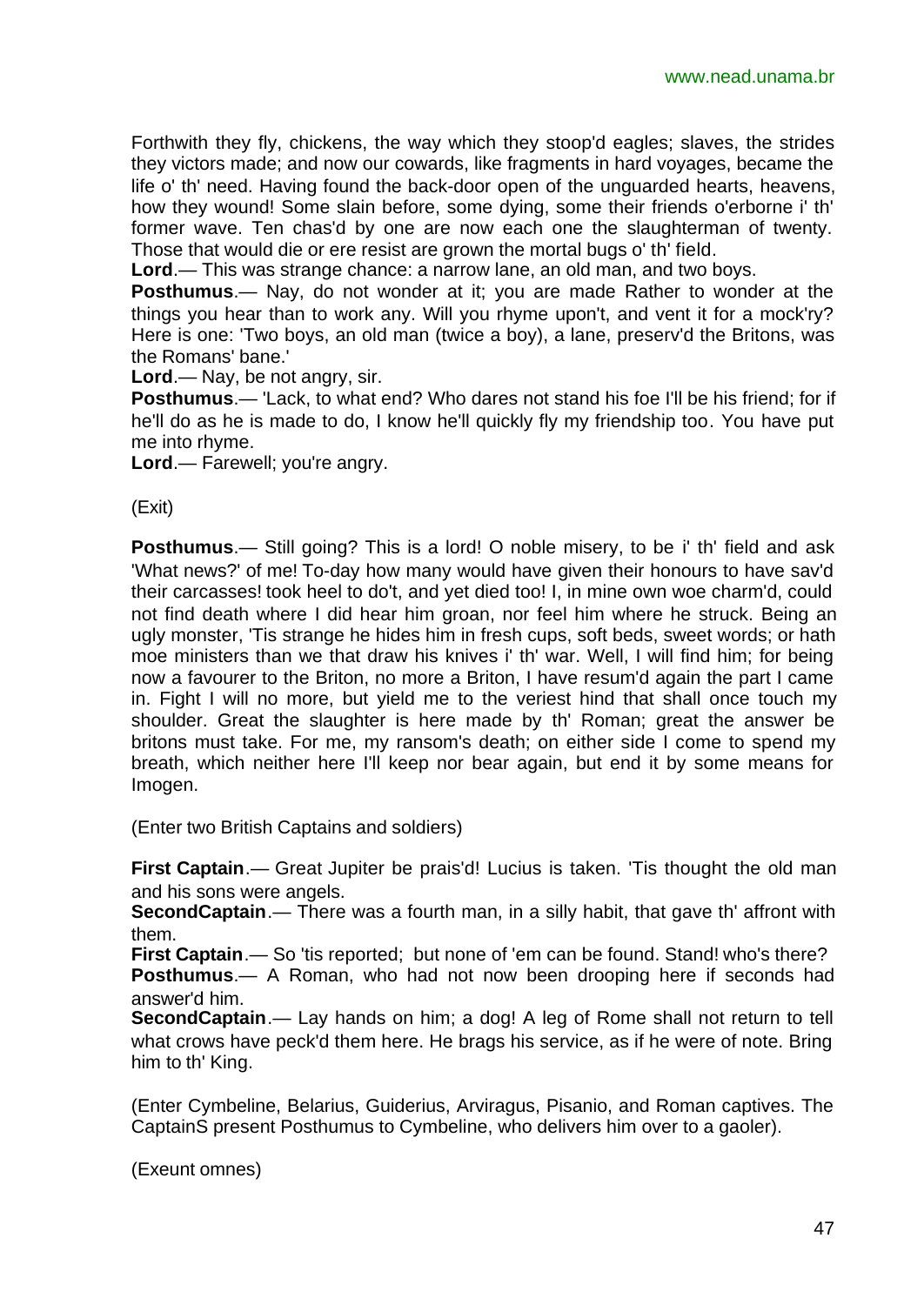SCENE IV. Britain. A prison

(Enter Posthumus and two Gaolers)

**First Gaoler**.— You shall not now be stol'n, you have locks upon you; so graze as you find pasture. **SecondGaoler**.— Ay, or a stomach.

(Exeunt Gaolers)

**Posthumus**.— Most welcome, bondage! for thou art a way, I think, to liberty. Yet am I better than one that's sick o' th' gout, since he had rather groan so in perpetuity than be cur'd by th' sure physician death, who is the key T' unbar these locks. My conscience, thou art fetter'd more than my shanks and wrists; you good gods, give me the penitent instrument to pick that bolt, then, free for ever! Is't enough I am sorry? So children temporal fathers do appease; gods are more full of mercy. Must I repent, I cannot do it better than in gyves, Desir'd more than constrain'd. To satisfy, If of my freedom 'tis the main part, take no stricter render of me than my all. I know you are more clement than vile men, who of their broken debtors take a third, a sixth, a tenth, letting them thrive again on their abatement; that's not my desire. for Imogen's dear life take mine; and though 'Tis not so dear, yet 'tis a life; you coin'd it. 'Tween man and man they weigh not every stamp; though light, take pieces for the figure's sake; you rather mine, being yours. And so, great pow'rs, If you will take this audit, take this life, and cancel these cold bonds. O Imogen! I'll speak to thee in silence. [Sleeps]

Solemn music.

(Enter, as in an apparition, Sicilius, Leonatus, father to Posthumus, an old man attired like a warrior; leading in his hand an ancient matron, his Wife, and mother to Posthumus, with music before them. Then, after other music, follows the two young Leonati, brothers to Posthumus, with wounds, as they died in the wars. They circle Posthumus round as he lies sleeping)

**Sicilius**.— No more, thou thunder-master, show thy spite on mortal flies. With Mars fall out, with Juno chide, that thy adulteries rates and revenges. Hath my poor boy done aught but well, whose face I never saw? I died whilst in the womb he stay'd attending nature's law; whose father then, as men report thou orphans' father art, thou shouldst have been, and shielded him from this earth-vexing smart.

**Mother**.— Lucina lent not me her aid, but took me in my throes, that from me was Posthumus ripp'd, came crying 'mongst his foes, a thing of pity.

**Sicilius**.— Great Nature like his ancestry moulded the stuff so fair that he deserv'd the praise o' th' world as great Sicilius' heir.

**First Brother**.— When once he was mature for man, In Britain where was he that could stand up his parallel, or fruitful object be In eye of Imogen, that best could deem his dignity?

**Mother**.— With marriage wherefore was he mock'd, to be exil'd and thrown from Leonati seat and cast from her his dearest one, Sweet Imogen?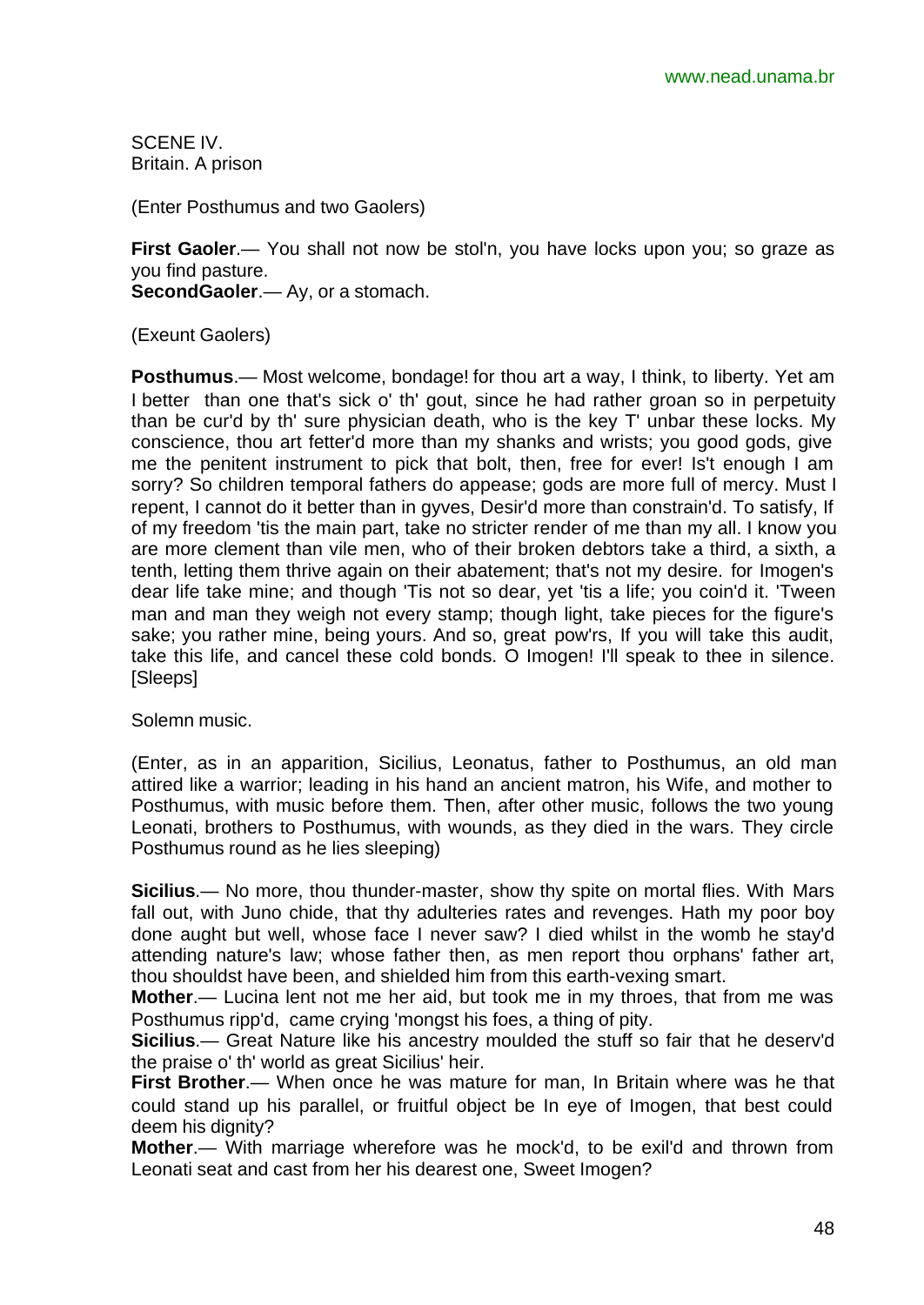**Sicilius**.— Why did you suffer Iachimo, slight thing of Italy, to taint his nobler heart and brain with needless jealousy, and to become the geck and scorn o' th' other's villainy?

**Second Brother**.— For this from stiller seats we came, our parents and us twain, that, striking in our country's cause, fell bravely and were slain, our fealty and Tenantius' right with honour to maintain.

**First Brother**.— Like hardiment Posthumus hath to Cymbeline perform'd. Then, Jupiter, thou king of gods, why hast thou thus adjourn'd the graces for his merits due, Being all to dolours turn'd?

**Sicilius**.— Thy crystal window ope; look out; no longer exercise upon a valiant race thy harsh and potent injuries.

**Mother**.— Since, Jupiter, our son is good, take off his miseries.

**Sicilius**.— Peep through thy marble mansion. Help! Or we poor ghosts will cry to th' shining synod of the rest against thy deity.

**Brothers**.— Help, Jupiter! or we appeal, and from thy justice fly. Jupiter descends-in thunder and lightning, sitting upon an eagle. He throws a thunderbolt. The Ghosts fall on their knees

**Jupiter.**— No more, you petty spirits of region low, offend our hearing; hush! How dare you ghosts accuse the Thunderer whose bolt, you know, sky-planted, batters all rebelling coasts? Poor shadows of Elysium, hence and rest upon your neverwithering banks of flow'rs. Be not with mortal accidents opprest: no care of yours it is; you know 'tis ours. Whom best I love I cross; to make my gift, the more delay'd, delighted. Be content; your low-laid son our godhead will uplift; his comforts thrive, his trials well are spent. Our Jovial star reign'd at his birth, and in our temple was he married. Rise and fade! He shall be lord of Lady Imogen, and happier much by his affliction made. This tablet lay upon his breast, wherein our pleasure his full fortune doth confine; and so, away; no farther with your din express impatience, lest you stir up mine. Mount, eagle, to my palace crystalline. [Ascends]

**Sicilius**.— He came in thunder; his celestial breath was sulpherous to smell; the holy eagle stoop'd as to foot us. His ascension is more sweet than our blest fields. His royal bird Prunes the immortal wing, and cloys his beak, as when his god is pleas'd. **All**.— Thanks, Jupiter!

**Sicilius**.— The marble pavement closes, he is enter'd his radiant roof. Away! And, to be blest, let us with care perform his great behest. [GHOSTS vanish]

**Posthumus**. [Waking] — Sleep, thou has been a grandsire and begot a father to me; and thou hast created a mother and two brothers. But, O scorn, Gone! They went hence so soon as they were born. And so I am awake. Poor wretches, that depend On greatness' favour, dream as I have done; wake and find nothing. But, alas, I swerve; many dream not to find, neither deserve, and yet are steep'd in favours; so am I, that have this golden chance, and know not why. What fairies haunt this ground? A book? O rare one! Be not, as is our fangled world, a garment Nobler than that it covers. Let thy effects so follow to be most unlike our courtiers, as good as promise. [Reads] 'When as a lion's whelp shall, to himself unknown, without seeking find, and be embrac'd by a piece of tender air; and when from a stately cedar shall be lopp'd branches which, being dead many years, shall after revive, be jointed to the old stock, and freshly grow; then shall Posthumus end his miseries, Britain be fortunate and flourish in peace and plenty.' 'Tis still a dream, or else such stuff as madmen Tongue, and brain not; either both or nothing, or senseless speaking, or a speaking such as sense cannot untie. Be what it is, the action of my life is like it, which I'll keep, if but for sympathy.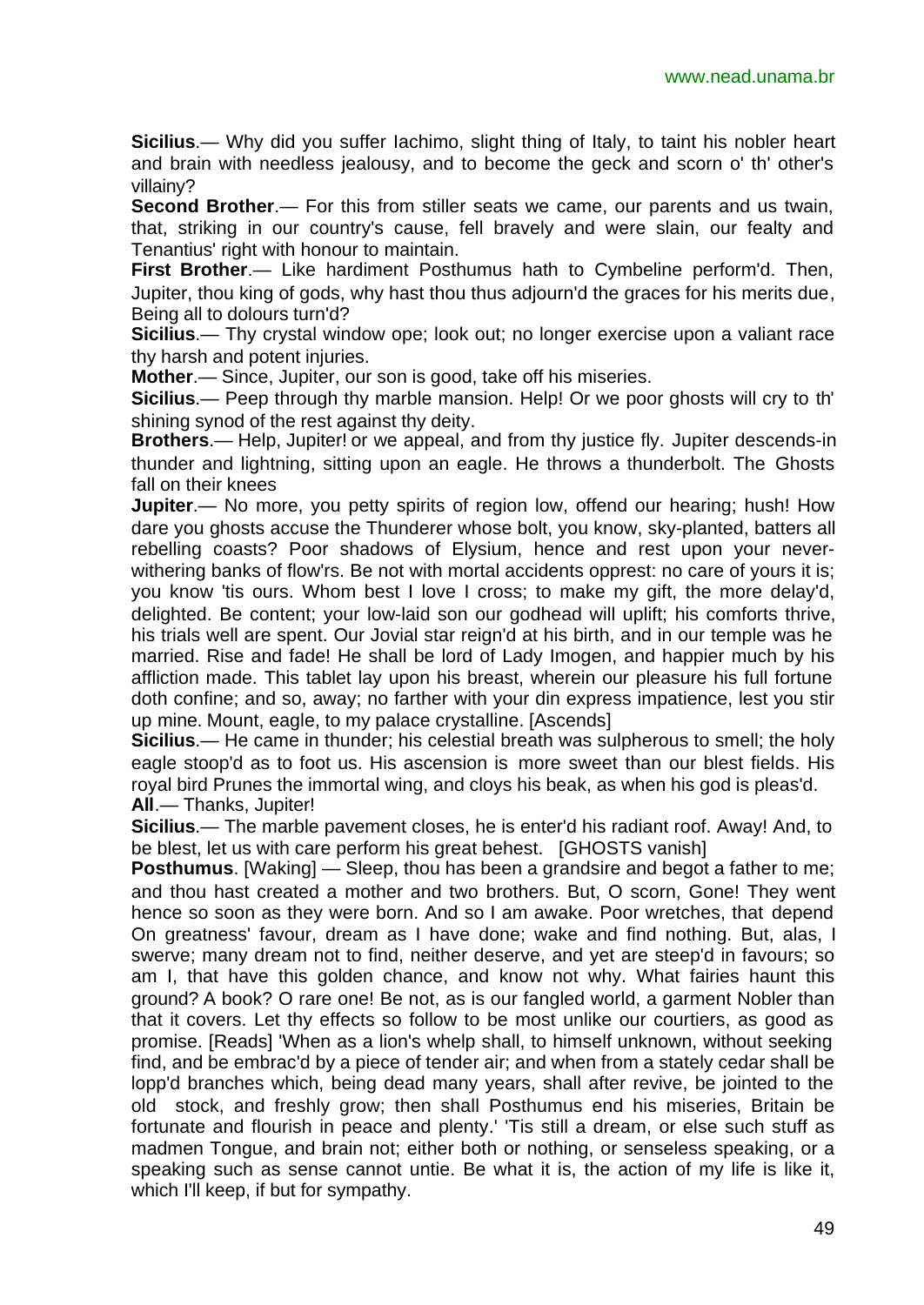(Re-enter Gaoler)

**Gaoler**.— Come, sir, are you ready for death?

**Posthumus**.— Over-roasted rather; ready long ago.

**Gaoler**.— Hanging is the word, sir; if you be ready for that, you are well cook'd.

**Posthumus**.— So, if I prove a good repast to the spectators, the dish pays the shot. **Gaoler**.— A heavy reckoning for you, sir. But the comfort is, you shall be called to no more payments, fear no more tavern bills, which are often the sadness of parting, as the procuring of mirth. You come in faint for want of meat, depart reeling with too much drink; sorry that you have paid too much, and sorry that you are paid too much; purse and brain both empty; the brain the heavier for being too light, the purse too light, being drawn of heaviness. O, of this contradiction you shall now be quit. O, the charity of a penny cord! It sums up thousands in a trice. You have no true debitor and creditor but it; of what's past, is, and to come, the discharge. Your neck, sir, is pen, book, and counters; so the acquittance follows.

**Posthumus**.— I am merrier to die than thou art to live.

**Gaoler**.— Indeed, sir, he that sleeps feels not the toothache. But a man that were to sleep your sleep, and a hangman to help him to bed, I think he would change places with his officer; for look you, sir, you know not which way you shall go.

**Posthumus**.— Yes indeed do I, fellow.

**Gaoler**.— Your death has eyes in's head, then; I have not seen him so pictur'd. You must either be directed by some that take upon them to know, or to take upon yourself that which I am sure you do not know, or jump the after-inquiry on your own peril. And how you shall speed in your journey's end, I think you'll never return to tell one.

**Posthumus**.— I tell thee, fellow, there are none want eyes to direct them the way I am going, but such as wink and will not use them.

**Gaoler**.— What an infinite mock is this, that a man should have the best use of eyes to see the way of blindness! I am sure hanging's the way of winking.

(Enter a Messenger)

**Messenger**.— Knock off his manacles; bring your prisoner to the King. **Posthumus**.— Thou bring'st good news: I am call'd to be made free. **Gaoler**.— I'll be hang'd then. **Posthumus**.— Thou shalt be then freer than a gaoler; no bolts for the dead.

(Exeunt Posthumus and Messenger)

**Gaoler**.— Unless a man would marry a gallows and beget young gibbets, I never saw one so prone. Yet, on my conscience, there are verier knaves desire to live, for all he be a Roman; and there be some of them too that die against their wills; so should I, if I were one. I would we were all of one mind, and one mind good. O, there were desolation of gaolers and gallowses! I speak against my present profit, but my wish hath a preferment in't.

(Exit)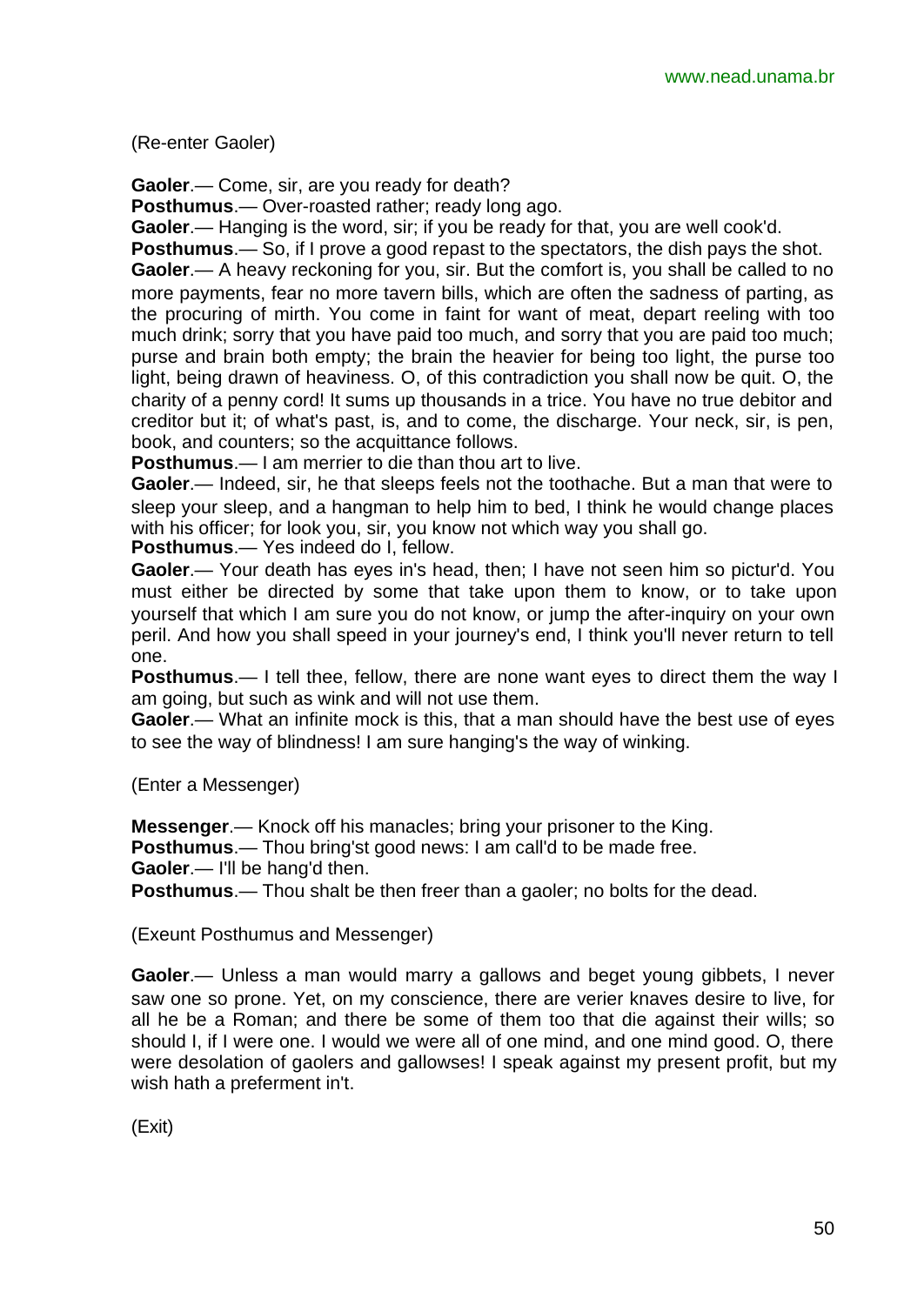SCENE V. Britain. Cymbeline's tent

(Enter Cymbeline, Belarius, Guiderius, Arviragus, Pisanio, Lords, Officers, and attendants)

**Cymbeline**.— Stand by my side, you whom the gods have made preservers of my throne. Woe is my heart that the poor soldier that so richly fought, Whose rags sham'd gilded arms, whose naked breast Stepp'd before targes of proof, cannot be found. He shall be happy that can find him, if Our grace can make him so.

**Belarius**.— I never saw such noble fury in so poor a thing; such precious deeds in one that promis'd nought but beggary and poor looks.

**Cymbeline**.— No tidings of him?

**Pisanio**.— He hath been search'd among the dead and living, but no trace of him.

**Cymbeline**.—To my grief, I am the heir of his reward; [to Belarius, Guiderius, and **Arviragus**] which I will add to you, the liver, heart, and brain, of Britain, by whom I grant she lives. 'Tis now the time to ask of whence you are. Report it.

**Belarius**.— Sir, In Cambria are we born, and gentlemen; Further to boast were neither true nor modest, unless I add we are honest.

**Cymbeline**.— Bow your knees. Arise my knights o' th' battle; I create you companions to our person, and will fit you with dignities becoming your estates.

(Enter Cornelius and Ladies)

There's business in these faces. Why so sadly Greet you our victory? You look like Romans, and not o' th' court of Britain.

**Cornelius**.— Hail, great King! To sour your happiness I must report the Queen is dead.

**Cymbeline**.— Who worse than a physician would this report become? But I consider by med'cine'life may be prolong'd, yet death will seize the doctor too. How ended she?

**Cornelius**.— With horror, madly dying, like her life; which, being cruel to the world, concluded most cruel to herself. What she confess'd I will report, so please you; these her women can trip me if I err, who with wet cheeks were present when she finish'd.

**Cymbeline**.— Prithee say.

**Cornelius**.— First, she confess'd she never lov'd you; only affected greatness got by you, not you; married your royalty, was wife to your place; abhorr'd your person.

**Cymbeline**.— She alone knew this; and but she spoke it dying, I would not believe her lips in opening it. Proceed.

**Cornelius**.— Your daughter, whom she bore in hand to love with such integrity, she did confess was as a scorpion to her sight; whose life, but that her flight prevented it, she had ta'en off by poison.

**Cymbeline**.— O most delicate fiend! Who is't can read a woman? Is there more?

**Cornelius**.— More, sir, and worse. She did confess she had for you a mortal mineral, which, being took, should by the minute feed on life, and ling'ring, by inches waste you. In which time she purpos'd, by watching, weeping, tendance, kissing, to o'ercome you with her show; and in time, when she had fitted you with her craft, to work her son into th' adoption of the crown; but failing of her end by his strange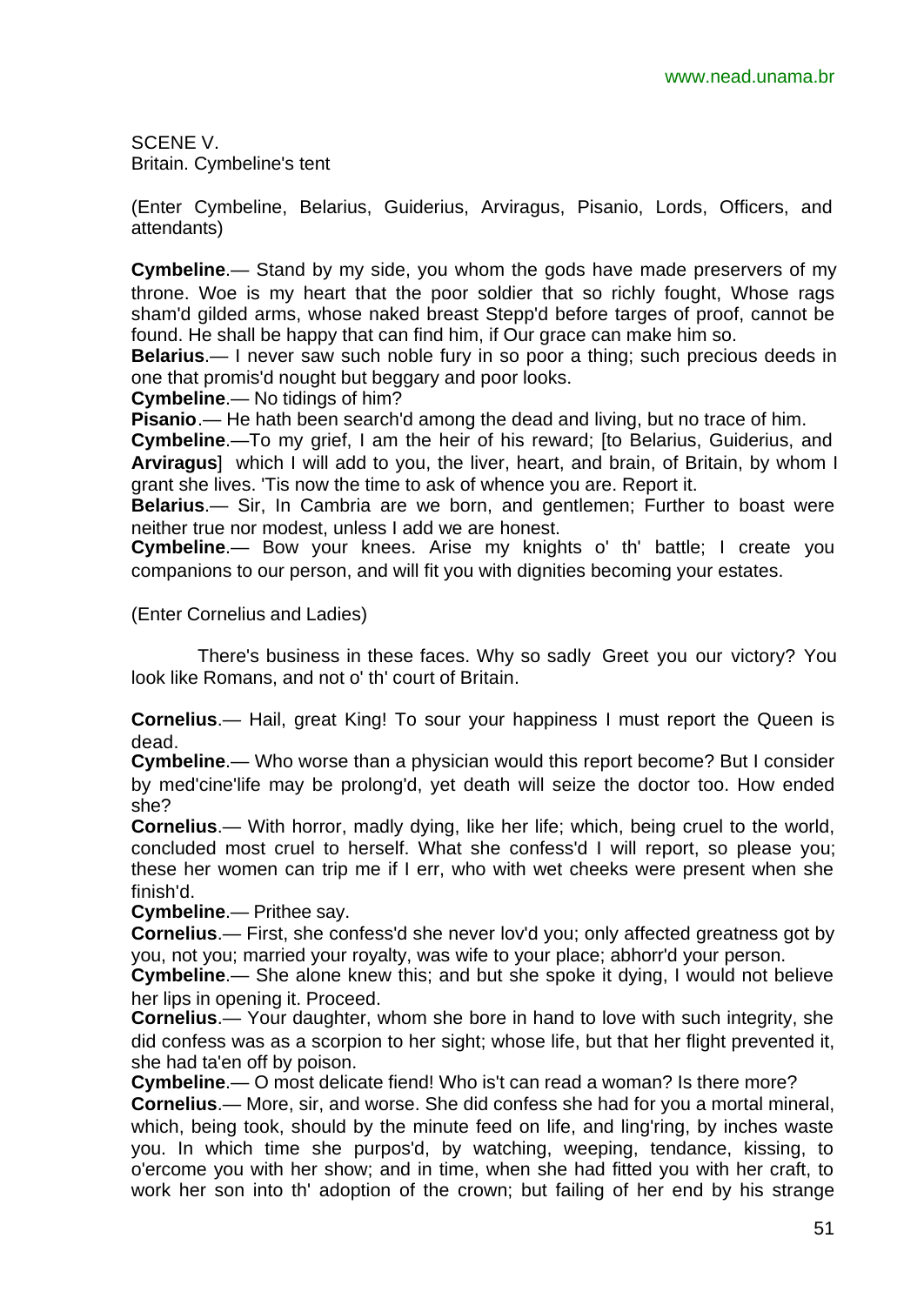absence, Grew shameless-desperate, open'd, in despite of heaven and men, her purposes, repented the evils she hatch'd were not effected; so, despairing, died.

**Cymbeline**.— Heard you all this, her women?

**Lady**.— We did, so please your Highness.

**Cymbeline**.— Mine eyes were not in fault, for she was beautiful; mine ears, that heard her flattery; nor my heart that thought her like her seeming. It had been vicious to have mistrusted her; yet, O my daughter! That it was folly in me thou mayst say, and prove it in thy feeling. Heaven mend all!

(Enter Lucius, Iachimo, the Soothsayer, and other Roman prisoners, guarded; Posthumus behind, and Imogen)

Thou com'st not, Caius, now for tribute; that the Britons have raz'd out, though with the loss of many a bold one, whose kinsmen have made suit that their good souls may be appeas'd with slaughter of you their captives, which ourself have granted; so think of your estate.

**Lucius**.— Consider, sir, the chance of war. The day was yours by accident; had it gone with us, we should not, when the blood was cool, have threaten'd our prisoners with the sword. But since the gods will have it thus, that nothing but our lives May be call'd ransom, let it come. Sufficeth a Roman with a Roman's heart can suffer. Augustus lives to think on't; and so much for my peculiar care. This one thing only I will entreat: my boy, a Briton born, let him be ransom'd. Never master had a page so kind, so duteous, diligent, so tender over his occasions, true, so feat, so nurse-like; let his virtue join with my request, which I'll make bold your Highness Cannot deny; he hath done no Briton harm though he have serv'd a Roman. Save him, sir, and spare no blood beside.

**Cymbeline**.— I have surely seen him; his favour is familiar to me. Boy, thou hast look'd thyself into my grace, and art mine own. I know not why, wherefore to say 'Live, boy.' Ne'er thank thy master. Live; and ask of Cymbeline what boon thou wilt, fitting my bounty and thy state, I'll give it; Yea, though thou do demand a prisoner, the noblest ta'en.

**Imogen**.— I humbly thank your Highness.

**Lucius**.— I do not bid thee beg my life, good lad, and yet I know thou wilt.

**Imogen**.— No, no! Alack, there's other work in hand. I see a thing Bitter to me as death; your life, good master, must shuffle for itself.

**Lucius**.— The boy disdains me, he leaves me, scorns me. Briefly die their joys that place them on the truth of girls and boys. Why stands he so perplex'd?

**Cymbeline**.— What wouldst thou, boy? I love thee more and more; think more and more what's best to ask. Know'st him thou look'st on? Speak, wilt have him live? Is he thy kin? thy friend?

**Imogen**. He is a Roman, no more kin to me than I to your Highness; who, being born your vassal, am something nearer.

**Cymbeline**.— Wherefore ey'st him so?

**Imogen**.— I'll tell you, sir, in private, if you please to give me hearing.

**Cymbeline**.— Ay, with all my heart, and lend my best attention. What's thy name? **Imogen**.— Fidele, sir.

**Cymbeline**.— Thou'rt my good youth, my page; I'll be thy master. Walk with me; speak freely. [Cymbeline and Imogen converse apart]

**Belarius**.— Is not this boy reviv'd from death?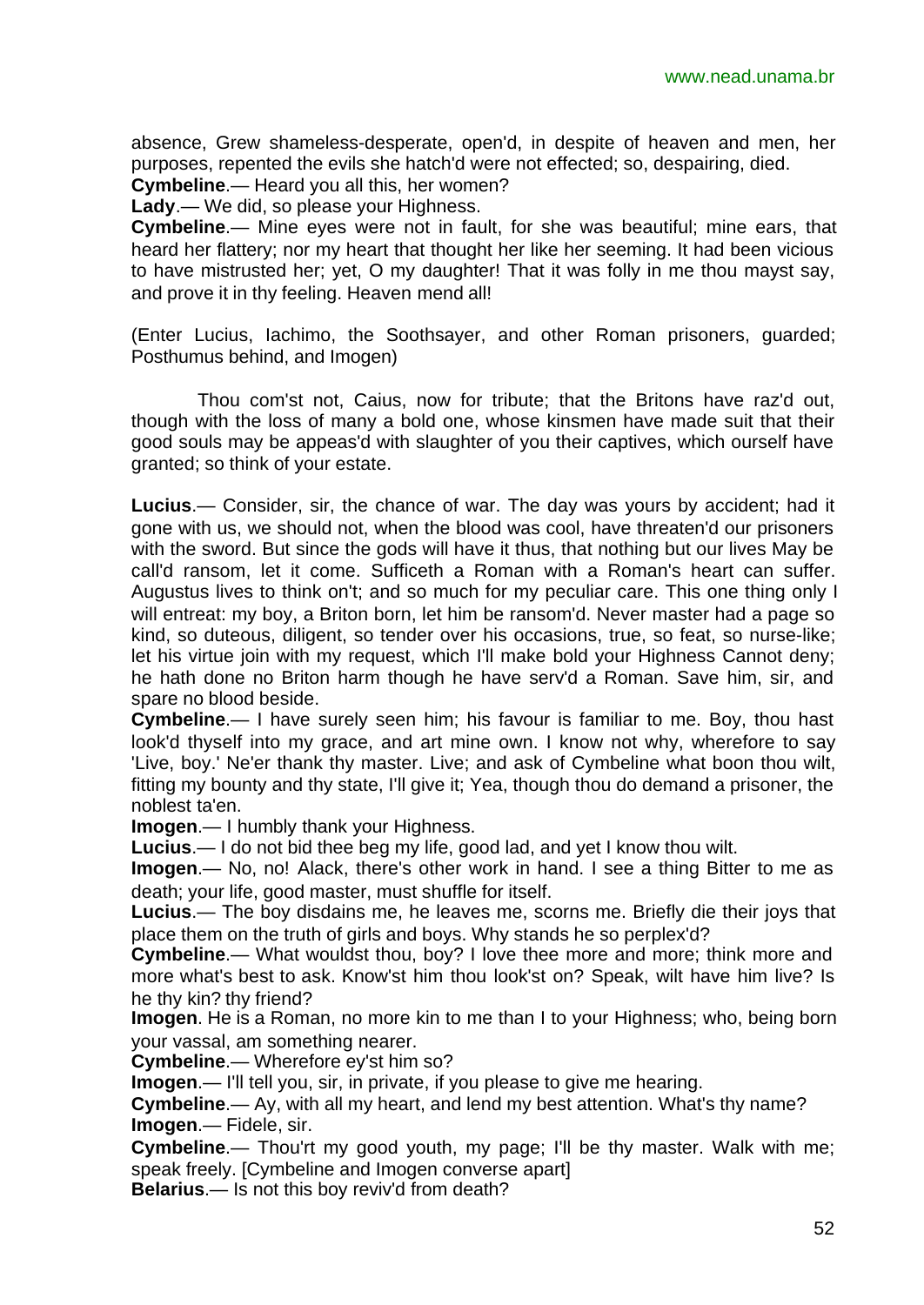**Arviragus**.— One sand another not more resembles that sweet rosy lad who died and was Fidele. What think you?

**Guiderius**.— The same dead thing alive.

**Belarius**.— Peace, peace! see further. He eyes us not; forbear. Creatures may be alike; were't he, I am sure he would have spoke to us.

**Guiderius**.— But we saw him dead.

**Belarius**.— Be silent; let's see further.

**Pisanio**. [Aside] — It is my mistress. Since she is living, let the time run on to good or bad. [Cymbeline and Imogen advance]

**Cymbeline**.— Come, stand thou by our side; make thy demand aloud. [To Iachimo] Sir, step you forth; give answer to this boy, and do it freely, or, by our greatness and the grace of it, which is our honour, bitter torture shall winnow the truth from falsehood. On, speak to him.

**Imogen.**— My boon is that this gentleman may render of whom he had this ring. **Posthumus**. [Aside] — What's that to him?

**Cymbeline**.— That diamond upon your finger, say how came it yours?

**Iachimo**.— Thou'lt torture me to leave unspoken that which to be spoke would torture thee.

**Cymbeline**.— How? me?

**Iachimo**.— I am glad to be constrain'd to utter that which torments me to conceal. By villainy I got this ring; 'twas Leonatus' jewel, whom thou didst banish; and which more may grieve thee, as it doth me a nobler sir ne'er liv'd 'Twixt sky and ground. Wilt thou hear more, my lord?

**Cymbeline**.— All that belongs to this.

**Iachimo**.— That paragon, thy daughter, for whom my heart drops blood and my false spirits quail to remember— Give me leave, I faint.

**Cymbeline**.— My daughter? What of her? Renew thy strength; I had rather thou shouldst live while nature will than die ere I hear more. Strive, man, and speak.

**Iachimo**.— Upon a time unhappy was the clock that struck the hour! was in Rome accurs'd the mansion where! 'twas at a feast O, would our viands had been poison'd, or at least those which I heav'd to head! the good Posthumus what should I say? he was too good to be where ill men were, and was the best of all Amongst the rar'st of good ones sitting sadly hearing us praise our loves of Italy for beauty that made barren the swell'd boast of him that best could speak; for feature, laming the shrine of Venus or straight-pight Minerva, oostures beyond brief nature; for condition, a shop of all the qualities that man loves woman for; besides that hook of wiving, fairness which strikes the eye.

**Cymbeline**.— I stand on fire. Come to the matter.

**Iachimo**.— All too soon I shall, unless thou wouldst grieve quickly. This Posthumus, most like a noble lord in love and one that had a royal lover, took his hint; and not dispraising whom we prais'd therein he was as calm as virtue he began his mistress' picture; which by his tongue being made, and then a mind put in't, either our brags were crack'd of kitchen trulls, or his description prov'd us unspeaking sots.

**Cymbeline**.— Nay, nay, to th' purpose.

**Iachimo**.— Your daughter's chastity there it begins. He spake of her as Dian had hot dreams and she alone were cold; whereat I, wretch, made scruple of his praise, and wager'd with him pieces of gold 'gainst this which then he wore upon his honour'd finger, to attain In suit the place of's bed, and win this ring by hers and mine adultery. He, true knight, no lesser of her honour confident than I did truly find her, stakes this ring; and would so, had it been a carbuncle of Phoebus' wheel; and might so safely,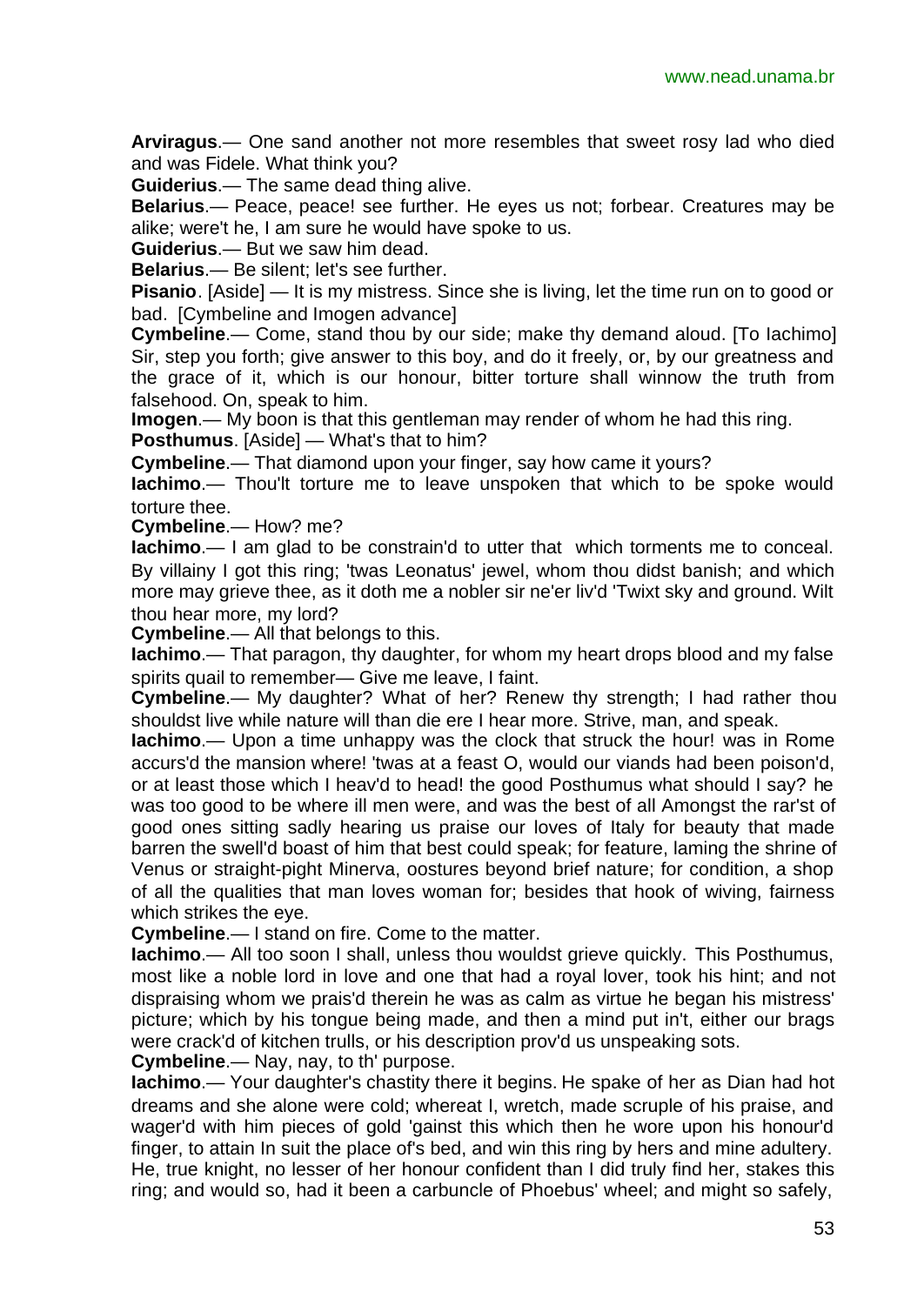had it been all the worth of's car. Away to Britain post I in this design. Well may you, sir, remember me at court, where I was taught of your chaste daughter the wide difference 'Twixt amorous and villainous. Being thus quench'd of hope, not longing, mine Italian brain gan in your duller Britain operate most vilely; for my vantage, excellent; and, to be brief, my practice so prevail'd that I return'd with simular proof enough to make the noble Leonatus mad, by wounding his belief in her renown with tokens thus and thus; averring notes of chamber-hanging, pictures, this her bracelet o cunning, how I got it! nay, some marks of secret on her person, that he could not but think her bond of chastity quite crack'd, I having ta'en the forfeit. Whereupon Methinks I see him now.

**Posthumus**. [Coming forward] — Ay, so thou dost, Italian fiend! Ay me, most credulous fool, egregious murderer, thief, anything that's due to all the villains past, in being, to come! O, give me cord, or knife, or poison, some upright justicer! Thou, King, send out for torturers ingenious. It is I that all th' abhorred things o' th' earth amend by being worse than they. I am Posthumus, that kill'd thy daughter; villain-like, I lie that caus'd a lesser villain than myself, a sacrilegious thief, to do't. The temple of virtue was she; yea, and she herself. Spit, and throw stones, cast mire upon me, set the dogs o' th' street to bay me. Every villain be call'd Posthumus Leonatus, and be villainy less than 'twas! O Imogen! My queen, my life, my wife! O Imogen, imogen, imogen!

**Imogen**.— Peace, my lord. Hear, hear!

**Posthumus**.— Shall's have a play of this? Thou scornful page, there lies thy part. [Strikes her. She falls]

**Pisanio**.— O gentlemen, help! Mine and your mistress! O, my lord Posthumus! You ne'er kill'd Imogen till now. Help, help! Mine honour'd lady!

**Cymbeline**.— Does the world go round?

**Posthumus**.— How comes these staggers on me?

**Pisanio**.— Wake, my mistress!

**Cymbeline**.— If this be so, the gods do mean to strike me to death with mortal joy.

**Pisanio**.— How fares my mistress?

**Imogen**.— O, get thee from my sight; thou gav'st me poison. Dangerous fellow, hence! Breathe not where princes are.

**Cymbeline**.— The tune of Imogen!

**Pisanio**.— Lady, the gods throw stones of sulphur on me, if that box I gave you was not thought by me a precious thing! I had it from the Queen.

**Cymbeline**.— New matter still?

**Imogen**.— It poison'd me.

**Cornelius**.— O gods! I left out one thing which the Queen confess'd, which must approve thee honest. 'If Pisanio have' said she 'given his mistress that confection which I gave him for cordial, she is serv'd as I would serve a rat.'

**Cymbeline**.— What's this, Cornelius?

**Cornelius**.— The Queen, sir, very oft importun'd me to temper poisons for her; still pretending the satisfaction of her knowledge only In killing creatures vile, as cats and dogs, of no esteem. I, dreading that her purpose was of more danger, did compound for her a certain stuff, which, being ta'en would cease the present pow'r of life, but in short time all offices of nature should again do their due functions. Have you ta'en of it?

**Imogen**.— Most like I did, for I was dead.

**Belarius**.— My boys, there was our error.

**Guiderius**.— This is sure Fidele.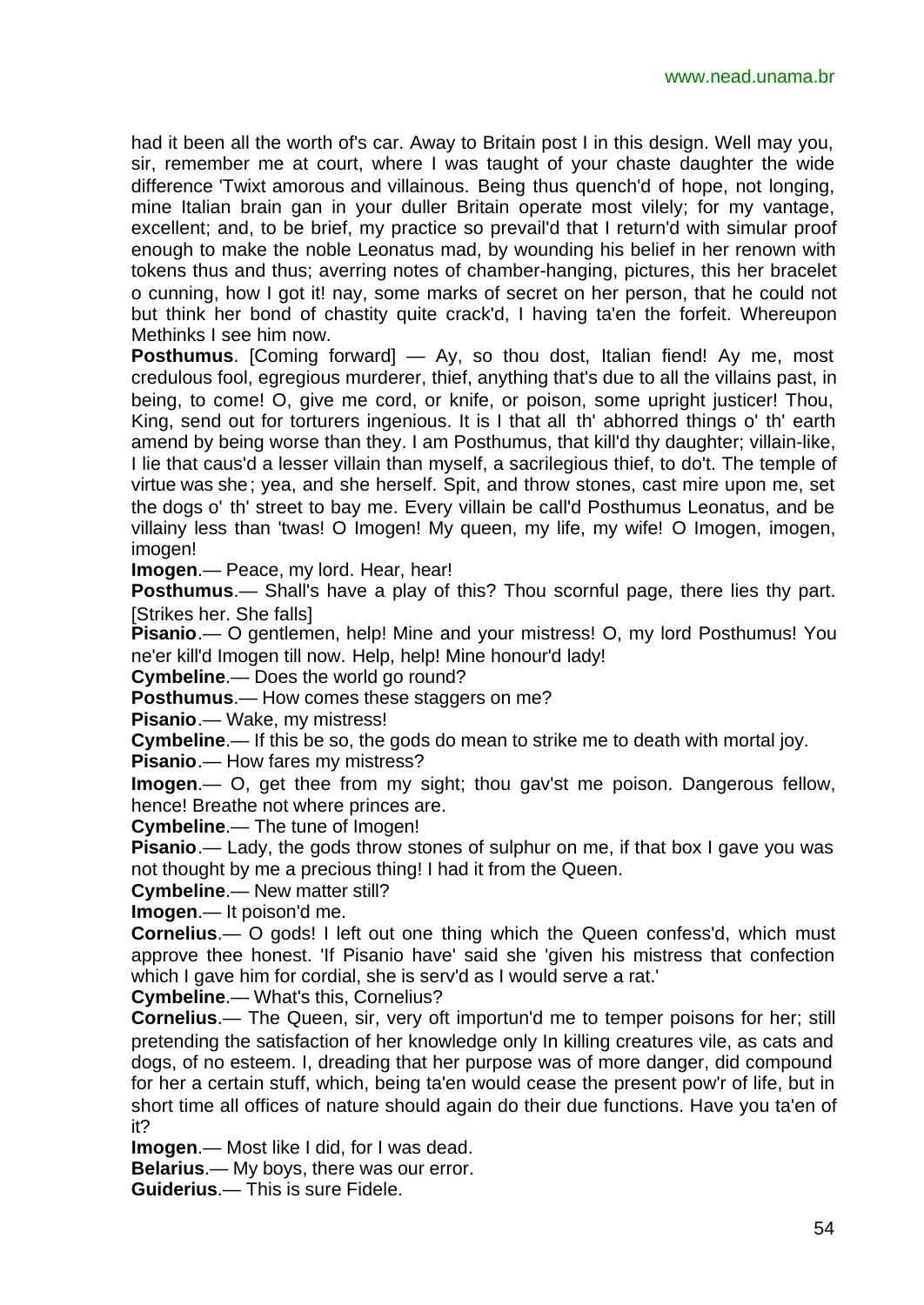**Imogen**.— Why did you throw your wedded lady from you? Think that you are upon a rock, and now throw me again. [Embracing him]

**Posthumus**.— Hang there like fruit, my soul, till the tree die!

**Cymbeline**.— How now, my flesh? my child? What, mak'st thou me a dullard in this act? Wilt thou not speak to me?

**Imogen**. [Kneeling] — Your blessing, sir.

**Belarius**. [To Guiderius and Arviragus] —Though you did love this youth, I blame ye not; you had a motive for't.

**Cymbeline**.— My tears that fall prove holy water on thee! Imogen, thy mother's dead.

**Imogen**.— I am sorry for't, my lord.

**Cymbeline**.— O, she was naught, and long of her it was that we meet here so strangely; but her son Is gone, we know not how nor where.

**Pisanio**.— My lord, now fear is from me, I'll speak troth. Lord Cloten, upon my lady's missing, came to me with his sword drawn, foam'd at the mouth, and swore, If I discover'd not which way she was gone, It was my instant death. By accident I had a feigned letter of my master's then in my pocket, which directed him to seek her on the mountains near to Milford; where, in a frenzy, in my master's garments, which he enforc'd from me, away he posts with unchaste purpose, and with oath to violate my lady's honour. What became of him I further know not.

**Guiderius**.— Let me end the story: I slew him there.

**Cymbeline**.— Marry, the gods forfend! I would not thy good deeds should from my lips Pluck a hard sentence. Prithee, valiant youth, Deny't again.

**Guiderius**.— I have spoke it, and I did it.

**Cymbeline**.— He was a prince.

**Guiderius**.— A most incivil one. The wrongs he did me were nothing prince-like; for he did provoke me with language that would make me spurn the sea, If it could so roar to me. I cut off's head, and am right glad he is not standing here to tell this tale of mine.

**Cymbeline**.— I am sorry for thee. By thine own tongue thou art condemn'd, and must endure our law. Thou'rt dead.

**Imogen**.— That headless man I thought had been my lord.

**Cymbeline**.— Bind the offender, and take him from our presence.

**Belarius**.— Stay, sir King. This man is better than the man he slew, as well descended as thyself, and hath more of thee merited than a band of Clotens had ever scar for. [To the guard] Let his arms alone; they were not born for bondage.

**Cymbeline**.— Why, old soldier, wilt thou undo the worth thou art unpaid for by tasting of our wrath? How of descent as good as we?

**Arviragus**.— In that he spake too far.

**Cymbeline**.— And thou shalt die for't.

**Belarius**.— We will die all three; but I will prove that two on's are as good as I have given out him. My sons, I must for mine own part unfold a dangerous speech, though haply well for you.

**Arviragus**.— Your danger's ours.

**Guiderius**.— And our good his.

**Belarius**.— Have at it then by leave! Thou hadst, great King, a subject who was call'd Belarius.

**Cymbeline**.— What of him? He is a banish'd traitor.

**Belarius**.— He it is that hath assum'd this age; indeed a banish'd man; I know not how a traitor.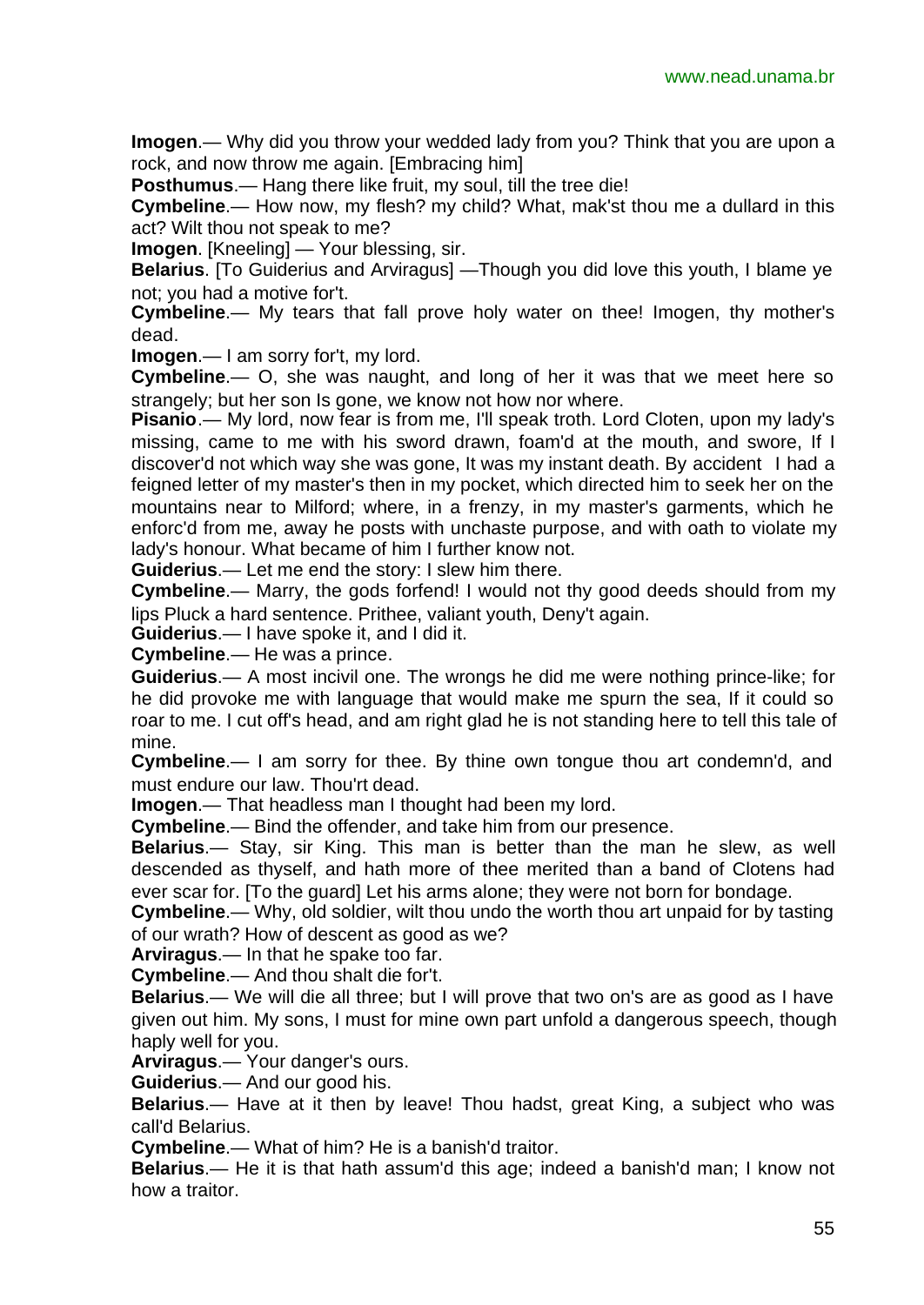**Cymbeline**. —Take him hence, the whole world shall not save him.

**Belarius**.— Not too hot. First pay me for the nursing of thy sons, and let it be confiscate all, so soon as I have receiv'd it.

**Cymbeline**.— Nursing of my sons?

**Belarius**.— I am too blunt and saucy: here's my knee. Ere I arise I will prefer my sons; then spare not the old father. Mighty sir, these two young gentlemen that call me father, and think they are my sons, are none of mine; they are the issue of your loins, my liege, and blood of your begetting.

**Cymbeline**.— How? my issue?

**Belarius**.— So sure as you your father's. I, old Morgan, am that Belarius whom you sometime banish'd. your pleasure was my mere offence, my punishment Itself, and all my treason; that I suffer'd was all the harm I did. These gentle princes for such and so they are— these twenty years have I train'd up; those arts they have as could put into them. My breeding was, sir, as your Highness knows. Their nurse, Euriphile, whom for the theft I wedded, stole these children upon my banishment; I mov'd her to't, having receiv'd the punishment before for that which I did then. Beaten for loyalty excited me to treason. Their dear loss, the more of you 'twas felt, the more it shap'd unto my end of stealing them. But, gracious sir, here are your sons again, and I must lose two of the sweet'st companions in the world the benediction of these covering heavens fall on their heads like dew! for they are worthy to inlay heaven with stars.

**Cymbeline**.— Thou weep'st and speak'st. The service that you three have done is more unlike than this thou tell'st. I lost my children. If these be they, I know not how to wish a pair of worthier sons.

**Belarius**.— Be pleas'd awhile. this gentleman, whom I call Polydore, most worthy prince, as yours, is true Guiderius; this gentleman, my Cadwal, Arviragus, your younger princely son; he, sir, was lapp'd In a most curious mantle, wrought by th' hand of his queen mother, which for more probation I can with ease produce.

**Cymbeline**.— Guiderius had upon his neck a mole, a sanguine star; It was a mark of wonder.

**Belarius**.— This is he, who hath upon him still that natural stamp. It was wise nature's end in the donation, to be his evidence now.

**Cymbeline**.— O, what am I? A mother to the birth of three? Ne'er mother Rejoic'd deliverance more. Blest pray you be, that, after this strange starting from your orbs, you may reign in them now! O Imogen, thou hast lost by this a kingdom.

**Imogen**.— No, my lord; I have got two worlds by't. O my gentle brothers, have we thus met? O, never say hereafter but I am truest speaker! You call'd me brother, when I was but your sister: I you brothers, when we were so indeed.

**Cymbeline**.— Did you e'er meet?

**Arviragus**.— Ay, my good lord.

**Guiderius**.— And at first meeting lov'd, continu'd so until we thought he died.

**Cornelius**.— By the Queen's dram she swallow'd.

**Cymbeline**.— O rare instinct! When shall I hear all through? This fierce abridgment hath to it circumstantial branches, which distinction should be rich in. Where? how liv'd you? And when came you to serve our Roman captive? How parted with your brothers? how first met them? Why fled you from the court? and whither? These, and your three motives to the battle, with I know not how much more, should be demanded, and all the other by-dependences, from chance to chance; but nor the time nor place will serve our long interrogatories. See, Posthumus anchors upon Imogen; and she, like harmless lightning, throws her eye on him, her brothers, me, her master, hitting each object with a joy; the counterchange Is severally in all. Let's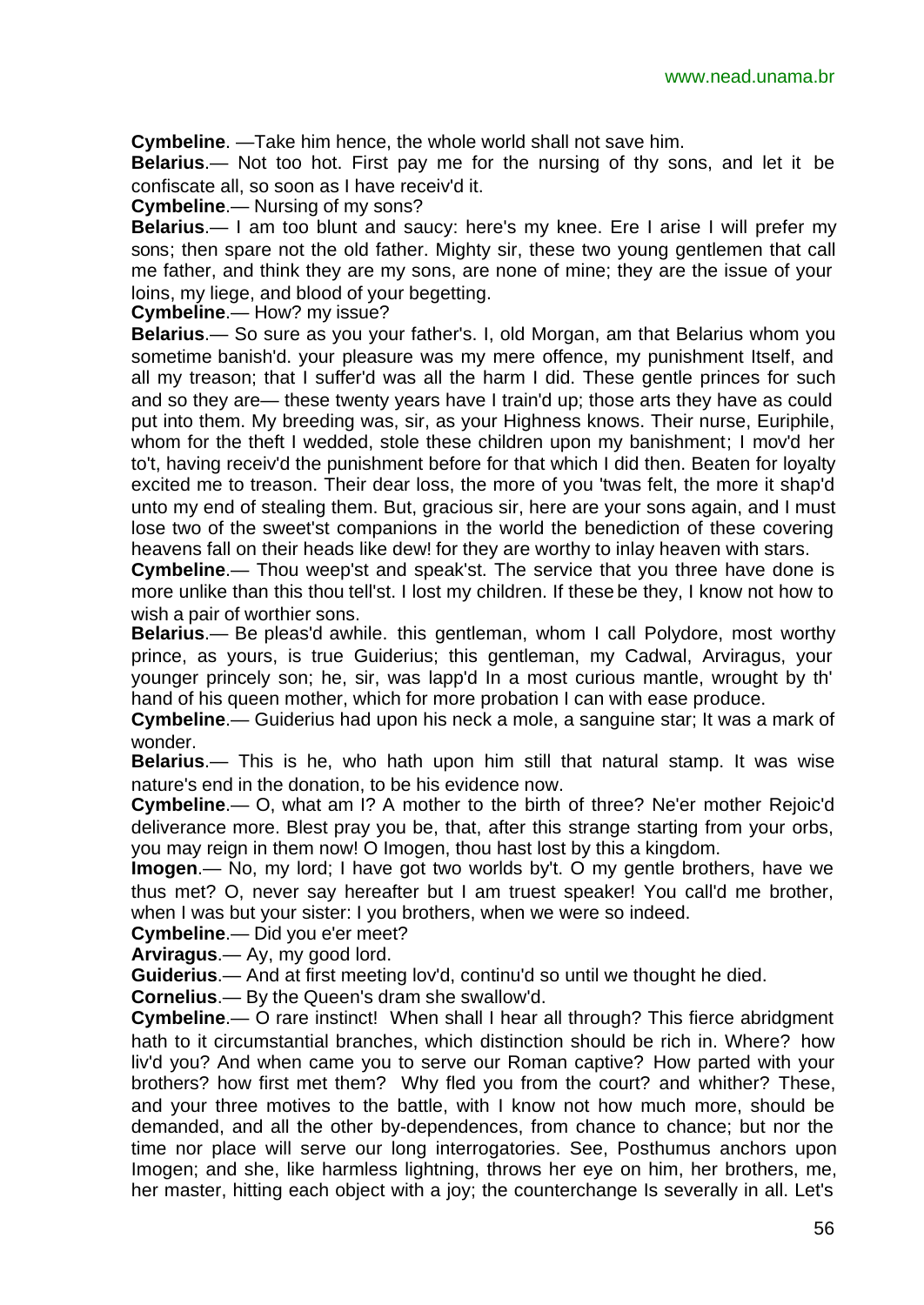quit this ground, and smoke the temple with our sacrifices. [To Belarius] Thou art my brother; so we'll hold thee ever.

**Imogen**.— You are my father too, and did relieve me to see this gracious season.

**Cymbeline**. — All o'erjoy'd save these in bonds. Let them be joyful too, for they shall taste our comfort.

**Imogen**.— My good master, I will yet do you service.

**Lucius**.— Happy be you!

**Cymbeline**.— The forlorn soldier, that so nobly fought, he would have well becom'd this place and grac'd the thankings of a king.

**Posthumus**.— I am, sir, the soldier that did company these three In poor beseeming; 'twas a fitment for the purpose I then follow'd. That I was he, Speak, Iachimo. I had you down, and might have made you finish.

**Iachimo**. [Kneeling] — I am down again; but now my heavy conscience sinks my knee, as then your force did. Take that life, beseech you, which I so often owe; but your ring first, and here the bracelet of the truest princess that ever swore her faith.

**Posthumus**.— Kneel not to me. The pow'r that I have on you is to spare you; the malice towards you to forgive you. Live, and deal with others better.

**Cymbeline**.— Nobly doom'd! We'll learn our freeness of a son-in-law; Pardon's the word to all.

**Arviragus**.— You holp us, sir, as you did mean indeed to be our brother; Joy'd are we that you are.

**Posthumus**.— Your servant, Princes. Good my lord of Rome, call forth your soothsayer. As I slept, methought Great Jupiter, upon his eagle back'd, appear'd to me, with other spritely shows of mine own kindred. When I wak'd, I found this label on my bosom; whose containing Is so from sense in hardness that I can make no collection of it. Let him show his skill in the construction.

**Lucius**.— Philarmonus!

**Soothsayer**.— Here, my good lord.

**Lucius**.— Read, and declare the meaning.

**Soothsayer**. [Reads] — 'When as a lion's whelp shall, to himself unknown, without seeking find, and be embrac'd by a piece of tender air; and when from a stately cedar shall be lopp'd branches which, being dead many years, shall after revive, be jointed to the old stock, and freshly grow; then shall Posthumus end his miseries, Britain be fortunate and flourish in peace and plenty.' thou, Leonatus, art the lion's whelp; the fit and apt construction of thy name, being Leo-natus, doth import so much. [To **Cymbeline**] The piece of tender air, thy virtuous daughter, which we call 'mollis aer,' and 'mollis aer' we term it 'mulier'; which 'mulier' I divine Is this most constant wife, who even now answering the letter of the oracle, unknown to you, unsought, were clipp'd about with this most tender air.

**Cymbeline**. —This hath some seeming.

**Soothsayer.** — The lofty cedar, royal Cymbeline, personates thee; and thy lopp'd branches point thy two sons forth, who, by Belarius stol'n, for many years thought dead, are now reviv'd, to the majestic cedar join'd, whose issue Promises Britain peace and plenty.

**Cymbeline**.— Well, my peace we will begin. And, Caius Lucius, although the victor, we submit to Caesar and to the Roman empire, promising to pay our wonted tribute, from the which we were dissuaded by our wicked queen, whom heavens in justice, both on her and hers, have laid most heavy hand.

**Soothsayer.**— The fingers of the pow'rs above do tune the harmony of this peace. The vision which I made known to Lucius ere the stroke of yet this scarce-cold battle,